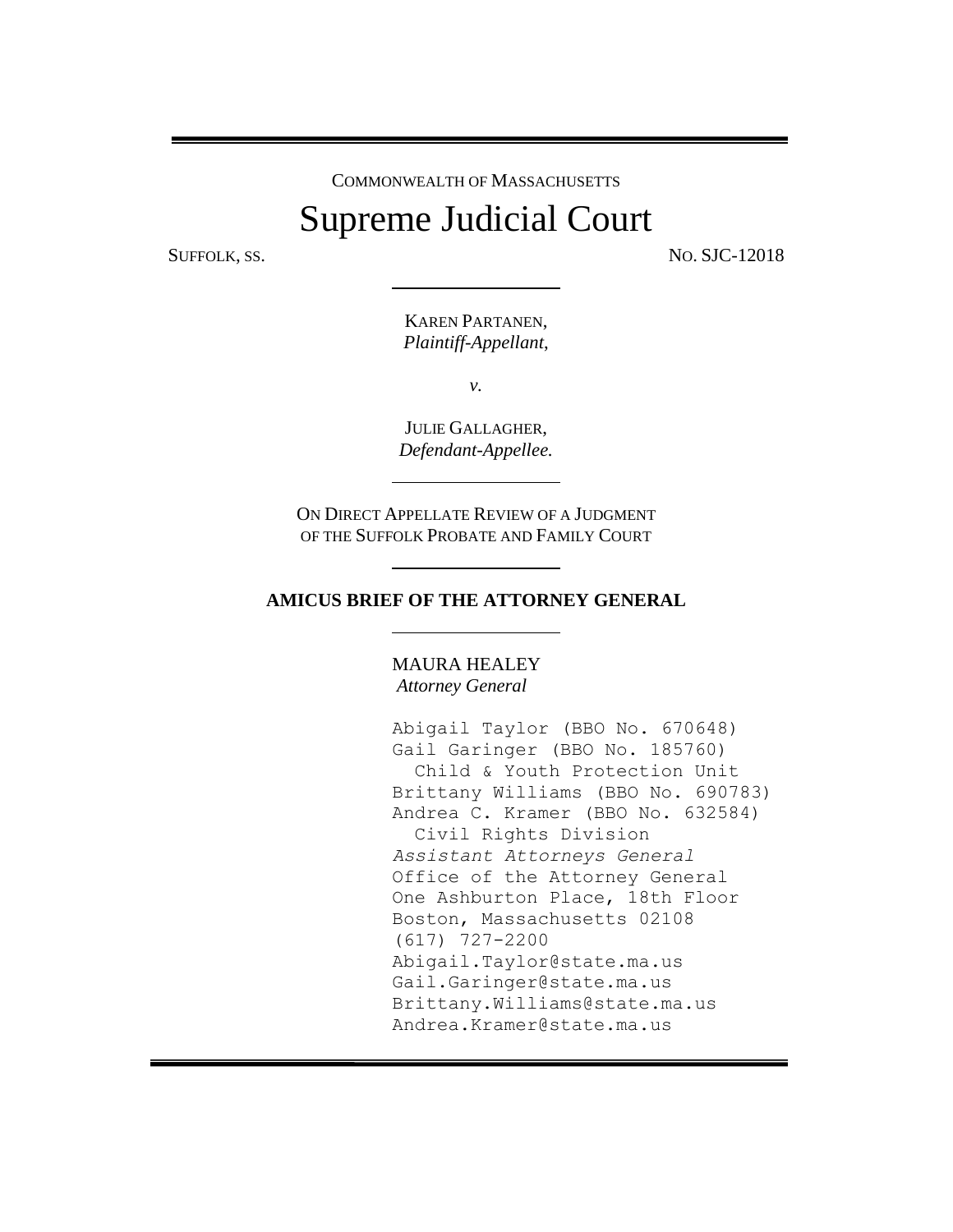# **TABLE OF CONTENTS**

| Ι. |                |    | The Different Treatment of Nonmarital Children<br>Under G.L. C. 46, § 4B, Poses a Serious<br>Constitutional Question.  6                                                                      |
|----|----------------|----|-----------------------------------------------------------------------------------------------------------------------------------------------------------------------------------------------|
|    | Α.             |    | Children Conceived Through Artificial<br>Reproductive Technology by a Mutually<br>Consenting, Unmarried Couple Have a<br>Significant Interest in Having a Second<br>Legal Parent at Birth.  6 |
|    | B.             |    | The Classification Under G.L. C. 46, § 4B,<br>May Not Be Substantially Related to an<br>Important Governmental Interest.  10                                                                  |
|    |                | 1. | Administrative Convenience Is Not<br>a Sufficient Justification14                                                                                                                             |
|    |                | 2. | Avoidance of Litigation Does Not<br>Justify the Classification16                                                                                                                              |
|    |                | 3. | Incentivizing Marriage Cannot<br>Justify Disadvantaging Nonmarital<br>Children17                                                                                                              |
|    |                | 4. | The Goal of Protecting the<br>Inviolability of Familial<br>Relationships Does Not Justify the<br>Classification18                                                                             |
|    | $\mathsf{C}$ . |    | The Availability of Other Options For<br>Establishing Parenthood Does Not Avoid the<br>Serious Constitutional Question. 21                                                                    |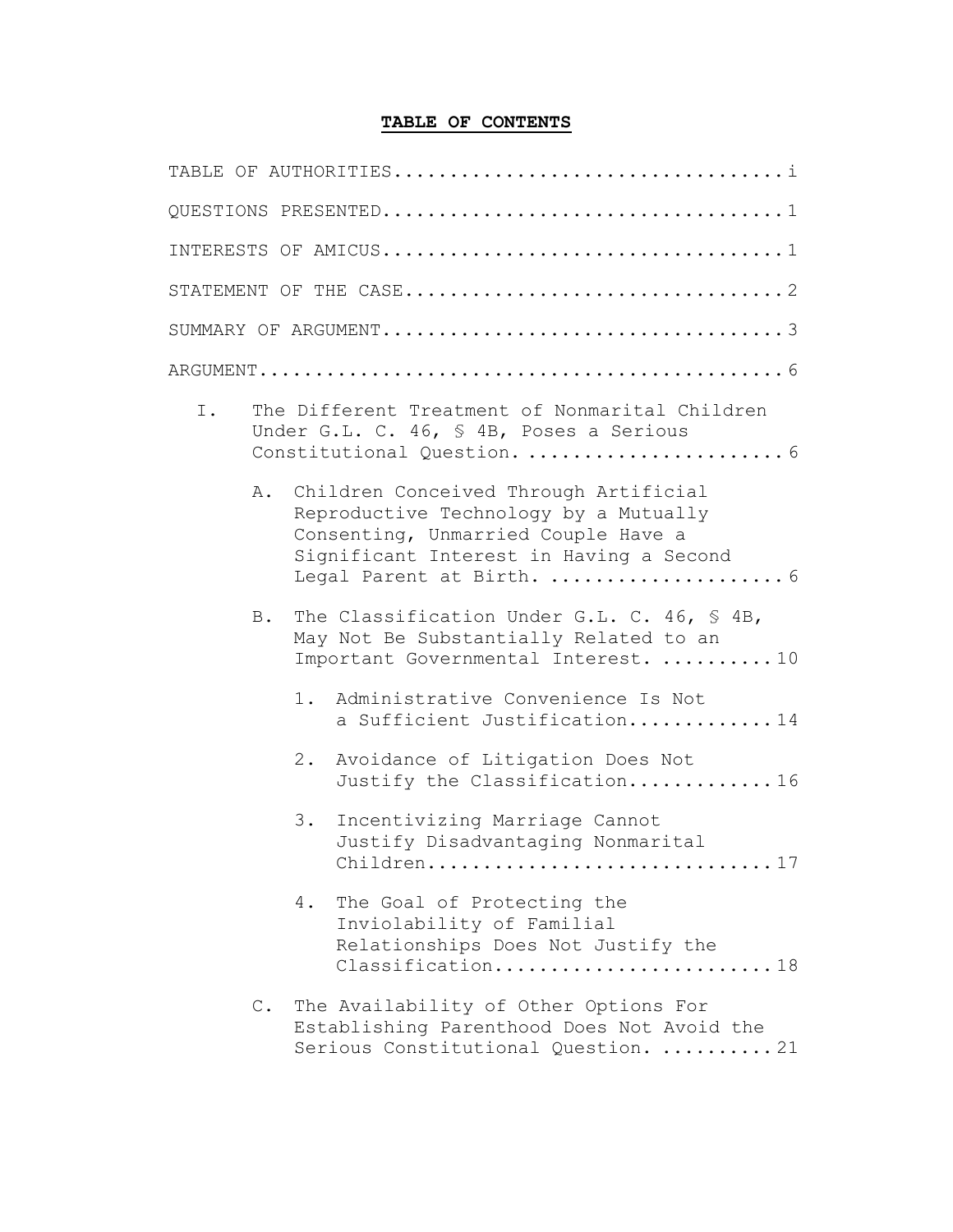| II. | General Laws C. 209C Can Be Reasonably<br>Interpreted To Avoid the Serious Constitutional |    |                                                                                                                                                                 |  |  |  |  |  |  |  |  |
|-----|-------------------------------------------------------------------------------------------|----|-----------------------------------------------------------------------------------------------------------------------------------------------------------------|--|--|--|--|--|--|--|--|
|     | Α.                                                                                        |    | Courts Interpret Laws to Avoid Serious<br>Constitutional Questions Where "Fairly                                                                                |  |  |  |  |  |  |  |  |
|     | <b>B</b> .                                                                                |    | It Is Fairly Possible to Read G.L. C. 209C<br>to Provide Rights to Nonmarital Children<br>Conceived through Artificial Reproductive                             |  |  |  |  |  |  |  |  |
|     |                                                                                           | 1. | Providing Equal Rights to<br>Nonmarital Children Conceived<br>Through Artificial Reproductive<br>Technology Is Consistent with the<br>Purpose of G.L. c. 209C28 |  |  |  |  |  |  |  |  |
|     |                                                                                           | 2. | Chapter 209C Can Be Read in a<br>Gender-Neutral Way29                                                                                                           |  |  |  |  |  |  |  |  |
|     |                                                                                           | 3. | The Plain Language of G.L. C. 209C<br>Allows a Construction that<br>Includes Nonbiological Parents30                                                            |  |  |  |  |  |  |  |  |
|     |                                                                                           | 4. | Previous Cases Do Not Dictate a<br>Contrary Result36                                                                                                            |  |  |  |  |  |  |  |  |
|     |                                                                                           | 5. | Courts In Other States Have<br>Established Legal Parentage<br>Consistent with the Proposed<br>Interpretation of G.L. C. 209C 40                                 |  |  |  |  |  |  |  |  |
|     |                                                                                           | 6. | There Is No Constitutional Problem<br>with Interpreting G.L. C. 209C as<br>Proposed41                                                                           |  |  |  |  |  |  |  |  |
|     |                                                                                           |    |                                                                                                                                                                 |  |  |  |  |  |  |  |  |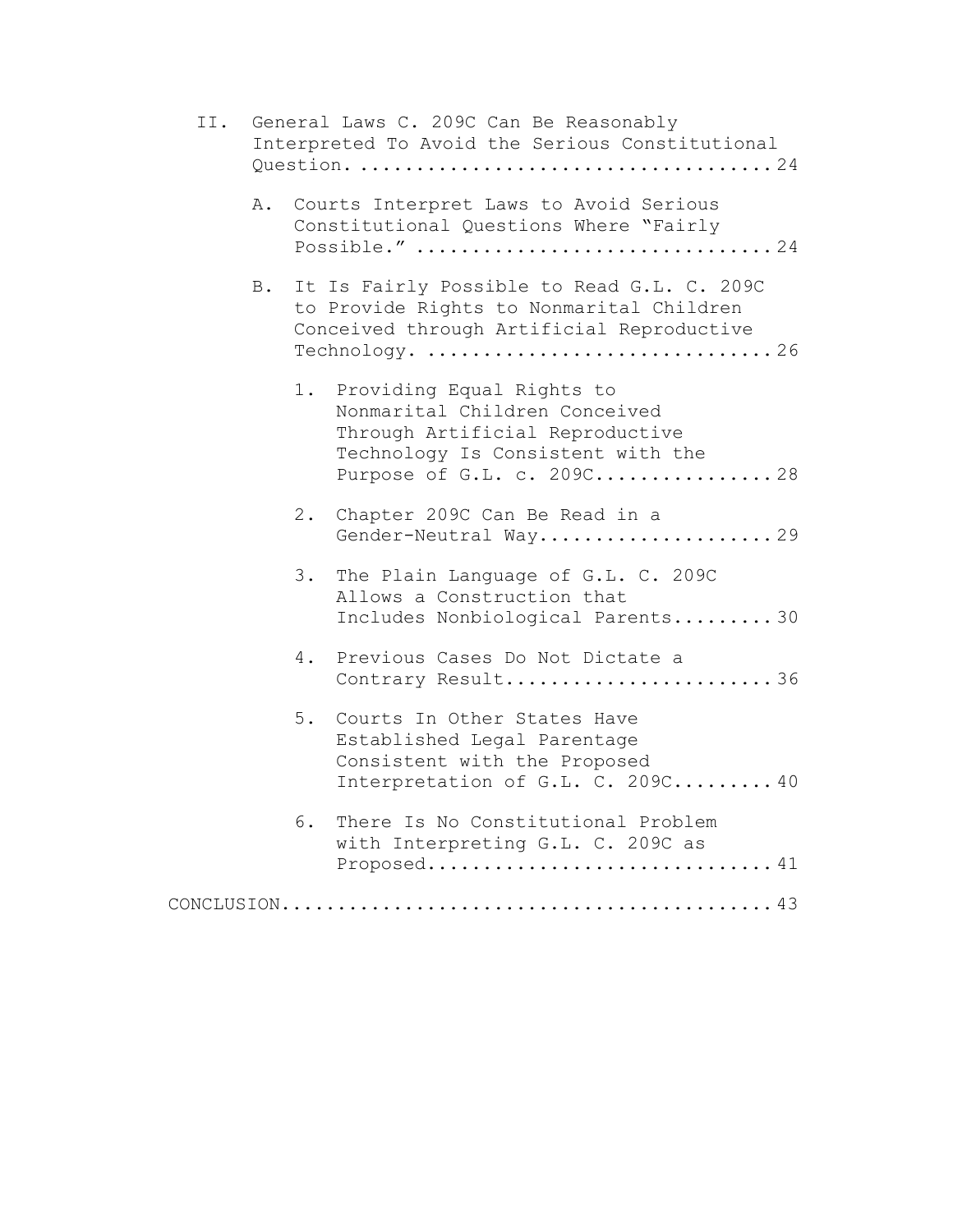# **TABLE OF AUTHORITIES**

#### <span id="page-3-0"></span>Cases

| A.H. v. M.P., 447 Mass 828 (2006) 39                                 |
|----------------------------------------------------------------------|
| A.Z. v. B.Z., 431 Mass. 150 (2000) 19                                |
| Adoption of a Minor, 471 Mass. 373 (2015) 10, 38                     |
| Adoption of Mariano, 77 Mass. App. Ct. 656 (2010). 7, 8              |
| Adoption of Tammy, 416 Mass. 205 (1993) 6, 7, 39                     |
| Astrue v. Capato ex rel. B.N.C., 132 S. Ct. 2021                     |
| C.C. v. A.B., 406 Mass. 679 (1990) 35                                |
| C.M. v. P.R., 420 Mass 220 (1995) 36, 37, 38                         |
| Chatterjee v. King, 280 P.3d 283 (N.M. 2012) 34                      |
| Clark v. Jeter, 486 U.S. 456 (1988) 11, 17                           |
| Coffin v. Superintendent, Massachusetts Treatment                    |
| Commonwealth v. Disler, 451 Mass. 216 $(2008)$ 25                    |
| Commonwealth v. Fremont Inv. & Loan, 459 Mass. 209                   |
| Commonwealth v. Mass. CRINC, 392 Mass. 79 (1984) 2                   |
| Craig v. Boren, 429 U.S. 190 (1976) 14                               |
| Culliton v. Beth Israel Deaconess Med. Ctr.,                         |
| D.H. v. R.R., 461 Mass. 756 (2011) 40                                |
| D.M.T. v. T.M.H., 129 S.3d 320 (Fla. 2013) 39                        |
| Della Corte v. Ramirez, 81 Mass. App. Ct. 906 (2012) 30              |
| Department of Revenue v. Coull, 67<br>Mass. App. Ct. 1102 (2006)  35 |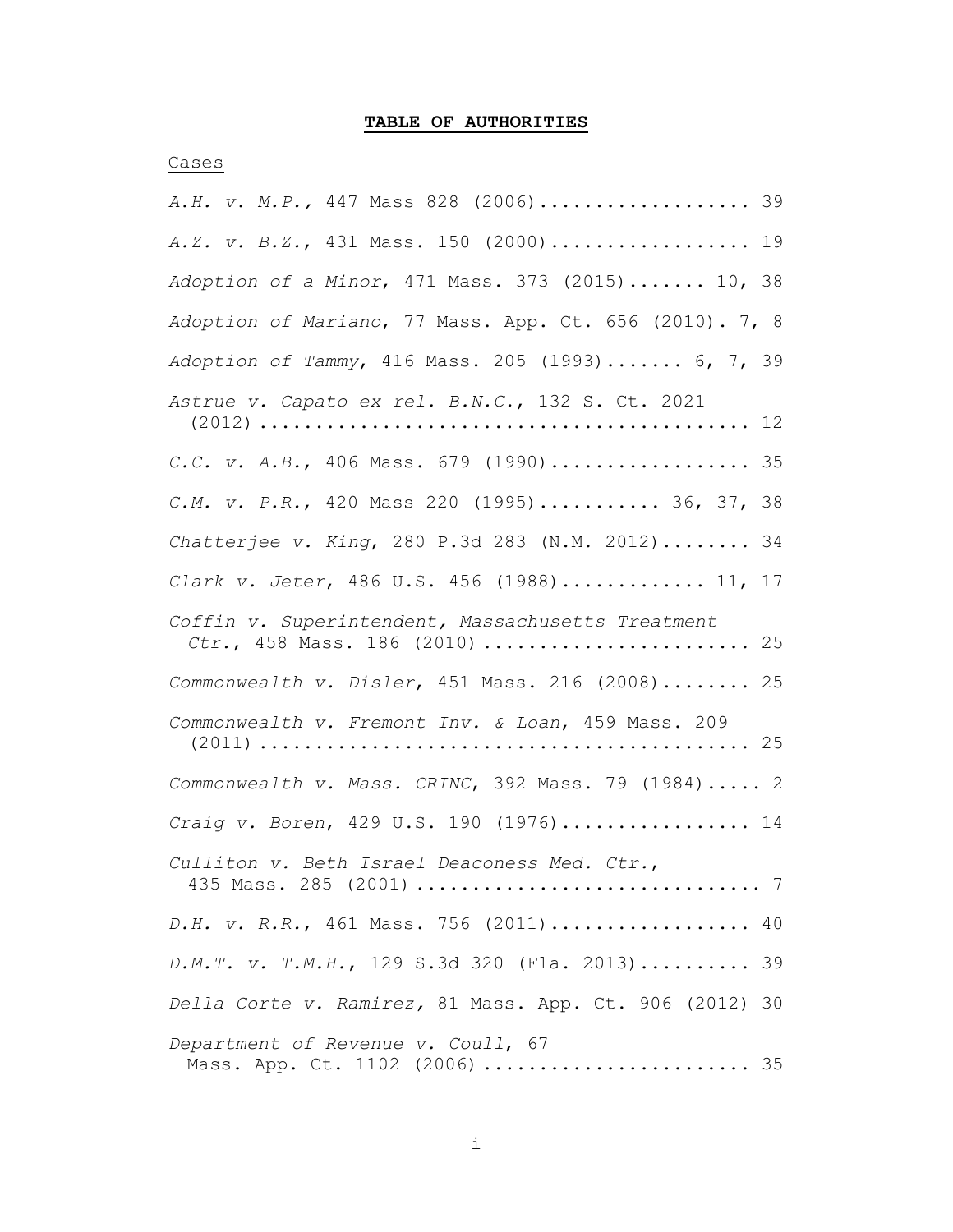*Department of Revenue v. Mueller*, 79 Mass. App. Ct. 1120 (2011) ....................................... 35 *Doe v. Roe*, 23 Mass. App. Ct. 590 (1987)........ 12, 13 *Doe v. Roe*, 32 Mass. App Ct. 63 (1992).............. 25 *E.N.O. v. L.M.M.*, 429 Mass. 824 (1999).. 19, 23, 42, 43 *Elisa B. v. Superior Court*, 117 P.3d 660 (Cal. 2005) .............................................. 34, 40 *Gomez v. Perez*, 409 U.S. 535 (1973)................. 13 *Goodridge v. Department of Pub. Health*, 440 Mass. 309 (2003) .......................... 17, 22 *Hunter v. Rose*, 463 Mass. 488 (2012)........ 29, 32, 33 *In re Guardianship of Madelyn B.*, 98 A.3d 494 (N.H. 2014) ....................................... 34 *In re Parentage of M.J.*, 787 N.E.2d 144 (Ill. 2003) 20, 41 *In re Parental Responsibilities of A.R.L.*, 318 P.3d 581 (Col. App. 2013) ..................... 34 *J.M. v. S.M.*, 52 Mass. App. Ct. 1102 (2001)......... 35 *Jimenez v. Weinberger*, 417 U.S. 628 (1974).......... 13 *L.T. v. J.T*., 85 Mass. App. Ct. 1119 (2014)......... 35 Labine v. Vincent, 401 U.S. 532 (1971).............. 21 *Lalli v. Lalli*, 439 U.S. 259 (1978)............. 15, 26 *Lowell v. Kowalski*, 380 Mass. 663 (1980)............ 15 *M.J.C. v. D.J.*, 410 Mass. 389 (1991)................ 35 *M.L.B. v. S.L.J.*, 519 U.S. 102 (1996)............... 18 *Michael H. v. Gerald D.*, 491 U.S. 110 (1989)........ 12 *Okoli v. Okoli,* 81 Mass. App. Ct. 371 (2012).... 16, 43 *Paternity of Cheryl*, 434 Mass. 23 (2001)........ 35, 36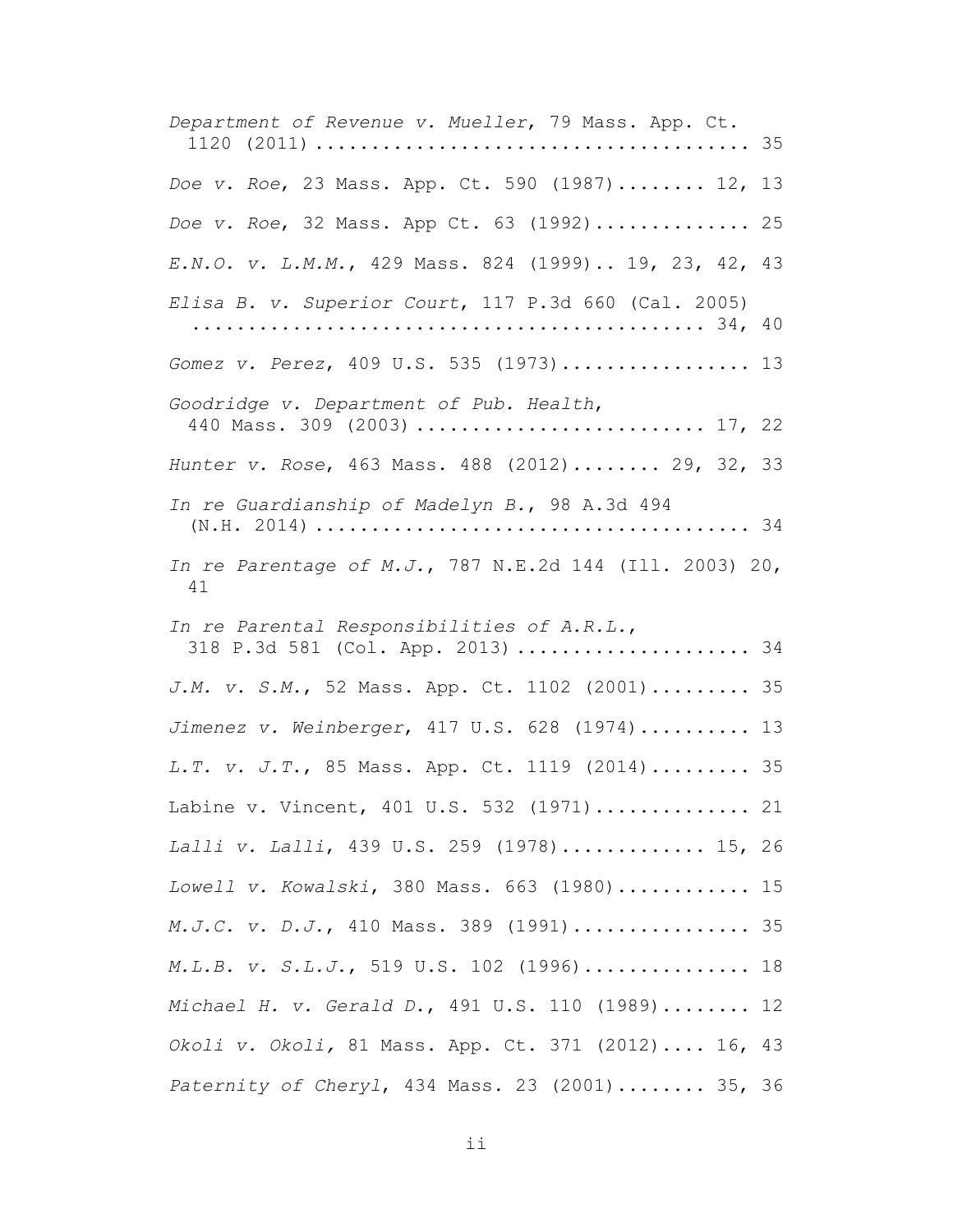|          | R.D. v. A.H., 454 Mass. 706 (2009) 36, 37, 38                                      |  |  |  |  |  |  |  |  |
|----------|------------------------------------------------------------------------------------|--|--|--|--|--|--|--|--|
|          | Reed v. Reed, 404 U.S. 71 (1971) 16                                                |  |  |  |  |  |  |  |  |
|          | Secretary of the Commonwealth v. City Clerk of<br>Lowell, 373 Mass. 178 (1977)  12 |  |  |  |  |  |  |  |  |
|          | Smith v. McDonald, 458 Mass. 540 (2010) 29                                         |  |  |  |  |  |  |  |  |
|          | Stanley v. Illinois, 405 U.S. 645 (1972) 14                                        |  |  |  |  |  |  |  |  |
|          | T.F. v. B.L., 442 Mass. 522 (2004) 39                                              |  |  |  |  |  |  |  |  |
|          | Trimble v. Gordon, 430 U.S. 762 (1977) 11, 13, 21                                  |  |  |  |  |  |  |  |  |
|          | Troxel v. Granville, 530 U.S. 57 (2000) 41                                         |  |  |  |  |  |  |  |  |
|          | United States v. Clark, 445 U.S. 23 (1980) 14                                      |  |  |  |  |  |  |  |  |
|          | Weber v. Aetna Casualty & Surety Co., 406 U.S. 164                                 |  |  |  |  |  |  |  |  |
| Statutes |                                                                                    |  |  |  |  |  |  |  |  |
|          |                                                                                    |  |  |  |  |  |  |  |  |
|          |                                                                                    |  |  |  |  |  |  |  |  |
|          |                                                                                    |  |  |  |  |  |  |  |  |
|          |                                                                                    |  |  |  |  |  |  |  |  |
|          |                                                                                    |  |  |  |  |  |  |  |  |
|          |                                                                                    |  |  |  |  |  |  |  |  |
|          |                                                                                    |  |  |  |  |  |  |  |  |
|          |                                                                                    |  |  |  |  |  |  |  |  |
|          |                                                                                    |  |  |  |  |  |  |  |  |
|          |                                                                                    |  |  |  |  |  |  |  |  |
|          | G.L. c. 209C, § 11 16, 27                                                          |  |  |  |  |  |  |  |  |
|          |                                                                                    |  |  |  |  |  |  |  |  |
|          |                                                                                    |  |  |  |  |  |  |  |  |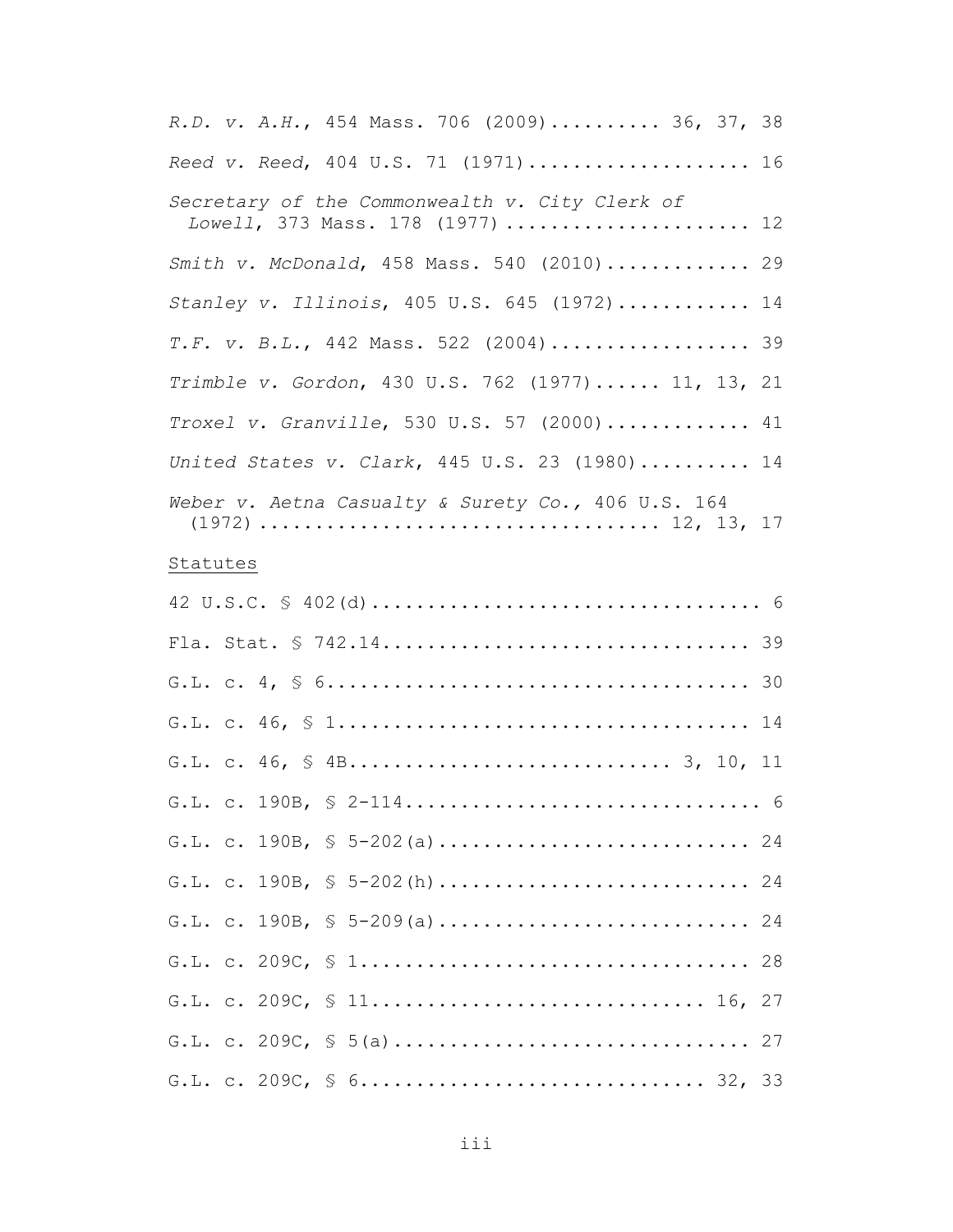| Uniform Parentage Act § 1 (1973) 31<br>Uniform Parentage Act § 703 (2000) (amended 2002) 32<br>Uniform Parentage Act $\S$ 6(a), 4(a) (1973) 31<br>Other Authorities<br>Child Trends Data Bank, Births to Unmarried Women:<br>Indicators on Child and Youth (July 2014)  8<br>Commonwealth Voluntary Acknowledgement of Parentage at<br>http://www.mass.gov/dor/docs/cse/parents/voluntary-<br>ack-of-parentage-form.pdf 15<br>GLBT Law Blog, Co-Parent Adoption: A Guide for Same-<br>Sex Couples in Massachusetts,<br>$https://glbtlaw.wordpress.com/2011/01/27/291/22$<br>Joyce Kauffman, Protecting Parentage with Legal<br>Connections, Fam. Advoc., Winter 2010 22<br>Massachusetts Dep't of Pub. Health, Massachusetts<br>Births 2011 and 2012 (Aug. 2014)  9<br>Massachusetts Dep't of Pub. Health, Massachusetts<br>Births 2014 (Sept. 2015)<br>8<br>Sunderam, Saswati, et al., Assisted Reproductive<br>Technology Surveillance - United States, 2013,<br>Morbidity and Mortality Weekly Report, Dec. 4, 2015. 9 |       |
|---------------------------------------------------------------------------------------------------------------------------------------------------------------------------------------------------------------------------------------------------------------------------------------------------------------------------------------------------------------------------------------------------------------------------------------------------------------------------------------------------------------------------------------------------------------------------------------------------------------------------------------------------------------------------------------------------------------------------------------------------------------------------------------------------------------------------------------------------------------------------------------------------------------------------------------------------------------------------------------------------------------------------|-------|
|                                                                                                                                                                                                                                                                                                                                                                                                                                                                                                                                                                                                                                                                                                                                                                                                                                                                                                                                                                                                                           |       |
|                                                                                                                                                                                                                                                                                                                                                                                                                                                                                                                                                                                                                                                                                                                                                                                                                                                                                                                                                                                                                           |       |
|                                                                                                                                                                                                                                                                                                                                                                                                                                                                                                                                                                                                                                                                                                                                                                                                                                                                                                                                                                                                                           |       |
|                                                                                                                                                                                                                                                                                                                                                                                                                                                                                                                                                                                                                                                                                                                                                                                                                                                                                                                                                                                                                           |       |
|                                                                                                                                                                                                                                                                                                                                                                                                                                                                                                                                                                                                                                                                                                                                                                                                                                                                                                                                                                                                                           |       |
|                                                                                                                                                                                                                                                                                                                                                                                                                                                                                                                                                                                                                                                                                                                                                                                                                                                                                                                                                                                                                           |       |
|                                                                                                                                                                                                                                                                                                                                                                                                                                                                                                                                                                                                                                                                                                                                                                                                                                                                                                                                                                                                                           |       |
|                                                                                                                                                                                                                                                                                                                                                                                                                                                                                                                                                                                                                                                                                                                                                                                                                                                                                                                                                                                                                           |       |
|                                                                                                                                                                                                                                                                                                                                                                                                                                                                                                                                                                                                                                                                                                                                                                                                                                                                                                                                                                                                                           |       |
|                                                                                                                                                                                                                                                                                                                                                                                                                                                                                                                                                                                                                                                                                                                                                                                                                                                                                                                                                                                                                           |       |
|                                                                                                                                                                                                                                                                                                                                                                                                                                                                                                                                                                                                                                                                                                                                                                                                                                                                                                                                                                                                                           |       |
|                                                                                                                                                                                                                                                                                                                                                                                                                                                                                                                                                                                                                                                                                                                                                                                                                                                                                                                                                                                                                           |       |
|                                                                                                                                                                                                                                                                                                                                                                                                                                                                                                                                                                                                                                                                                                                                                                                                                                                                                                                                                                                                                           |       |
|                                                                                                                                                                                                                                                                                                                                                                                                                                                                                                                                                                                                                                                                                                                                                                                                                                                                                                                                                                                                                           | Rules |

Mass. R. Civ. P. 24(d)............................... 1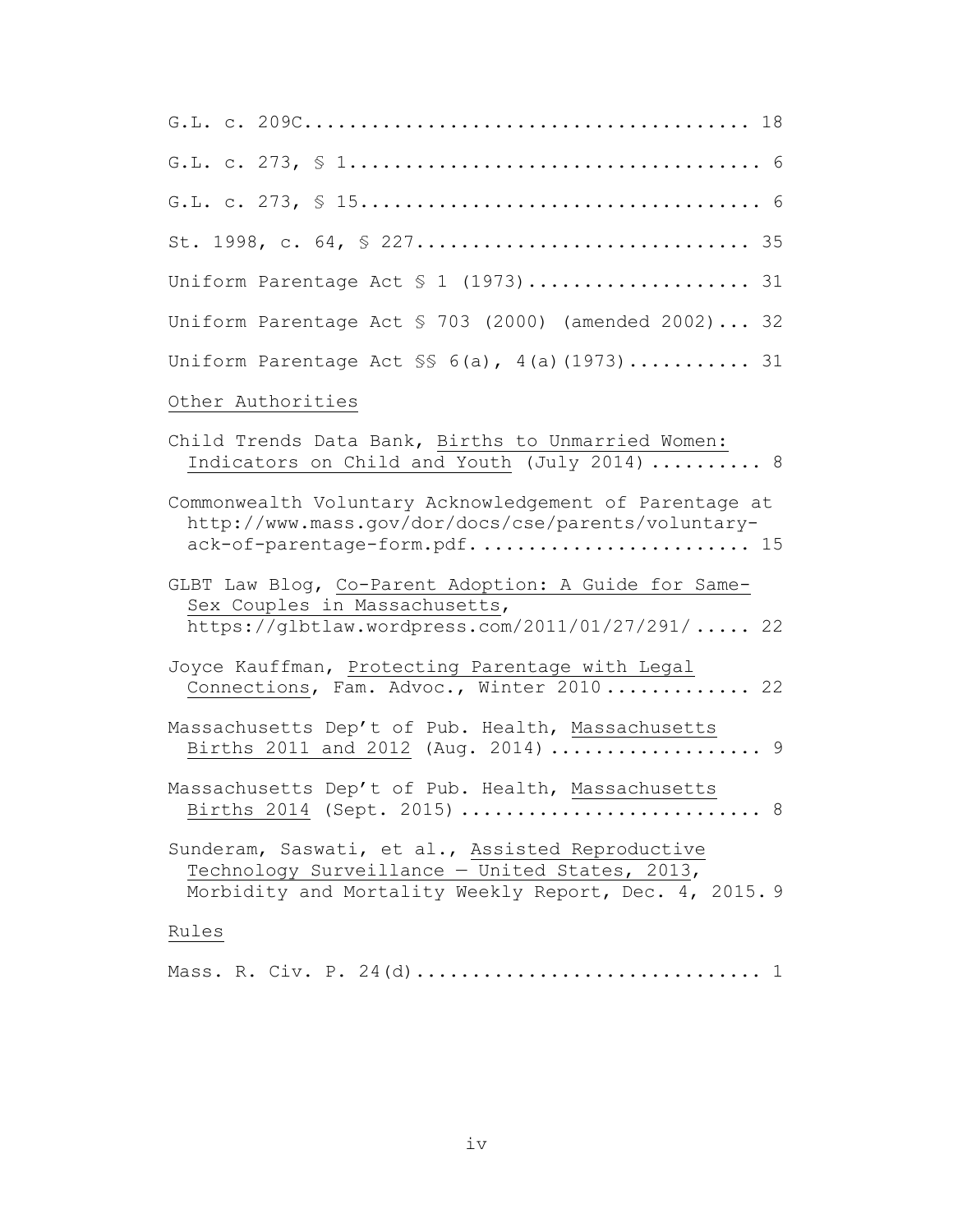#### **QUESTIONS PRESENTED**

<span id="page-7-0"></span>This Court requested amicus briefs on three questions in this case. The Attorney General submits this amicus brief only to address the second question: Whether the plaintiff was entitled to assert a claim of parentage pursuant to G.L. c. 209C, the so-called paternity statute governing children born out of wedlock, even though she had no biological connection to the children.

#### **INTERESTS OF AMICUS**

<span id="page-7-1"></span>The Attorney General is charged with defending the constitutionality of state laws and ensuring their consistent application and continued validity. *See, e.g.,* Mass. R. Civ. P. 24(d) (requiring notice to Attorney General whenever constitutionality of an act of the Legislature is "drawn in question"). This responsibility includes, where appropriate, promoting interpretations of challenged statutes so as to preserve their constitutionality. The plaintiff's claims raise a serious question as to the constitutionality of G.L. c. 46, § 4B, which affords the rights of legal parentage to children born to married parents who mutually consented to conceive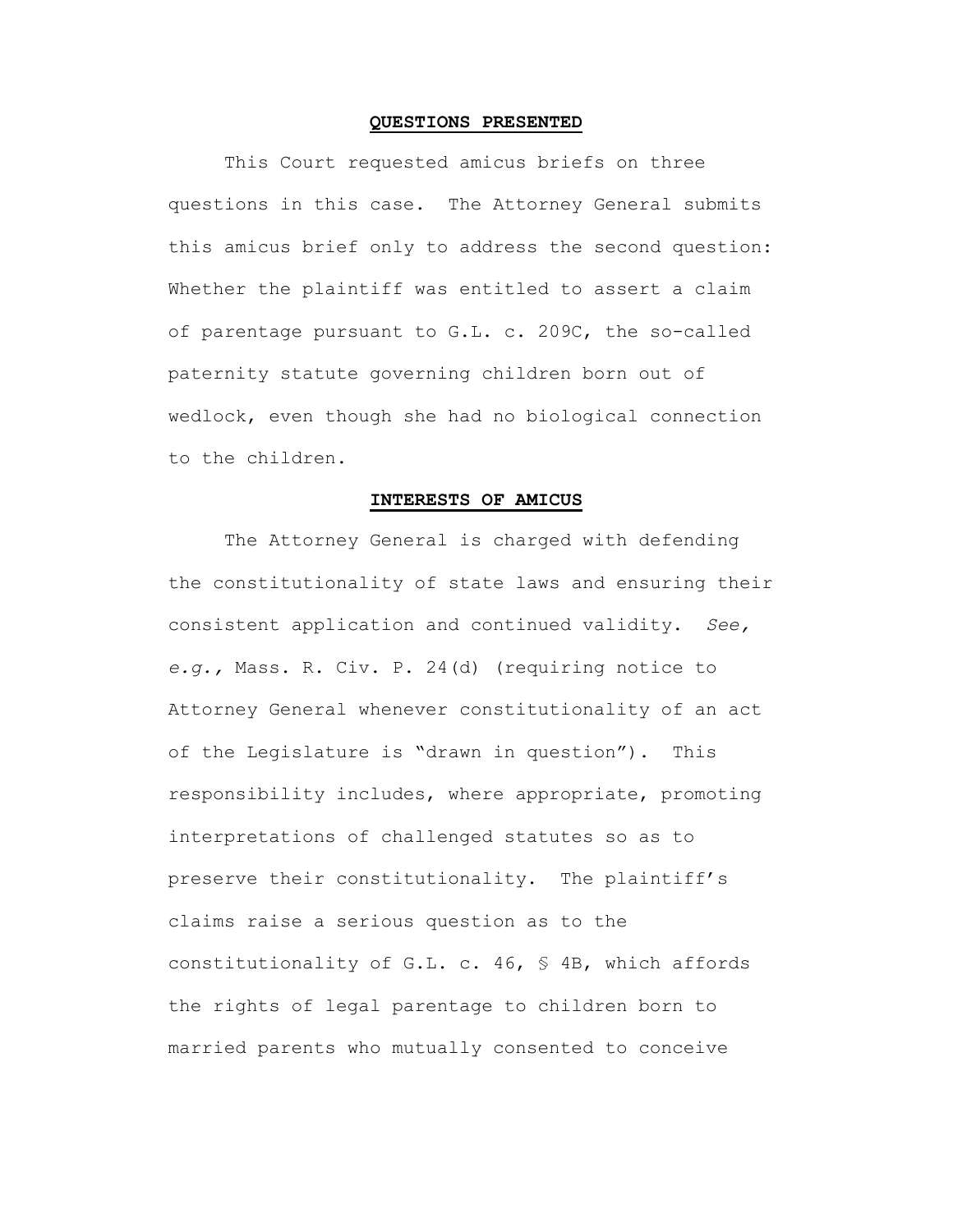through artificial reproductive technology, but not to similarly situated children born to unmarried couples.

The Attorney General also "has a common law duty to represent the public interest and enforce public rights." *Commonwealth v. Mass. CRINC*, 392 Mass. 79, 88 (1984). The issues in this case affect children in the Commonwealth. Children are an inherently vulnerable population, often unable to advocate for themselves due to limitations in capacity and status under the law.

As such, the Attorney General has an interest in protecting children's rights and in assisting the Court in avoiding a serious constitutional question by proposing a reasonable interpretation of G.L. c. 209C, the statute that governs the establishment of parentage for children born out of wedlock.

#### **STATEMENT OF THE CASE**

<span id="page-8-0"></span>The Attorney General adopts the plaintiff's statement of prior proceedings. The Attorney General does not take a position with regard to the statement of facts because she submits this brief to address the issues of constitutional avoidance and statutory interpretation generally, not the particular application of the law to the facts in this case.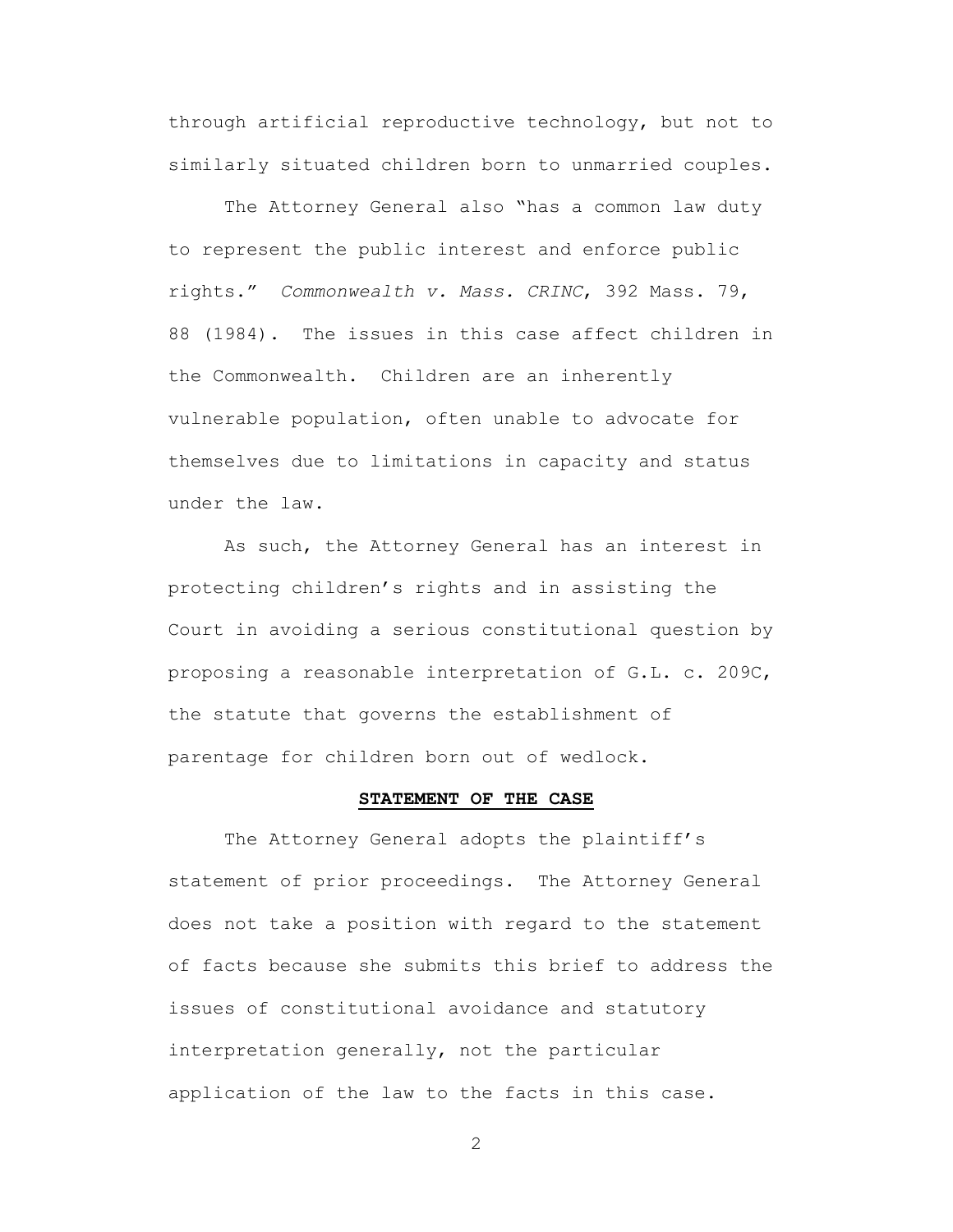#### **SUMMARY OF ARGUMENT**

<span id="page-9-0"></span>To avoid a serious constitutional question with regard to G.L. c. 46, § 4B, the Court should interpret G.L. c. 209C, a related statute, to permit a nonbiological putative parent to establish legal parentage of a child conceived through artificial reproductive technology ("ART") where that person has mutually consented with the birth mother to conceive the child.

A child born to a married woman as a result of ART with the consent of her spouse is considered the legal child of both spouses at birth by virtue of G.L. c. 46, § 4B. On its face, this statute does not apply to children born out of wedlock ("nonmarital children") conceived through ART. As a result, children born within a marriage ("marital children") conceived through ART with the mutual consent of both spouses are provided a second parent from birth – and all the rights, benefits, and privileges that come along with that legal relationship – that similarly situated nonmarital children are not. This different treatment of certain nonmarital children (including those born to different-sex couples as well as samesex couples) is subject to heightened scrutiny under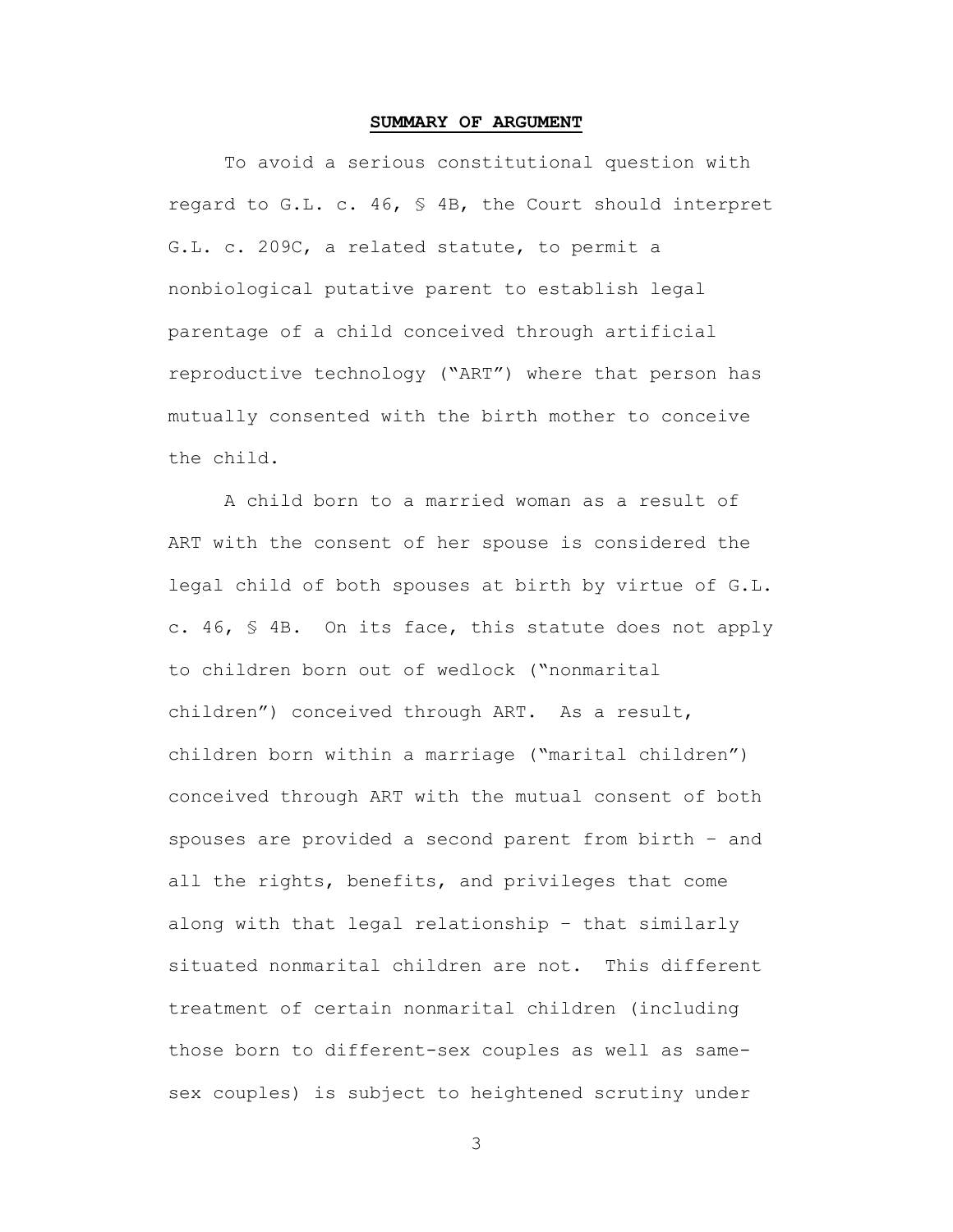the equal protection guarantee of the United States Constitution. There is a serious constitutional question as to whether the classification created by G.L. c. 46, § 4B, is substantially related to important governmental interests. (pp. 6-24)

This question can be avoided through a reasonable interpretation of G.L. c. 209C, which was designed to provide equal rights and protections to nonmarital children and to provide processes to establish parentage for such children. Those processes can establish parentage for nonmarital children where such parentage would exist for similarly situated marital children under G.L. c. 46, § 4B**.** Specifically, section 11 of chapter 209C can be interpreted to allow for a voluntary acknowledgement of parentage for an unmarried couple who mutually consented to conceive a child through ART, which would establish parentage at birth just as it is established for marital children under G.L. c. 46, § 4B. Sections 5(a) and 21, which provide for claims to paternity and maternity, can be interpreted to allow claims to parentage where a nonbiological putative parent avers that he or she and the biological mother of the child mutually consented to create a child through ART. And section  $6(a)(4)$ ,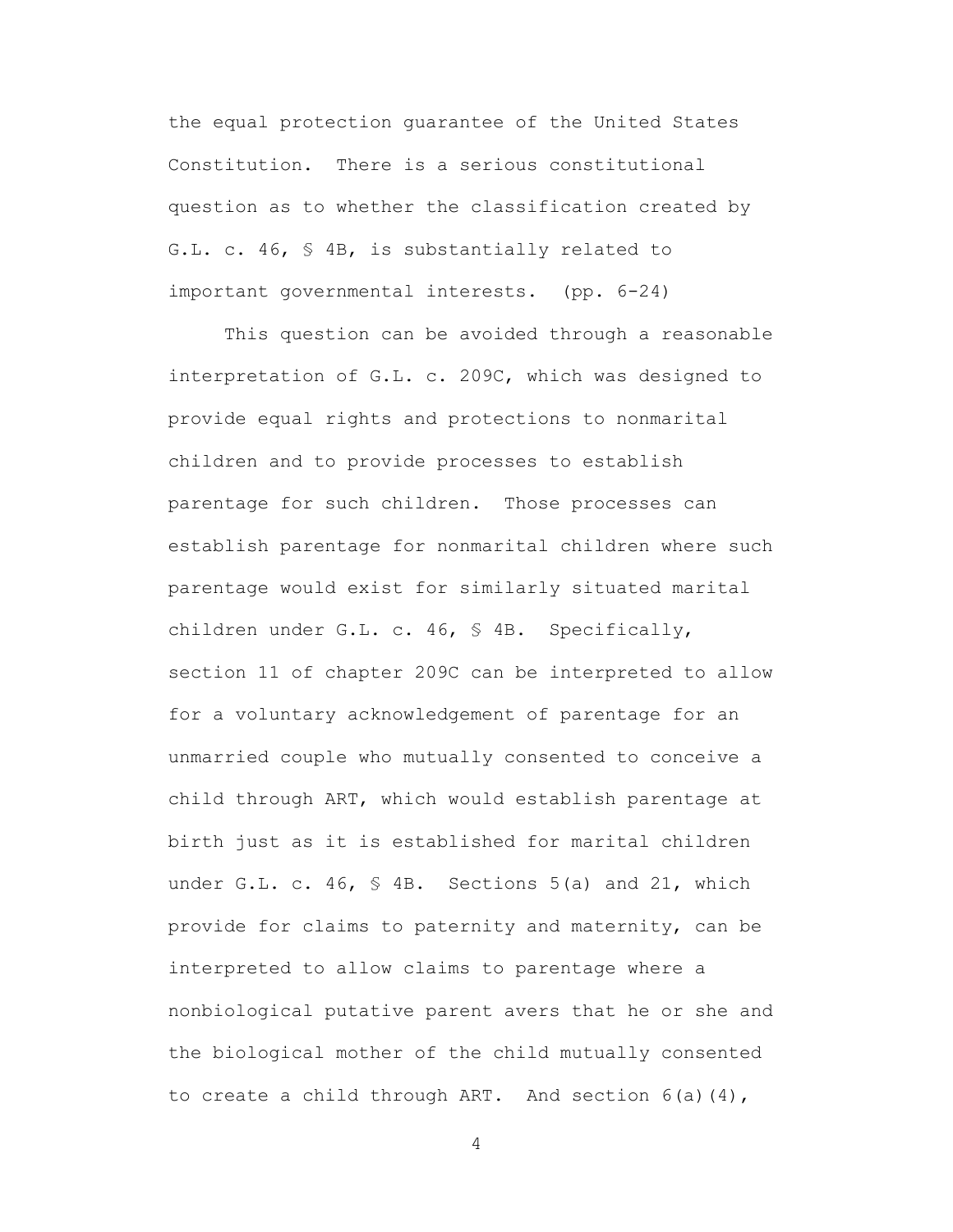which applies a presumption of parentage where the putative second parent "jointly with the mother, received the child into their home and openly held out the child as their child," can be applied to putative parents of children conceived through ART, regardless of lack of biological connection. For children conceived through sexual intercourse, this presumption can be rebutted by proof that the putative second parent lacks a biological connection to the child; for children conceived through ART, it can be rebutted through evidence that the putative second parent did not mutually consent with the birth mother to conceive the child through ART. This interpretation is consistent with the purpose of chapter 209C, its plain language (read in a gender-neutral way), previous case law, and interpretations of similar statutes in other states. (pp. 24-43)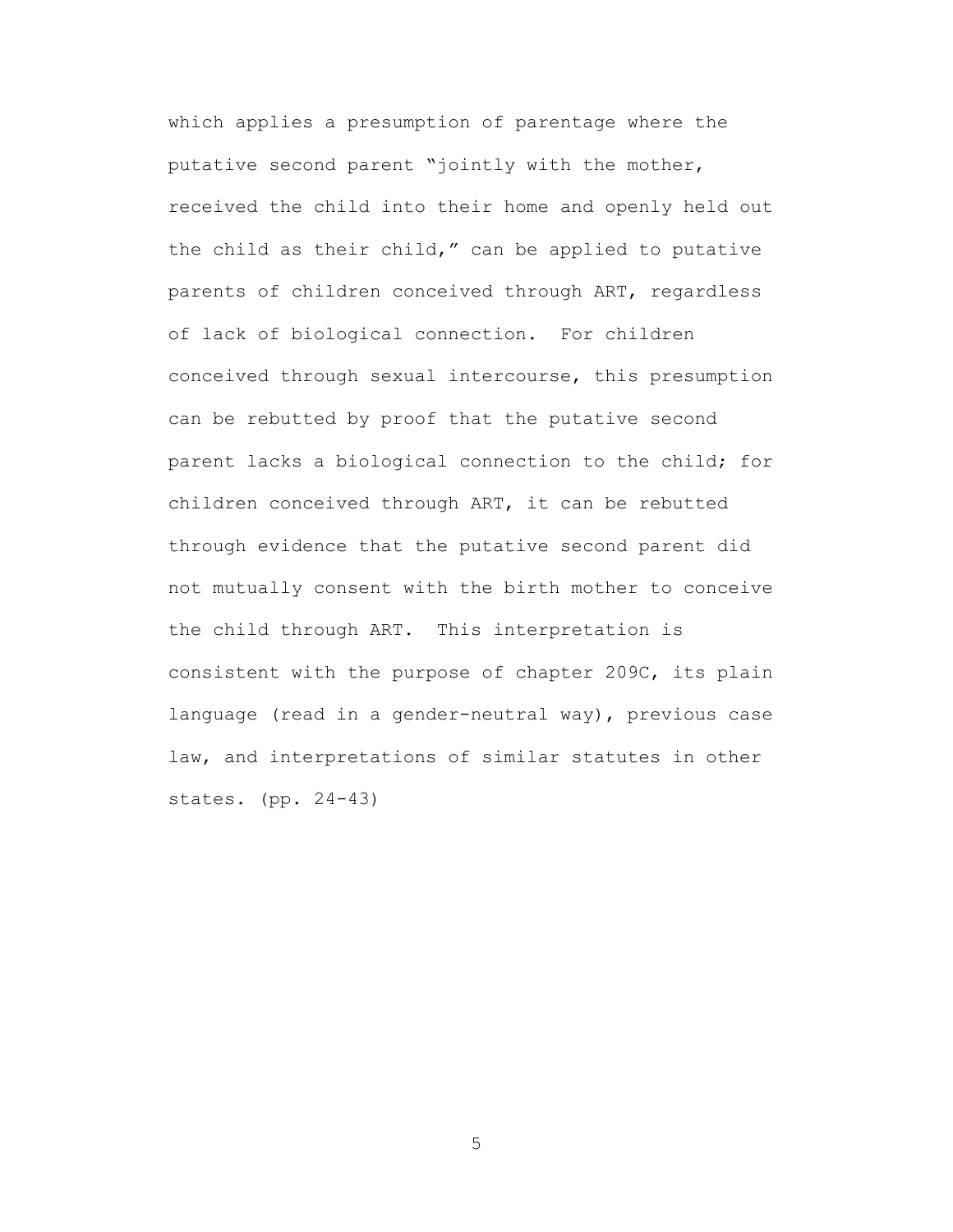#### **ARGUMENT**

- <span id="page-12-2"></span><span id="page-12-1"></span><span id="page-12-0"></span>**I. The Different Treatment of Nonmarital Children Under G.L. C. 46, § 4B, Poses a Serious Constitutional Question.**
	- **A. Children Conceived Through Artificial Reproductive Technology by a Mutually Consenting, Unmarried Couple Have a Significant Interest in Having a Second Legal Parent at Birth.**

Legal parentage confers important rights and benefits on children. These rights and benefits include, among other things, inheritance rights and certain government benefits; the right to care, protection, and financial support from a parent; and the availability of health insurance benefits as a dependent. *See Adoption of Tammy*, [416 Mass. 205,](http://masscases.com/cases/sjc/416/416mass205.html) 214- 15 (1993) (describing benefits of legal parentage and noting that having second legal parent will "serve to provide [the child at issue] with a significant legal relationship which may be important in her future"); G.L. c. 190B, § 2-114 (intestate succession for children); G.L. c. 273, §§ 1 and 15 (support obligation to marital and nonmarital children, respectively); 42 U.S.C. § 402(d) (social security benefits to parent's children). In addition to these financial benefits, legal parentage allows for the certainty and comfort of filial ties. *See In re*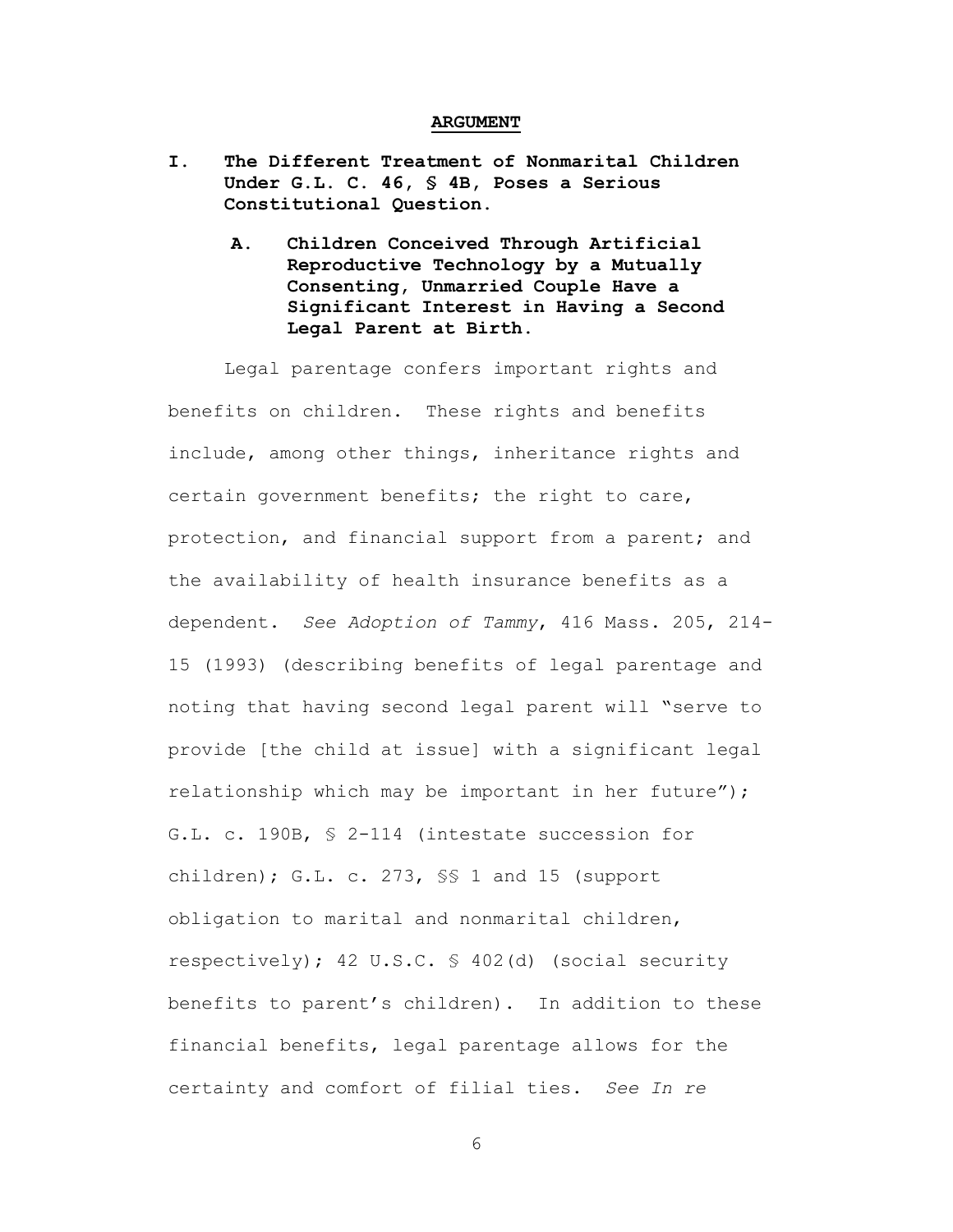*Adoption of Mariano,* 77 Mass. App. Ct. 656, 662 (2010) ("Massachusetts law recognizes children's interests in parental consortium as filial needs for closeness, guidance, and nurture. It consists at least of a parent's society and companionship." (internal citations and quotations omitted)).

Having these rights at birth, rather than later, is significant. As this Court explained:

Delays in establishing parentage may, among other consequences, interfere with a child's medical treatment in the event of medical complications arising during or shortly after birth; may hinder or deprive a child of inheriting from his legal parents should a legal parent die intestate before a postbirth action could determine parentage; may hinder or deprive a child from collecting Social Security benefits under 42  $U.S.C. \S 402(d)$  (Supp. 1999); and may result in undesirable support obligations as well as custody disputes (potentially more likely in situations where the child is born with congenital malformations or anomalies, or medical disorders and diseases).

*Culliton v. Beth Israel Deaconess Med. Ctr.*, 435 Mass. 285, 292 (2001). *See also Adoption of Tammy*, 416 Mass. at 214-15 & n.8 (noting that legal parentage enables child to "preserve her unique filial ties" to second parent where parents separate or one parent dies). Where there is in fact a couple who consented to the creation of a child, providing that child with two legal parents at birth also benefits society. *See*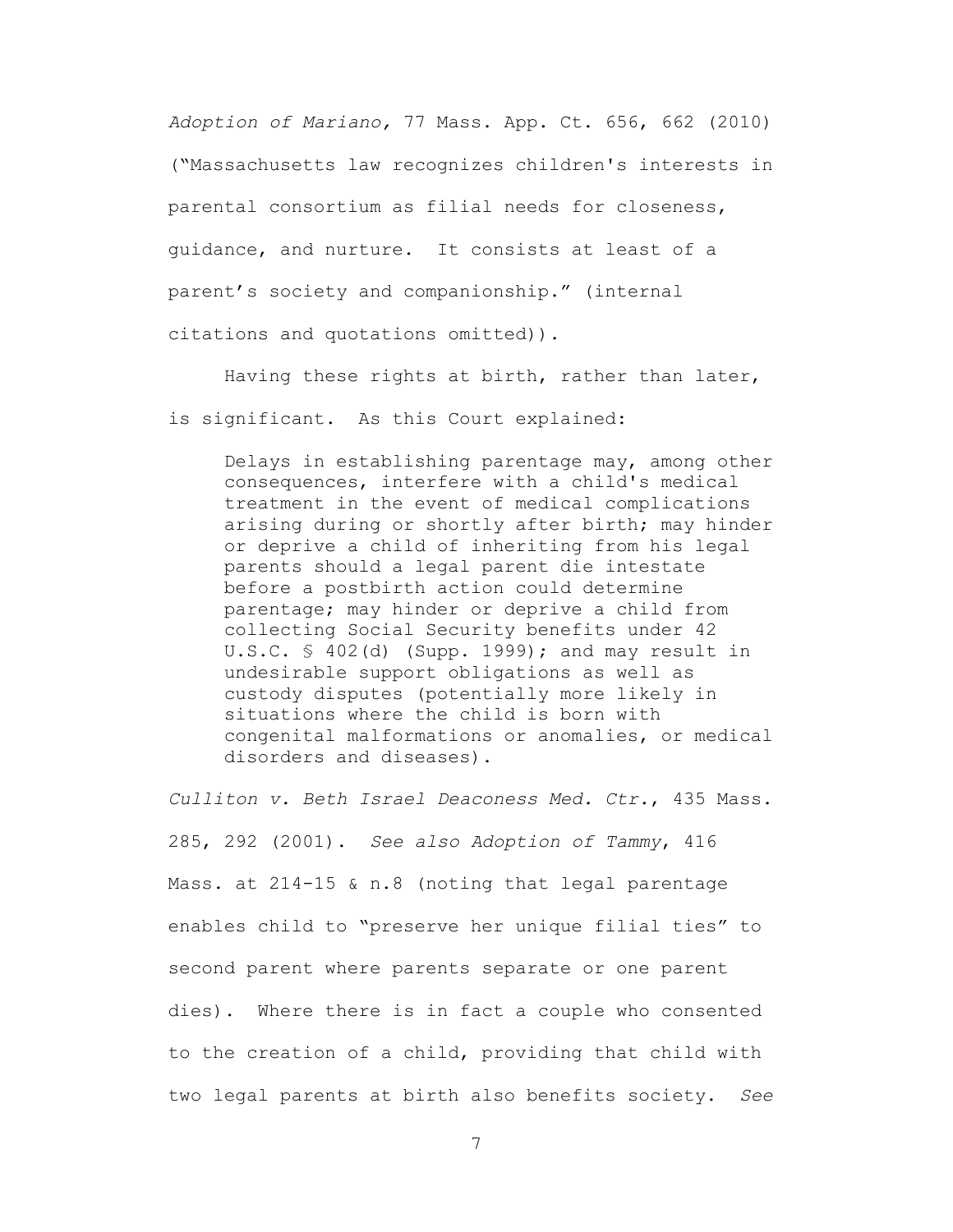*Adoption of Mariano*, 77 Mass. App. Ct. at 662 (noting that having just one parent would "heighten the risk of [the child's] need for public assistance").

The lower court's decision in this case effectively held that there was no legal way to recognize at birth the legal parentage of an unmarried, nonbiological putative parent who mutually consented with the birth mother to conceive a child through ART. This denial of rights from birth negatively affects children in Massachusetts. Though the precise number of children born to unmarried couples through the use of ART is unknown, it is known that an increasing number of children in Massachusetts, as throughout the United States, are born to unmarried couples and that an increasing and not insignificant number of children are conceived through ART. In Massachusetts, the rate of births to unmarried women has risen steadily since 1990, and in 2014, one third of all Massachusetts births were to unmarried women.<sup>1</sup> Nationwide, a majority of these

<span id="page-14-0"></span>i<br>L

 $^1$  Massachusetts Dep't of Pub. Health, Massachusetts Births 2014 9 (Sept. 2015).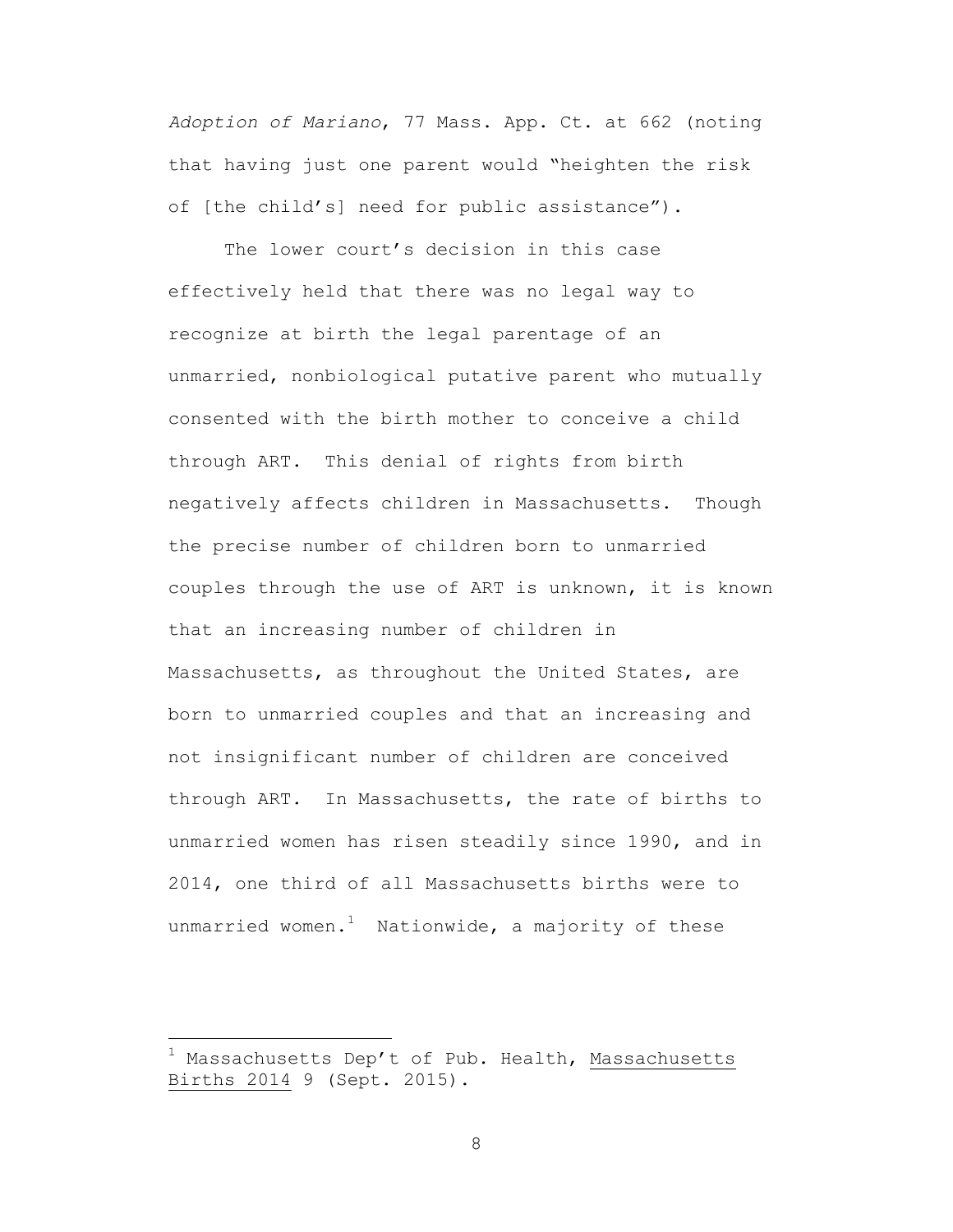births to unmarried women occur to cohabiting adults.<sup>2</sup> Moreover, more and more couples — both married and unmarried — are using ART to conceive children. The available data, which the Department of Public Health cautions seriously underreport ART in Massachusetts, indicate that in 2012, 4.6% of all births in Massachusetts were to women who reported using ART.<sup>3</sup> Nationwide, the use of ART has tripled since 1996, $4$  and Massachusetts ranks fourth nationwide in the number of ART procedures.<sup>5</sup>

Given that some children are conceived through ART and born to unmarried couples (both same-sex and different-sex couples) in Massachusetts — and that there will continue to be such children — it is important that the law provide a mechanism for these children to have two parents where there are in fact two people who mutually consented to creating them.

i<br>L

<sup>2</sup> Child Trends Data Bank, Births to Unmarried Women: Indicators on Child and Youth 2 (July 2014).

<sup>3</sup> Massachusetts Births 2014, *supra* note [1,](#page-14-0) at 16.

 $4$  Sunderam, Saswati, et al., Assisted Reproductive Technology Surveillance — United States, 2013, Morbidity and Mortality Weekly Report, Dec. 4, 2015, at 8.

<sup>5</sup> Massachusetts Dep't of Pub. Health, Massachusetts Births 2011 and 2012 16 (Aug. 2014).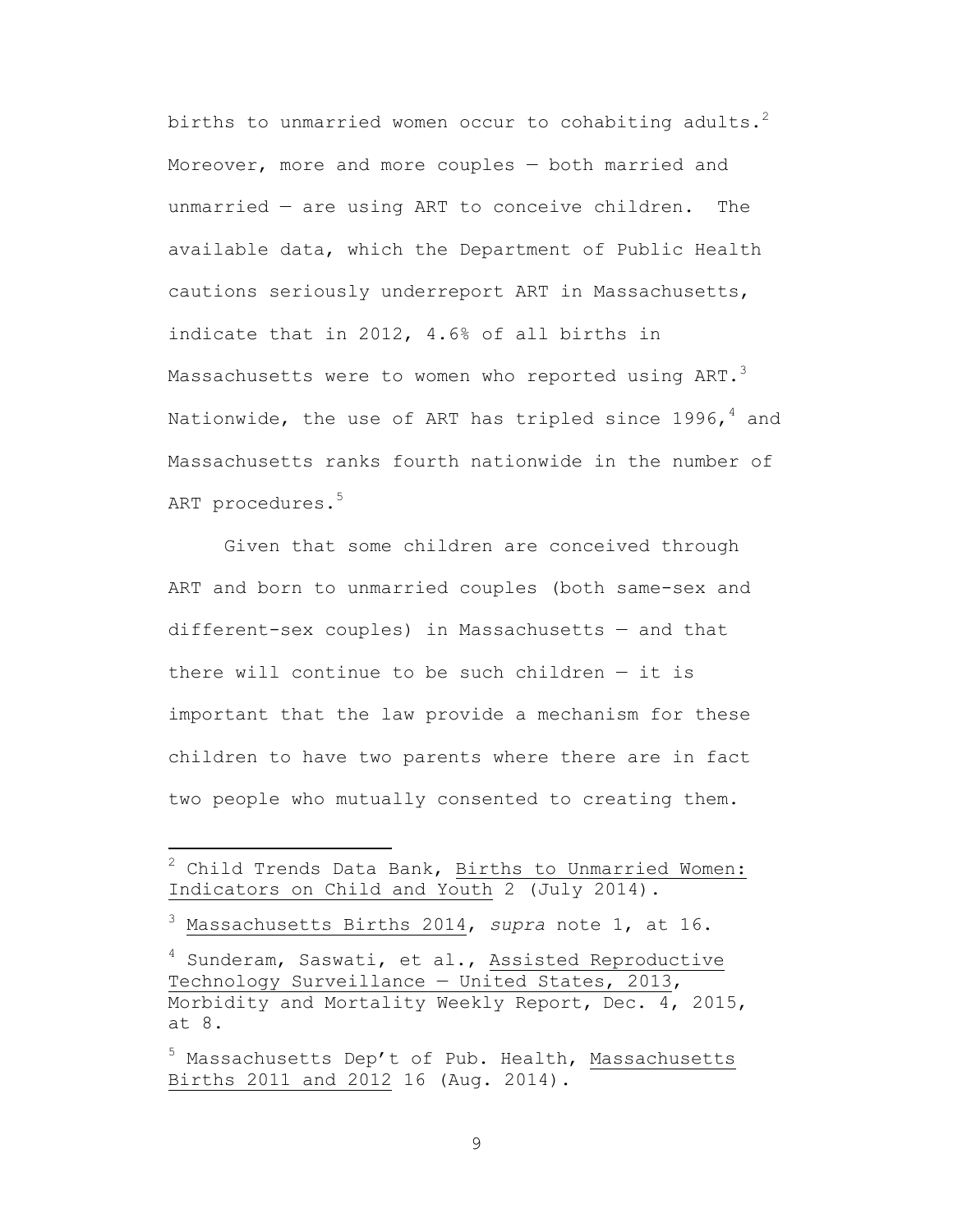# <span id="page-16-0"></span>**B. The Classification Under G.L. C. 46, § 4B, May Not Be Substantially Related to an Important Governmental Interest. 6**

General Laws c. 46, § 4B, provides that "[a]ny child born to a married woman as a result of artificial insemination with the consent of her husband, shall be considered the legitimate child of the mother and such husband." This Court has read "husband" in this statute to mean "spouse" and has stated its understanding that "artificial insemination" includes "any assisted reproductive technology." *See Adoption of a Minor*, 471 Mass. 373, 376 & n.6 (2015). Thus, as interpreted, G.L. c. 46, § 4B, provides that when a birth mother and her spouse mutually consented to create a child through ART, both spouses are legal parents of the resulting child at the time of birth.<sup>7</sup>

 $6$  The Attorney General's understanding is that to the extent the plaintiff raises a concern about the constitutionality of G.L. c. 46, § 4B, with respect to the children at issue, she does not assert their constitutional rights, but rather, she discusses their rights in the context of arguing constitutional avoidance.

 $7$  Although the precise statutory language of "with the consent of the husband" appears to require only one party's consent, in reality, the husband's consent is meaningless if the wife did not likewise consent to the ART with the husband. In this way, the statute in effect, if not in words, requires mutual consent.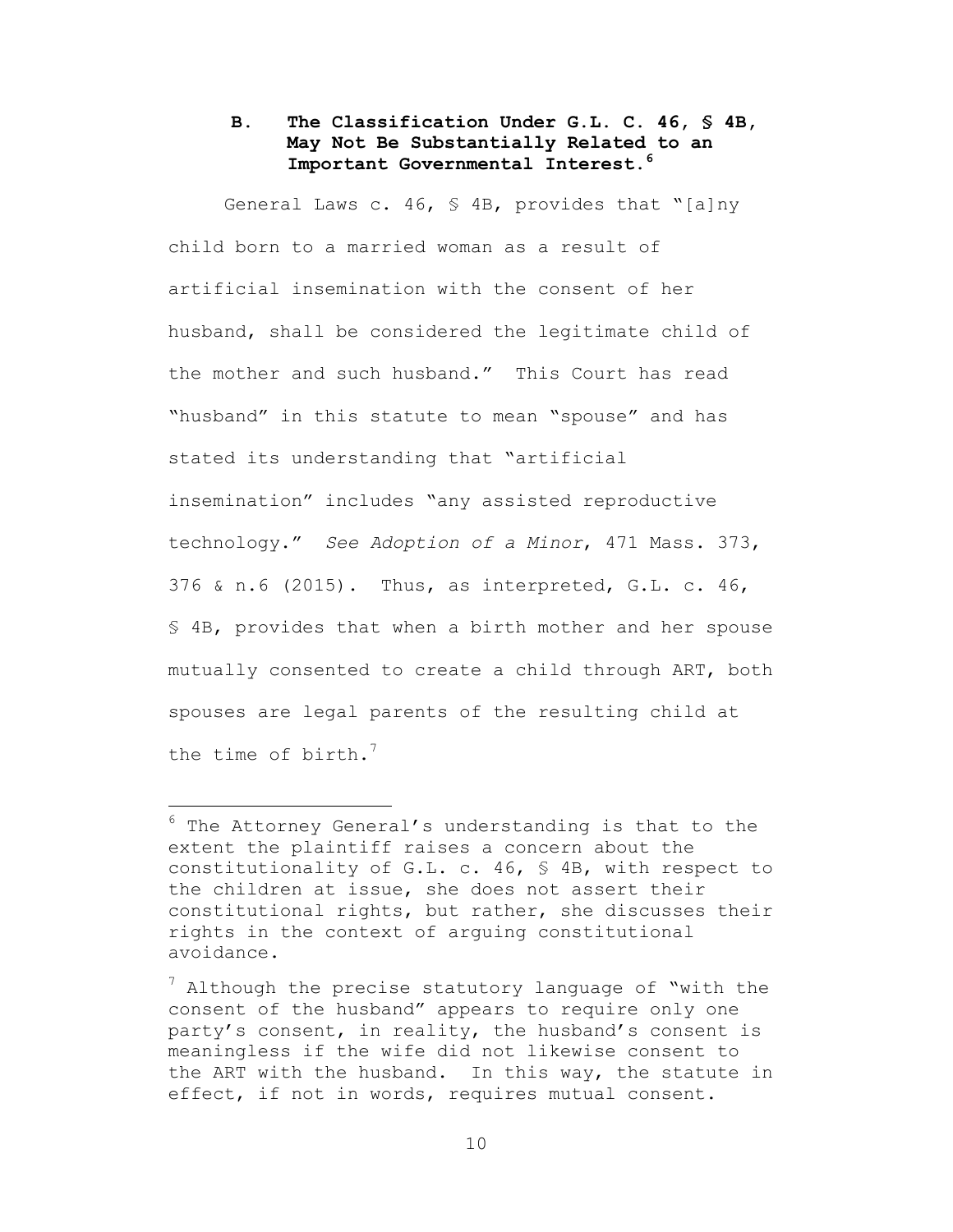By seemingly limiting its application to "[a]ny child born to a *married* woman" (emphasis added), G.L. c. 46, § 4B, excludes children born to an *unmarried* couple as a result of ART to which the couple mutually consented. As such, the statute creates two classes of children conceived through ART with the mutual consent of both putative parents: those born to married couples and those born to unmarried couples.

Under federal equal protection analysis, classifications based on whether children are born within a legal marriage are subject to heightened scrutiny, most recently described as intermediate scrutiny. <sup>8</sup> *See Clark v. Jeter*, 486 U.S. 456, 461 (1988) ("Between these extremes of rational basis review and strict scrutiny lies a level of intermediate scrutiny, which generally has been applied to discriminatory classifications based on sex or illegitimacy."); *Trimble v. Gordon*, 430 U.S. 762, 766-67 (1977) ("Despite the conclusion that classifications based on illegitimacy fall in a 'realm

i<br>L

 $8$  As to the Massachusetts Constitution, this Court has not expressly determined, and need not decide here, what level of equal protection scrutiny would apply to a classification based on whether a child's parents are married.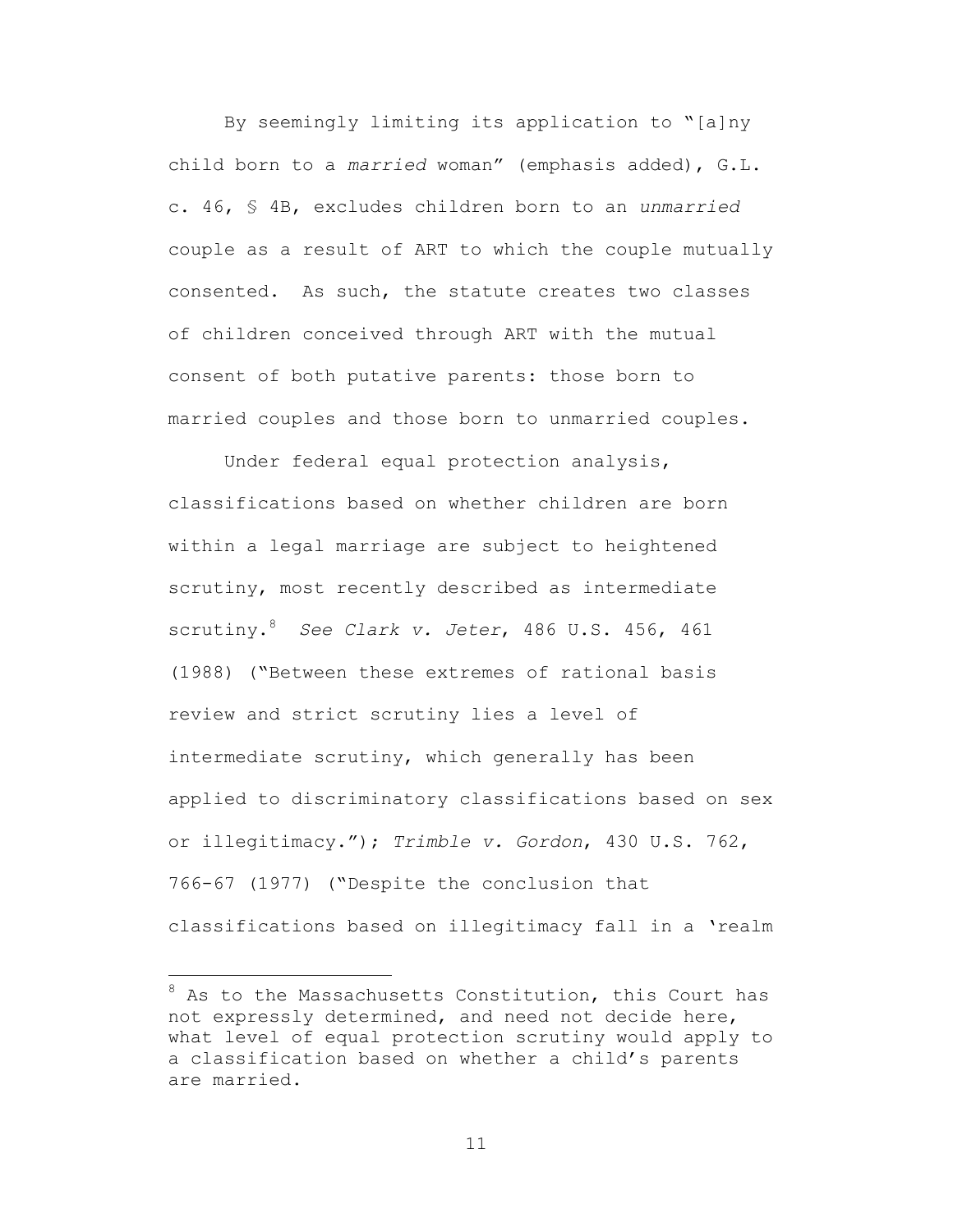of less than strictest scrutiny,' … that scrutiny 'is not a toothless one ..." (internal citations omitted)); *Secretary of the Commonwealth v. City Clerk of Lowell*, 373 Mass. 178, 186 (1977) (quoting standard from *Trimble*); *Doe v. Roe*, 23 Mass. App. Ct. 590, 592 (1987) (recognizing federal standard of review). 9

"To withstand intermediate scrutiny, a statutory classification must be substantially related to an important governmental objective." *Clark*, 486 U.S. at

i<br>L

 Importantly, because "illegitimacy is a legal construct," when a child is born to a married mother, whether that child is "legitimate" is based on how the child is categorized by law. Children currently covered by section 4B are "legitimate," *i.e.,* have two legal parents, whereas children not covered by section 4B solely because their biological mothers are not married are "illegitimate." Section 4B therefore discriminates against children whose biological mothers are not married (rather than between two groups of "illegitimate" children) and so is subject to heightened scrutiny, as discussed *infra*.

<sup>9</sup> Because "[i]llegitimacy is a legal construct, not a natural trait," *Michael H. v. Gerald D.*, 491 U.S. 110, 131 (1989), the classification that is subjected to heightened scrutiny is more accurately viewed as a classification based upon whether the child is born to parents who are not married to each other. *See, e.g., Astrue v. Capato ex rel. B.N.C.*, 132 S. Ct. 2021, 2033 (2012) (referring to the alleged class as "children of unwed parents" rather than as "illegitimate" children). In striking down legislation that distinguishes between "legitimate" and "illegitimate" children, courts were concerned with the social opprobrium or moral concerns connected with being born to parents who are not married to each other. *Weber v. Aetna Casualty & Surety Co.,* 406 U.S. 164, 175-76 (1972).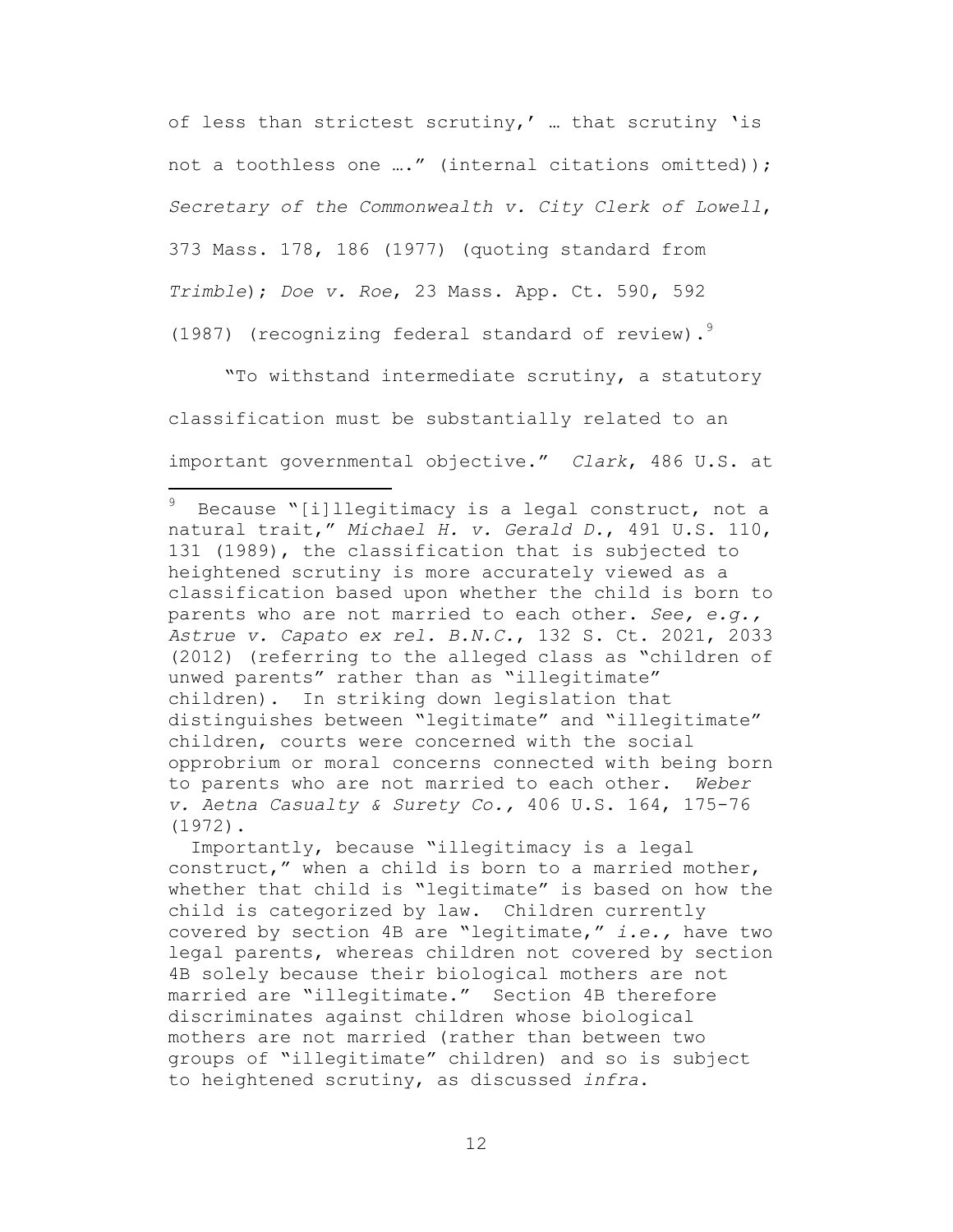461. Applying heightened or intermediate scrutiny, the Supreme Court has invalidated statutes that provide certain rights only to children born to married couples. *See, e.g., Trimble*, 430 U.S. 762 (statute limiting nonmarital child's right to intestate succession unconstitutional); *Weber v. Aetna Casualty & Surety Co.,* 406 U.S. 164, 175-76 (1972) (provision of workers compensation law denying remedy to nonmarital child unconstitutional).<sup>10</sup> Applying this constitutional analysis, the Appeals Court has held that nonmarital children are entitled to support through age twenty-one, just as marital children are, because an alternative interpretation would unconstitutionally discriminate against nonmarital children. *See Doe v. Roe*, 23 Mass. App. Ct. at 593.

It is questionable whether the classification created by G.L. c. 46, § 4B, is substantially related to the governmental interests it might be thought to promote, namely, administrative ease, avoiding litigation, promoting the institution of marriage, and protecting the inviolability of family relationships.

i<br>L

<sup>10</sup> *See also Jimenez v. Weinberger*, 417 U.S. 628 (1974); *Gomez v. Perez*, 409 U.S. 535 (1973).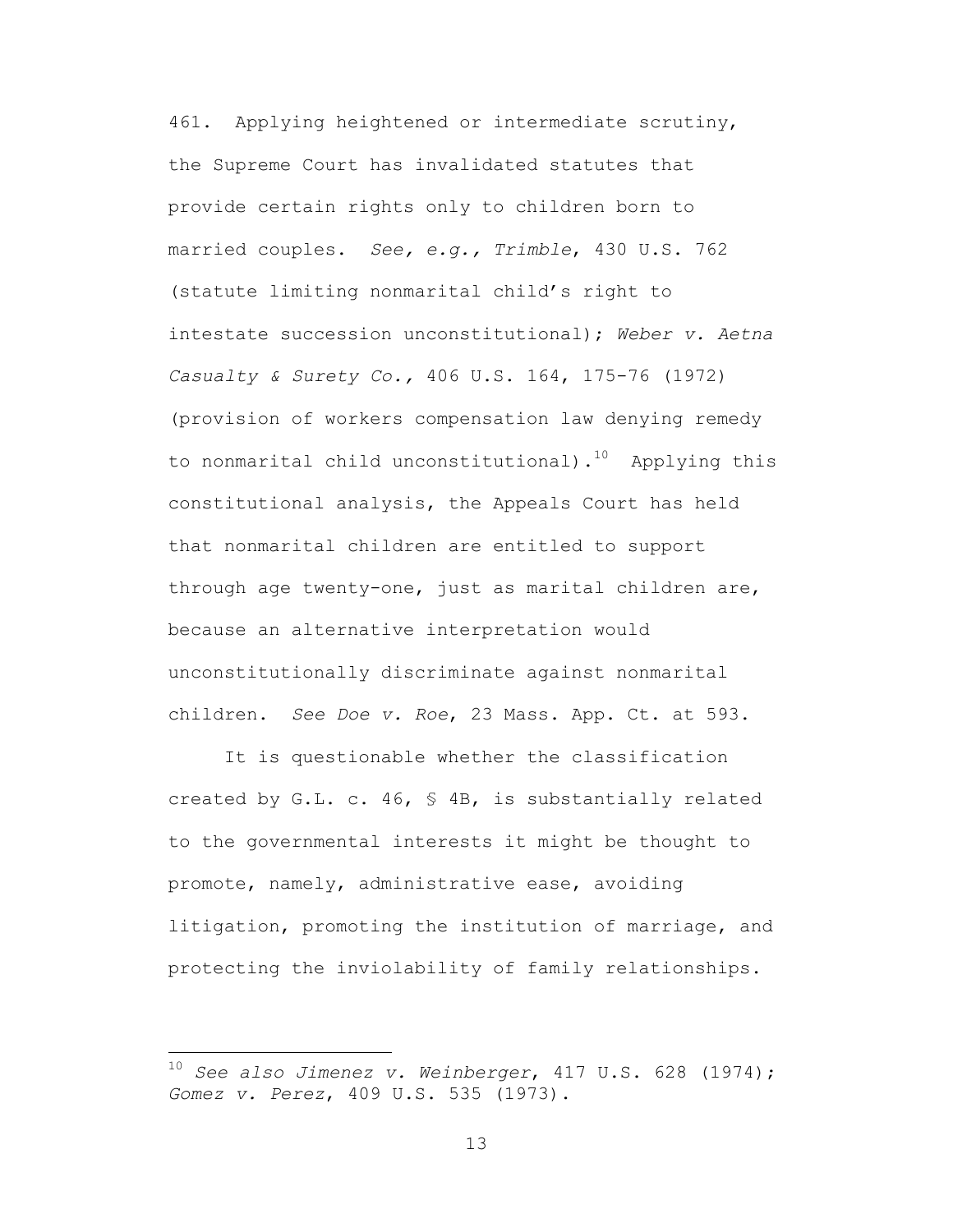#### *1. Administrative Convenience Is Not a Sufficient Justification.*

<span id="page-20-0"></span>A central purpose of chapter 46, of which section 4B is a part, is to provide guidance for municipal clerks regarding the administration of birth certificates.<sup>11</sup> *See, e.g.,* G.L. c. 46, § 1 (setting forth the duties of clerks with respect to birth certificates). The Commonwealth has a legitimate interest in the easy administration of birth certificates. *See, e.g., Stanley v. Illinois*, 405 U.S. 645, 656 (1972) (recognizing that in some circumstances "[t]he establishment of prompt efficacious procedures to achieve legitimate state ends is a proper state interest worthy of cognizance in constitutional adjudication"). Nevertheless, the Supreme Court has usually rejected administrative ease as sufficient to satisfy intermediate scrutiny. *See, e.g., Craig v. Boren*, 429 U.S. 190, 198 (1976) (noting that the Court has rejected administrative ease and convenience as justification for gender-based classifications). *See also United States v. Clark*, 445 U.S. 23, 27, 30 (1980) (noting that justification

i<br>L

 $11$  The statute also provides substantive rights, such as the right to be deemed a legitimate child under G.L. c. 46, § 4B, as discussed in this brief.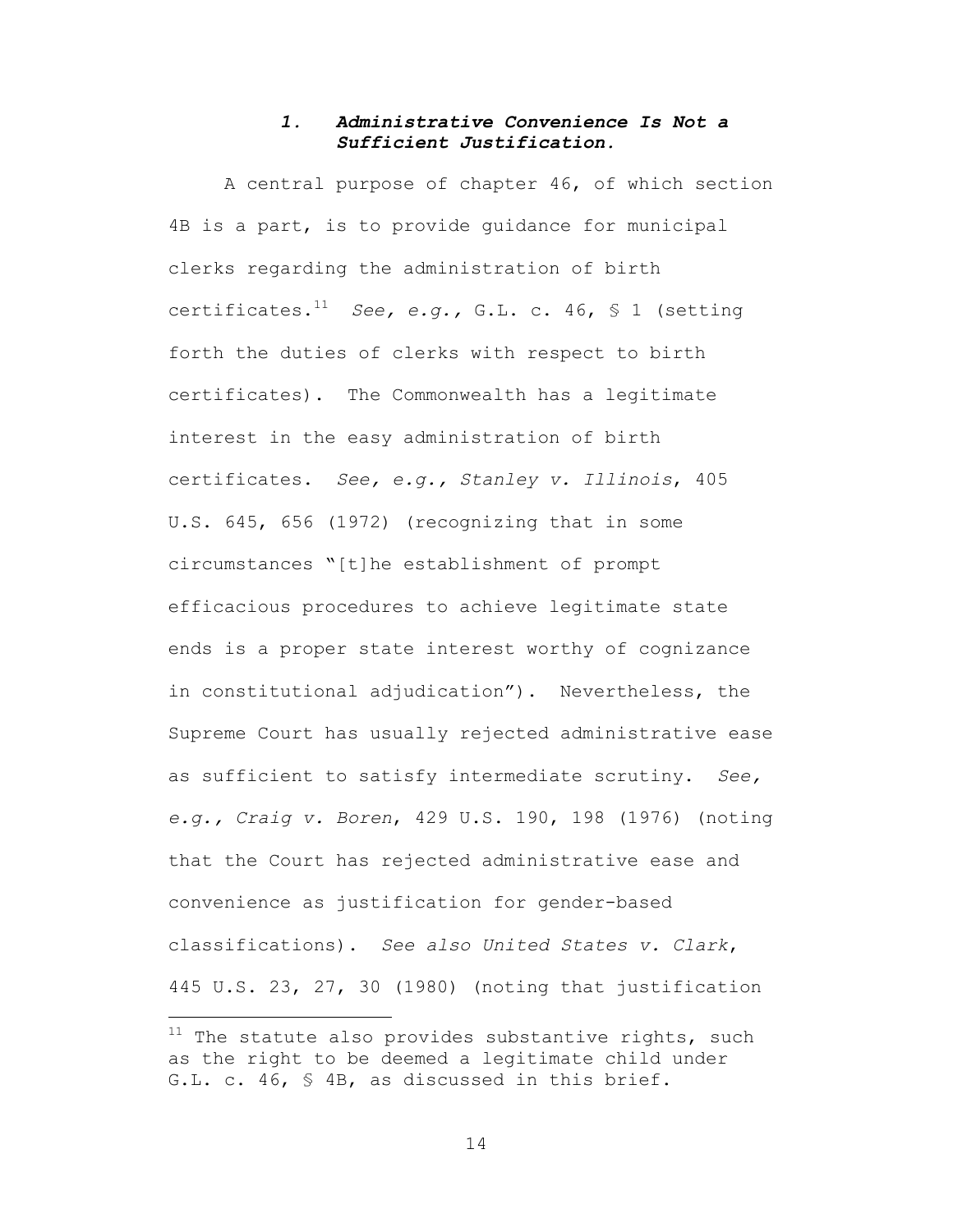of administrative convenience with regard to illegitimacy classification "raises serious equal protection problems"). $^{12}$ 

Moreover, applying G.L. c. 46, § 4B, to include a nonbiological putative parent who mutually consented to create a child through ART would not seem to add any burden to the administration of birth certificates. All that would be required is that both partners in a couple be asked on the Department of Public Health's voluntary acknowledgement of parentage form ("VAP") whether they mutually consented to create the child through ART, just as the form now asks whether both partners in a couple are the biological parents of the child. *See* Commonwealth Voluntary Acknowledgement of Parentage at

 $12$  In the inheritance context, another interest sometimes found to justify classifications that discriminate against nonmarital children — one that G.L. c. 46, § 4B, does not appear to serve in any substantial way — is the prevention of fraud. *See, e.g., Lalli v. Lalli*, 439 U.S. 259, 268 (1978) (distinguishing the intestate inheritance context from other illegitimacy-based classifications); *Lowell v. Kowalski*, 380 Mass. 663, 669 (1980) (upholding statute that imposed stricter standard for establishing illegitimate child's right to inherit from father "because the possibility of fraud is usually greater with respect to claims against the estate of a deceased man").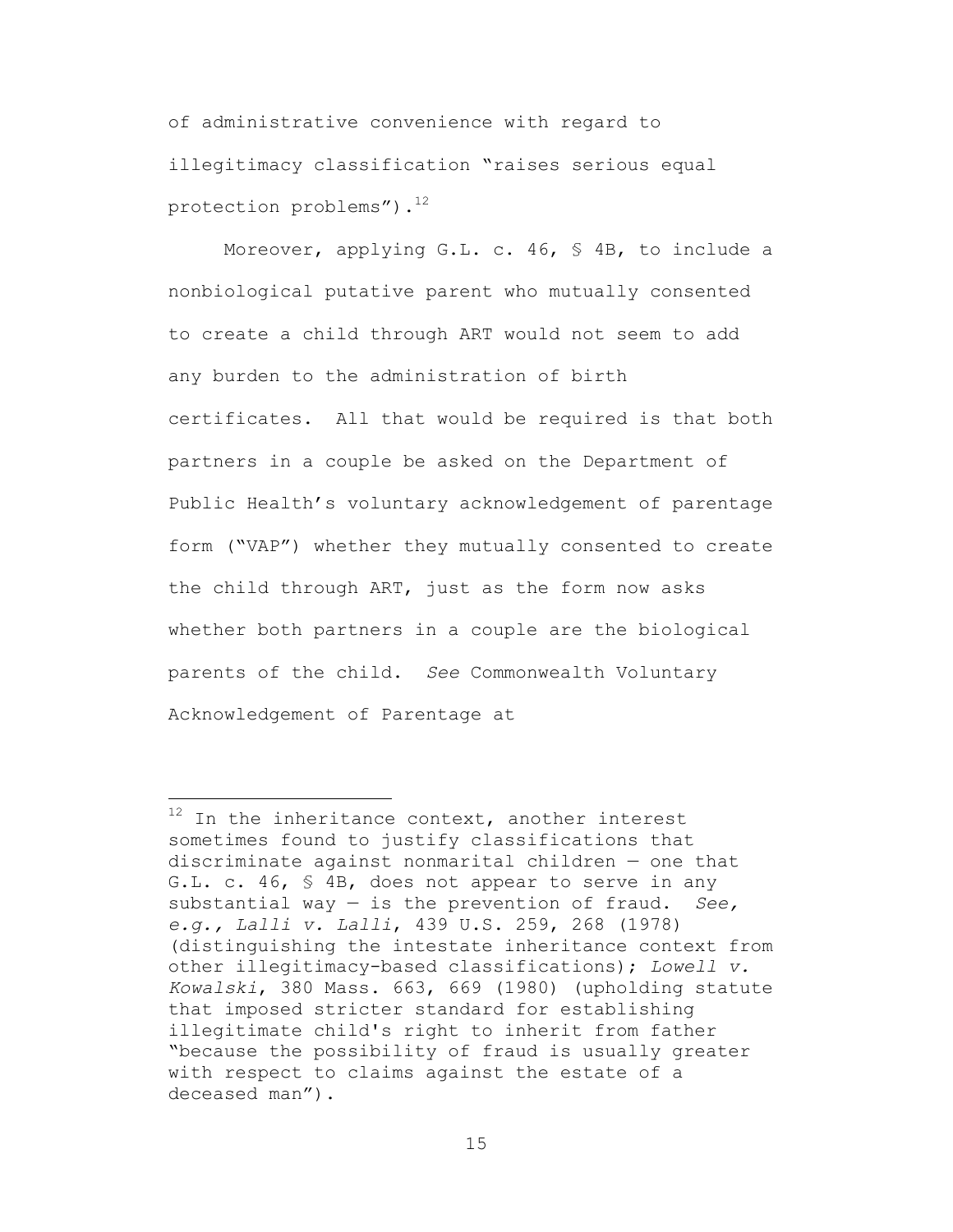http://www.mass.gov/dor/docs/cse/parents/voluntaryack-of-parentage-form.pdf. $^{13}$ 

#### *2. Avoidance of Litigation Does Not Justify the Classification.*

<span id="page-22-0"></span>The objective of avoiding litigation, though usually a worthy governmental interest, *see, e.g., Reed v. Reed*, 404 U.S. 71, 76 (1971) (recognizing that objective of avoiding litigation "is not without some legitimacy"), likewise might not, under intermediate scrutiny, justify the classification created by G.L. c. 46, § 4B. Though it could be argued that the bright-line rule of marriage set forth in G.L. c. 46, § 4B, reduces the risk of litigation by limiting the number of possible claims that could be made about lack of consent to ART, there are nevertheless lawsuits about consent even where the parties were married, *see, e.g., Okoli v. Okoli,* 81 Mass. App. Ct. 371 (2012) (husband's claim, in divorce proceeding, that he had not validly consented to wife's use of ART). Moreover, there is nothing to suggest that the fact that a couple is unmarried at the time the child

i<br>L

 $13$  A signatory to a VAP can seek to rescind the acknowledgment within 60 days and has one year to challenge the acknowledgment on the basis of fraud, duress or material mistake of fact. G.L. c. 209C, § 11.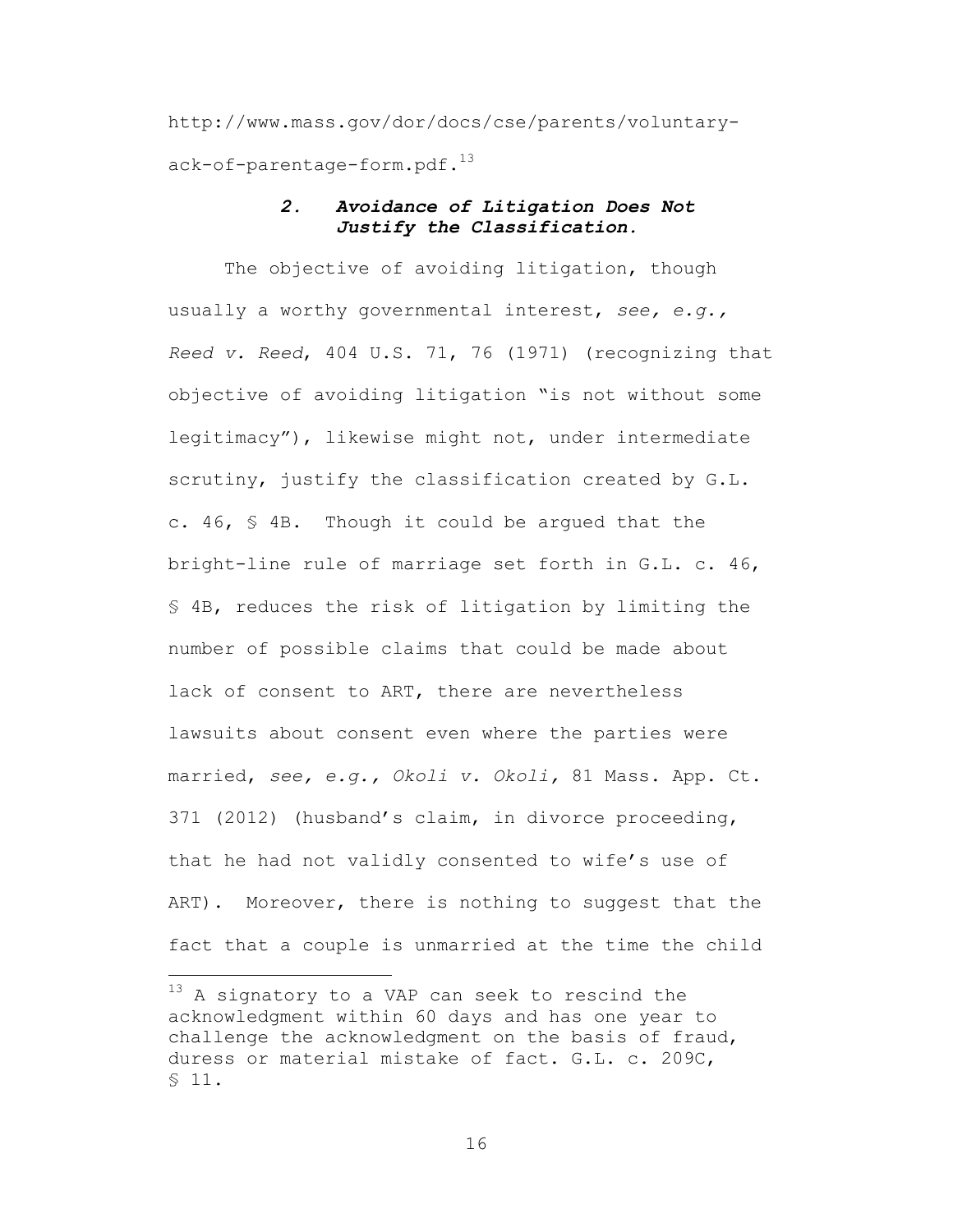is conceived will lead to more litigation about consent. On the other hand, the marriage requirement in the statute will continue to give rise to litigation by unmarried, nonbiological putative parents seeking quasi-parental rights, such as those afforded through *de facto* parentage, and to additional second-parent adoption proceedings.

#### *3. Incentivizing Marriage Cannot Justify Disadvantaging Nonmarital Children.*

<span id="page-23-0"></span>Though the government also has an interest in supporting the institution of marriage, *see*, *e.g., Goodridge v. Department of Pub. Health*, 440 Mass. 309, 322-23 (2003), courts have made clear that the governmental interest in supporting or preferring marriage cannot be the reason for disadvantaging nonmarital children. "[C]lassifications that burden illegitimate children for the sake of punishing the illicit relations of their parents" are "illogical and unjust." *Clark v. Jeter*, 486 U.S. at 461 (internal quotation and citation omitted); *see Weber,* 406 U.S. at 175-76 ("Obviously, no child is responsible for his birth and penalizing the illegitimate child is an ineffectual  $-$  as well as an unjust  $-$  way of deterring the parent.").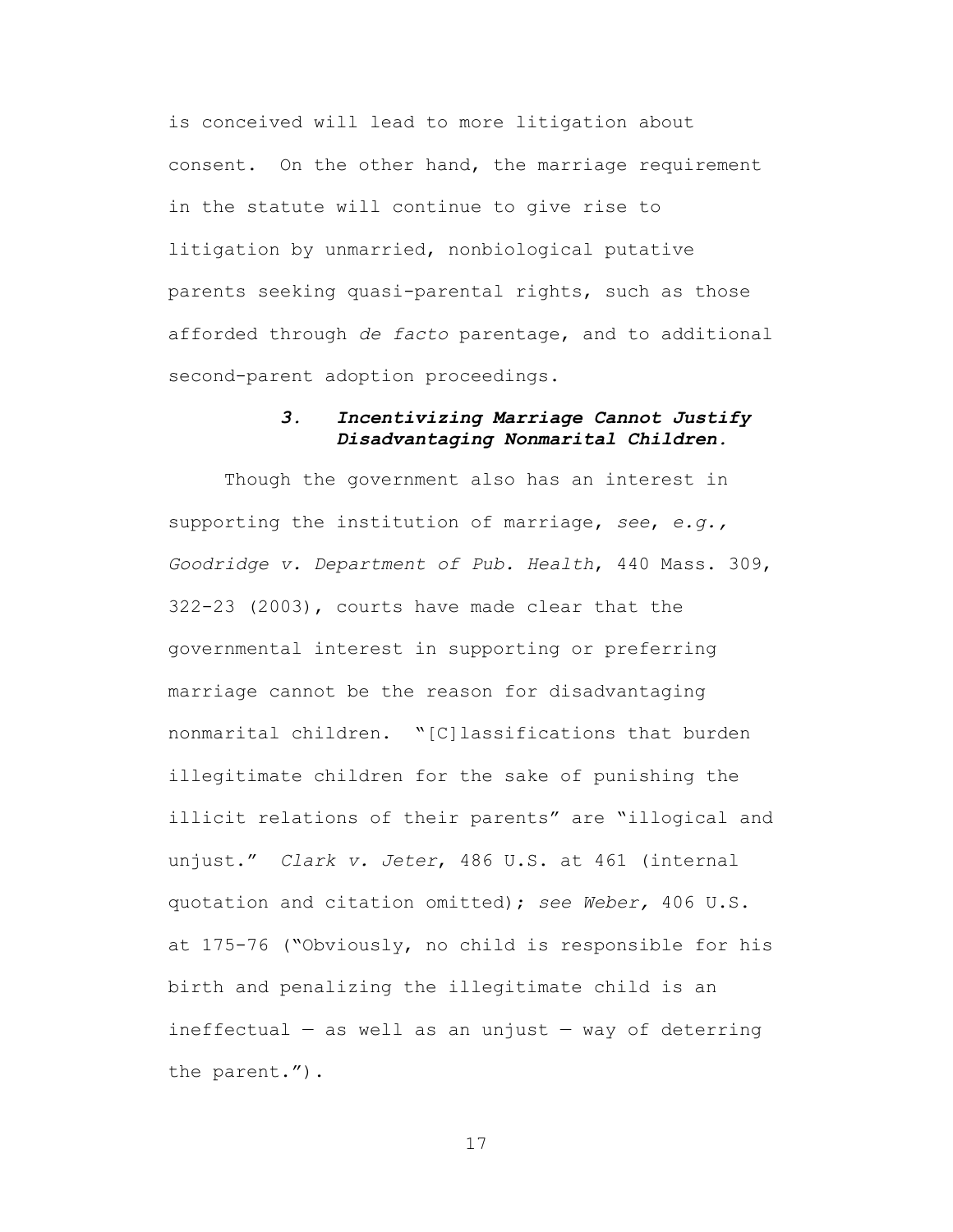Moreover, providing equal rights to children conceived through ART with the mutual consent of an unmarried couple will not create disincentives to marriage. Through G.L. c. 209C, the Legislature has already provided equal rights and protections to children born out of wedlock in many contexts. *See generally* G.L. c. 209C. Providing an equal right to a second legal parent to nonmarital children conceived through ART with the mutual consent of the birth mother and nonbiological putative parent would pose no more threat to marriage than does G.L. c. 209C. It simply continues the extension of rights and protections given to nonmarital children.

# *4. The Goal of Protecting the Inviolability of Familial Relationships Does Not Justify the Classification.*

<span id="page-24-0"></span>Lastly, it is doubtful whether the state's interest in protecting the inviolability of familial relationships justifies the classification. To be sure, "[c]hoices about marriage, family life, and the upbringing of children are among associational rights … sheltered by the Fourteenth Amendment against the State's unwarranted usurpation, disregard, or disrespect." *M.L.B. v. S.L.J.*, 519 U.S. 102, 116 (1996) (internal quotation and citation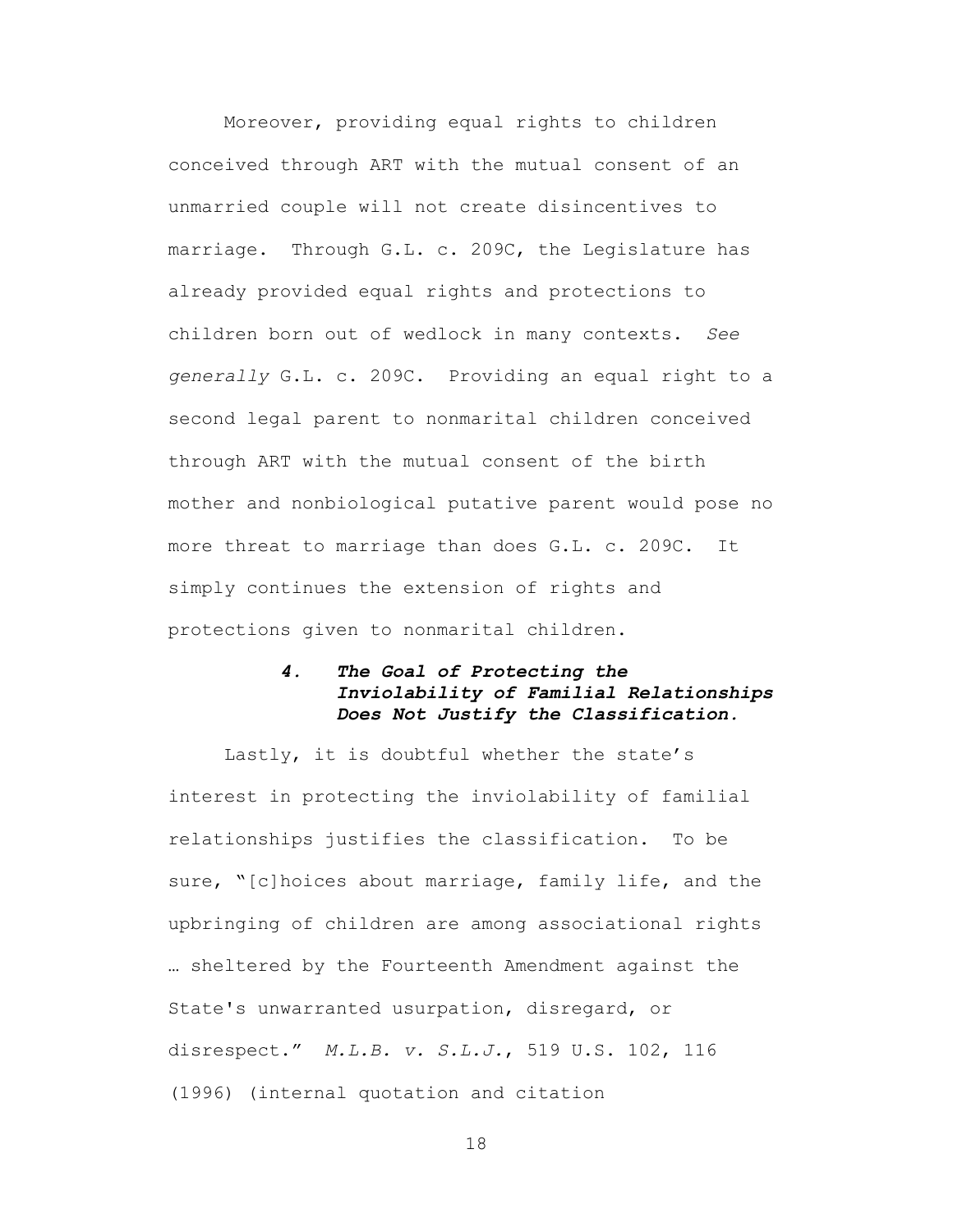omitted). Relatedly, the Commonwealth is hesitant to impose parental responsibilities and obligations where they are unwanted. *See A.Z. v. B.Z.*, 431 Mass. 150, 162 (2000) ("We derive from existing State laws and judicial precedent a public policy in this Commonwealth that individuals shall not be compelled to enter into intimate family relationships, and that the law shall not be used as a mechanism for forcing such relationships when they are not desired.").

"Parental rights are not, however, absolute." *E.N.O. v. L.M.M.*, 429 Mass. 824, 832 (1999). For example, in balancing a biological mother's interest in protecting custody of her child with the child's interest in maintaining her relationship with the child's *de facto* parent in *E.N.O.*, this Court held that "[t]he family that must be accorded respect in this case is the family formed by the plaintiff, the defendant, and the child. The defendant's parental rights do not extend to the extinguishment of the child's relationship with the plaintiff." *E.N.O.*, 429 Mass. at 833.

Accordingly, where an unmarried couple clearly and affirmatively consented to create a child together, the biological mother's personal liberty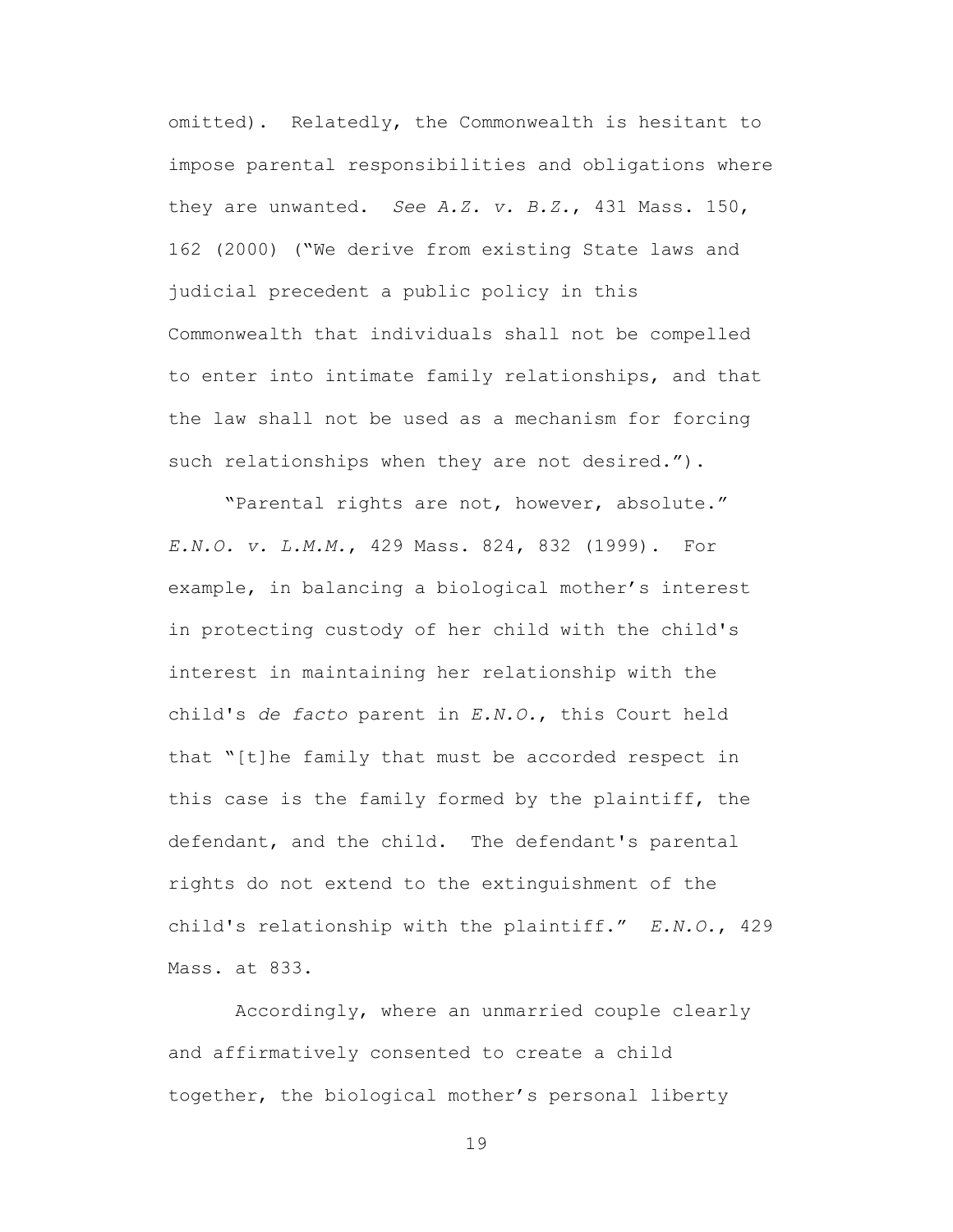interests in making her own decisions about parentage are tempered by the parental rights of the other member of the couple and, more importantly here, the child's rights and interests in care, protection, and support from both parents. This principle is true whether a child is conceived through sexual intercourse or through ART. "[I]f an unmarried man who biologically causes conception through sexual relations without the premeditated intent of birth is legally obligated to support a child, then the equivalent resulting birth of a child caused by the deliberate conduct of artificial insemination should receive the same treatment in the eyes of the law." *In re Parentage of M.J.*, 787 N.E.2d 144, 152 (Ill. 2003)

Overall, then, there is a serious question concerning the constitutionality of  $G.L. c. 46, S. 4B,$ because there does not appear to be a significant governmental interest that is substantially related to the statutory classification of children on the basis of the marital status of the putative parents who mutually consented to the child's conception.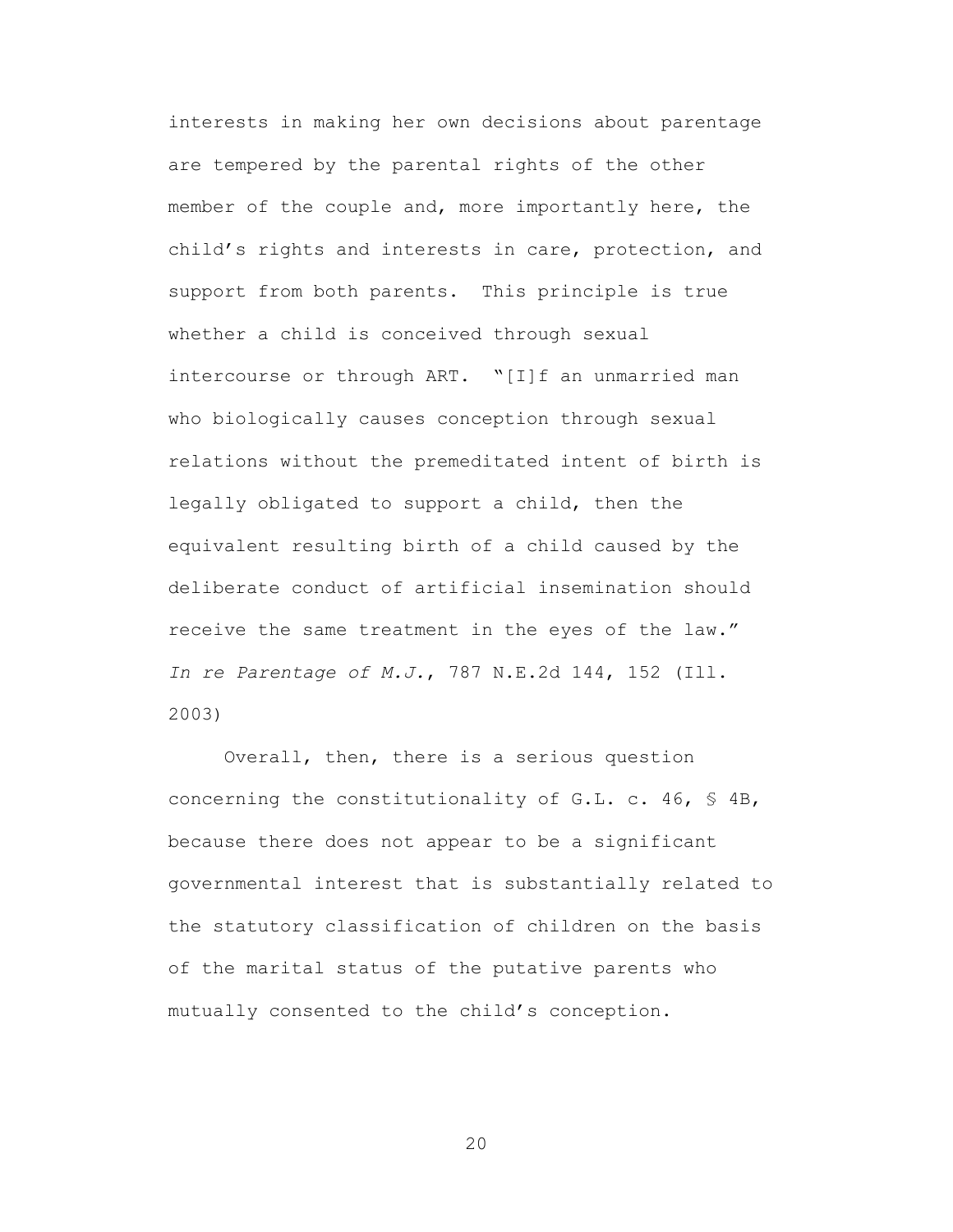#### <span id="page-27-0"></span>**C. The Availability of Other Options For Establishing Parenthood Does Not Avoid the Serious Constitutional Question.**

None of the other options for establishing parentage outside marriage – adoption, *de facto* parentage, or guardianship – remedies the likely constitutional defect in the classification created by G.L. c. 46, § 4B. As a preliminary matter, the Supreme Court has explained that focusing on the steps the nonmarital child's parents might have taken "loses sight of the essential question: the constitutionality of discrimination against illegitimates." *Trimble*, 430 U.S. at 774. Alternatives available to parents to remedy the discriminatory effect of such statutes lack "any constitutional significance." *Id*. Nonetheless, insofar as earlier decisions sometimes looked to whether the same rights could be attained through other mechanisms, *see, e.g.*, *Labine v. Vincent*, 401 U.S. 532, 539 (1971), $^{14}$  it is worth noting that the alternatives of second-parent adoption, *de facto* parentage, and guardianship do not provide the same set of rights available through legal parentage, cannot provide rights from the moment of birth, and/or i<br>L

<sup>14</sup> *But cf. Trimble*, 430 U.S. at 774 (describing standard upon which *Labine* relied as an "analytical anomaly").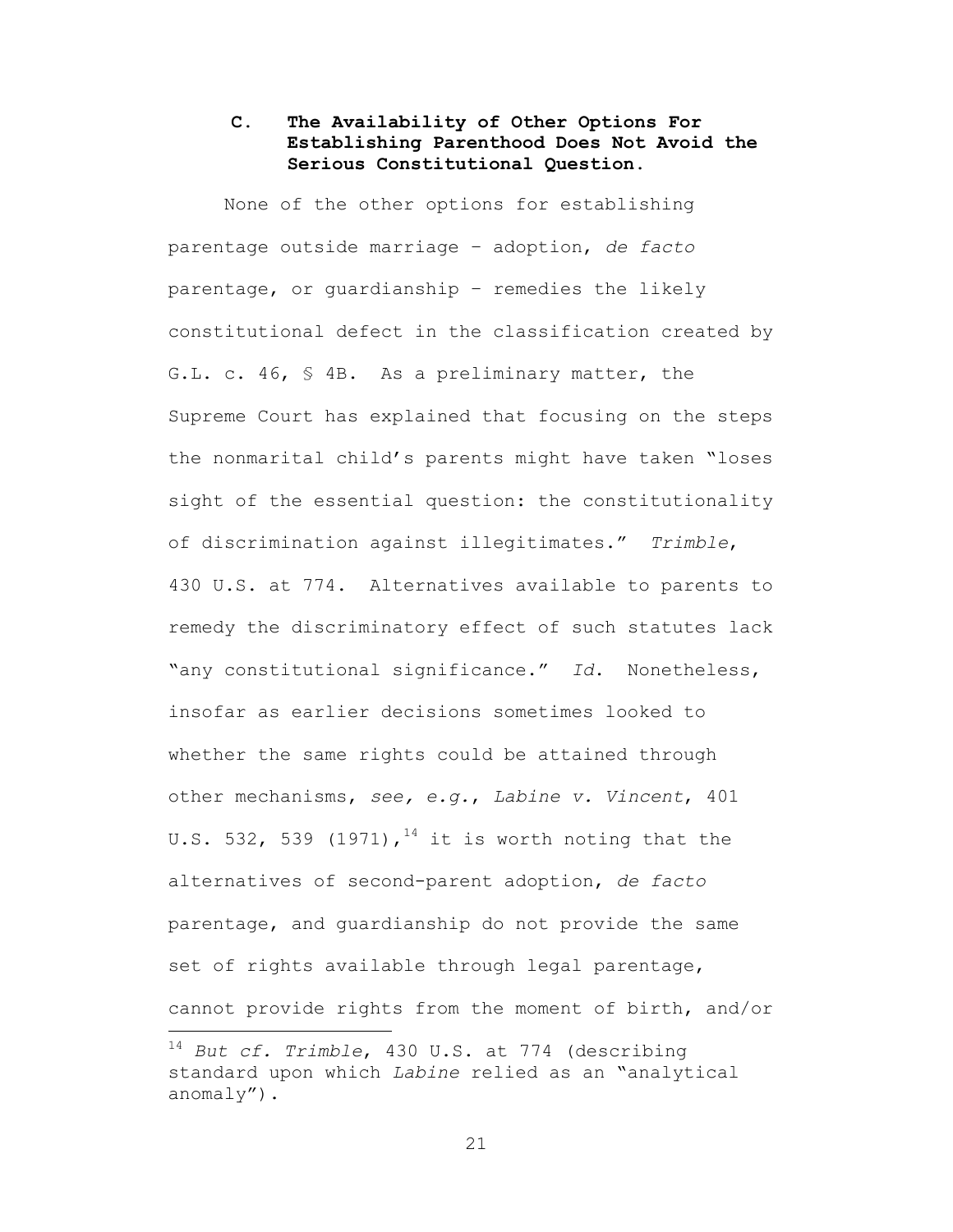cannot be accomplished without additional expense, time, and legal processes.

Second-parent adoption is often seen as the most viable option for establishing legal parentage for the children of unmarried, nonbiological putative parents. The second-parent adoption process, however, establishes legal parenthood only after a child is born and then only after a time-consuming, costly, and intrusive process. *See Goodridge*, 440 Mass. at 335 (describing second-parent adoption as a "sometimes lengthy and intrusive process … to establish [] joint parentage"); GLBT Law Blog, Co-Parent Adoption: A Guide for Same-Sex Couples in Massachusetts, at https://glbtlaw.wordpress.com/ 2011/01/27/291/ (estimating second-parent adoptions as requiring, on average, 3-6 months and \$1,500-\$3,000 for legal representation, including preparation of paperwork, filing and presentation of all motions, and attendance at final adoption hearing). Legal parentage through G.L. c. 46, § 4B, in contrast, is accomplished by operation of law after the necessary birth certificate information is provided at the time of the child's birth and a birth certificate is filed, without cost,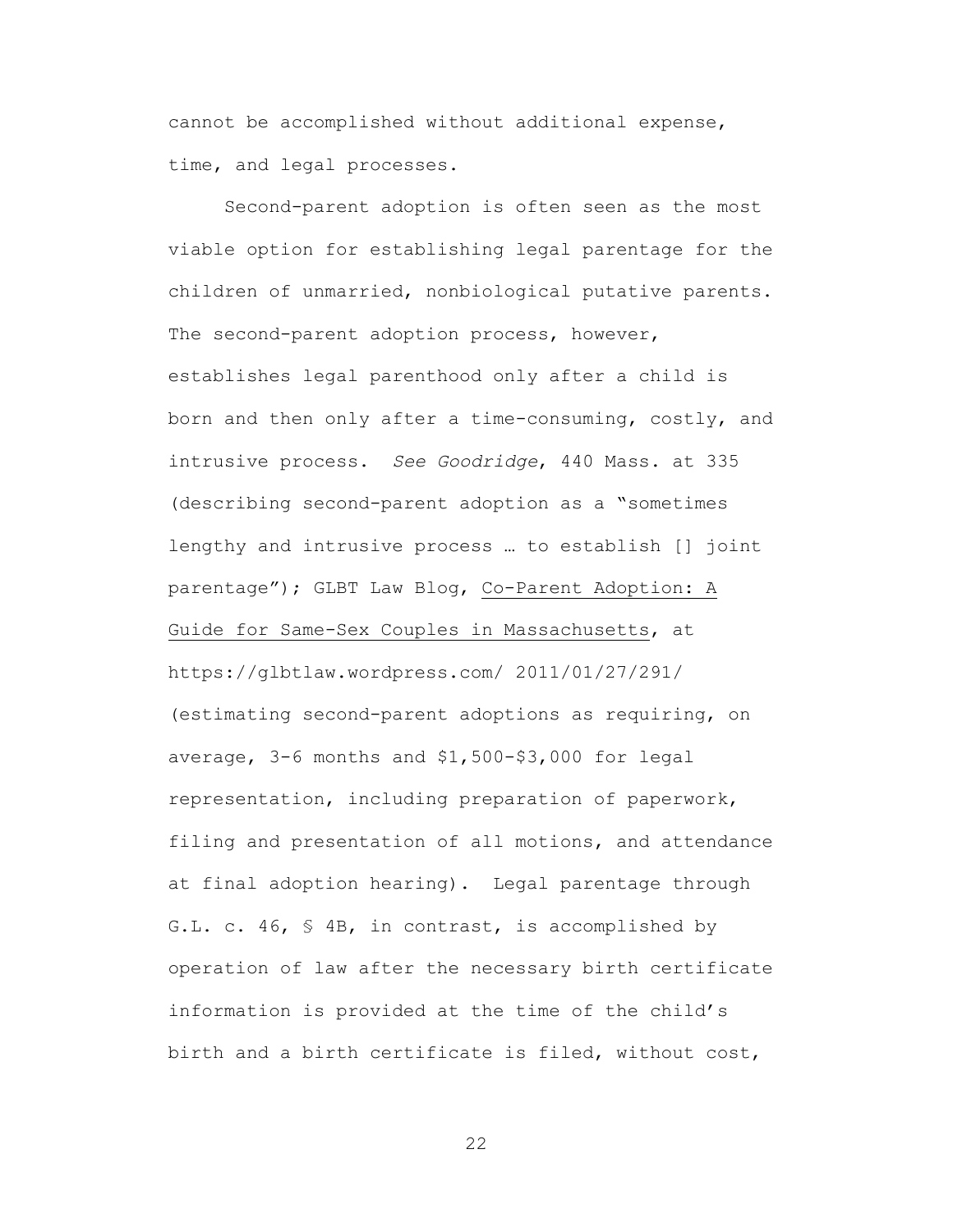intrusion, or legal representation. The two options are, therefore, not comparable.

*De facto* parentage is likewise not comparable. Created by the courts using their authority as *parens patriae* to extend visitation rights to people who take on the role of a parent, *E.N.O.*, 429 Mass. at 827-28, *de facto* parentage does not confer all of the rights and benefits afforded to children via legal parenthood. *See* Joyce Kauffman, Protecting Parentage with Legal Connections, Fam. Advoc., Winter 2010, at 24, 26 ("Massachusetts courts do not confer full parental status on a *de facto* parent."). Having a *de facto* parent does not ensure the child's right to support and care and does not create inheritance rights for the child or access to government or health benefits. Furthermore, *de facto* parentage cannot be established at birth because the standard for establishing *de facto* parentage looks at post-birth activity. *See E.N.O.*, 429 Mass. at 829 (setting out standard). Therefore, *de facto* parentage falls short of legal parentage in terms of when the rights of parentage attach and what those rights are.

Guardianship similarly falls short in comparison to legal parentage. Parents may appoint a guardian of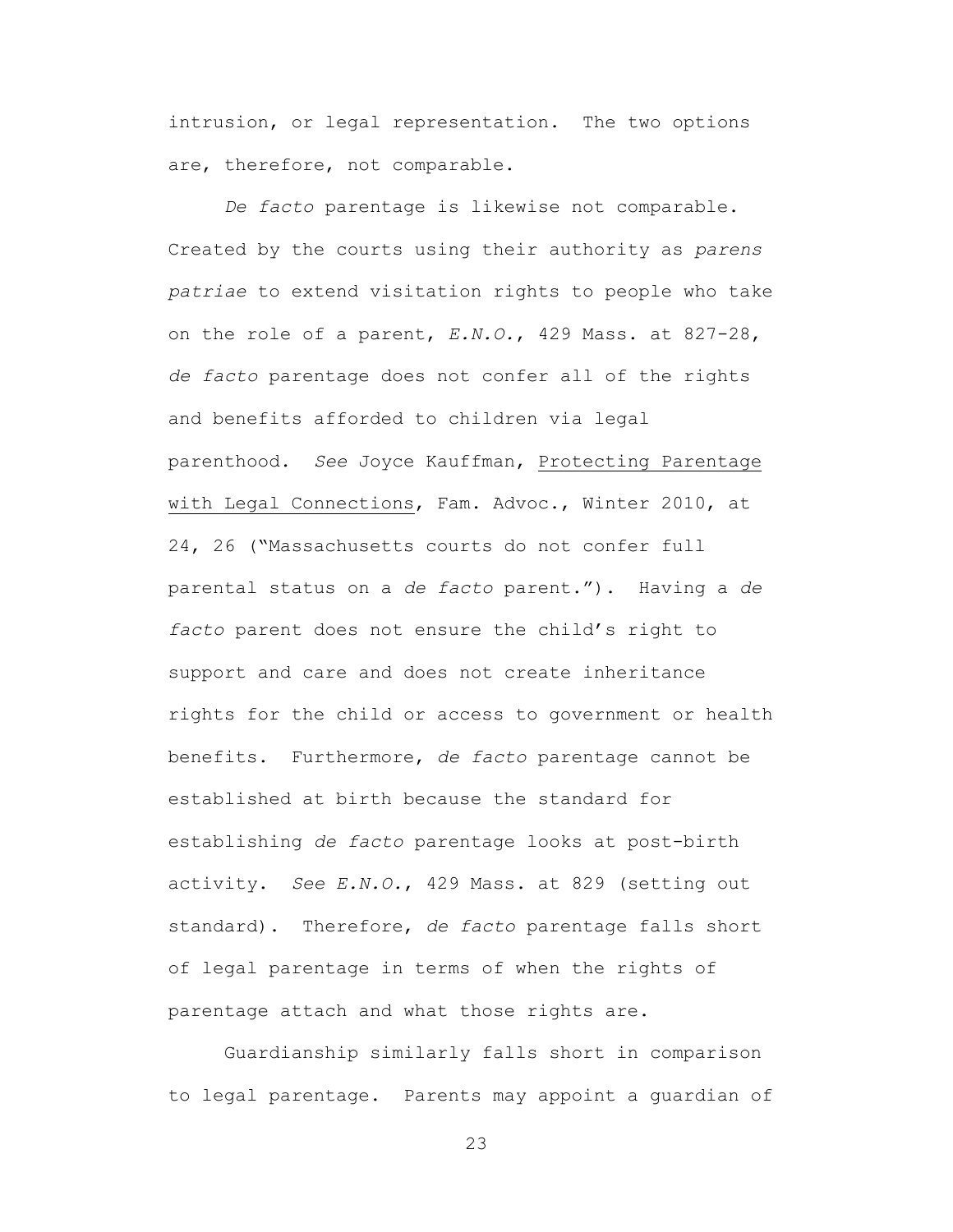any minor child they have or may have in the future. G.L. c. 190B, § 5-202(a). Guardians hold "the powers and responsibilities of a parent regarding the [child's] support, care, education, health and welfare." G.L. c. 190B, § 5-209(a). The authority of an appointed guardian terminates, however, if the court appoints another guardian, the appointment is revoked by the appointing parent or guardian, or an objection is filed as provided in § 5-203. G.L. c. 190B, § 5-202(h). Further, guardianship does not provide children with the same right of inheritance or access to government and health insurance benefits that are provided to a child of a legal parent.

There are, however, several avenues available for establishing legal parentage under G.L. c. 209C, if applied to nonmarital children of ART, that would provide the same rights at birth as G.L. c. 46, §4B. That statute is discussed in the next section.

#### <span id="page-30-0"></span>**II. General Laws C. 209C Can Be Reasonably Interpreted To Avoid the Serious Constitutional Question.**

# <span id="page-30-1"></span>**A. Courts Interpret Laws to Avoid Serious Constitutional Questions Where "Fairly Possible."**

This Court must "construe statutes so as to avoid … constitutional difficulties, if reasonable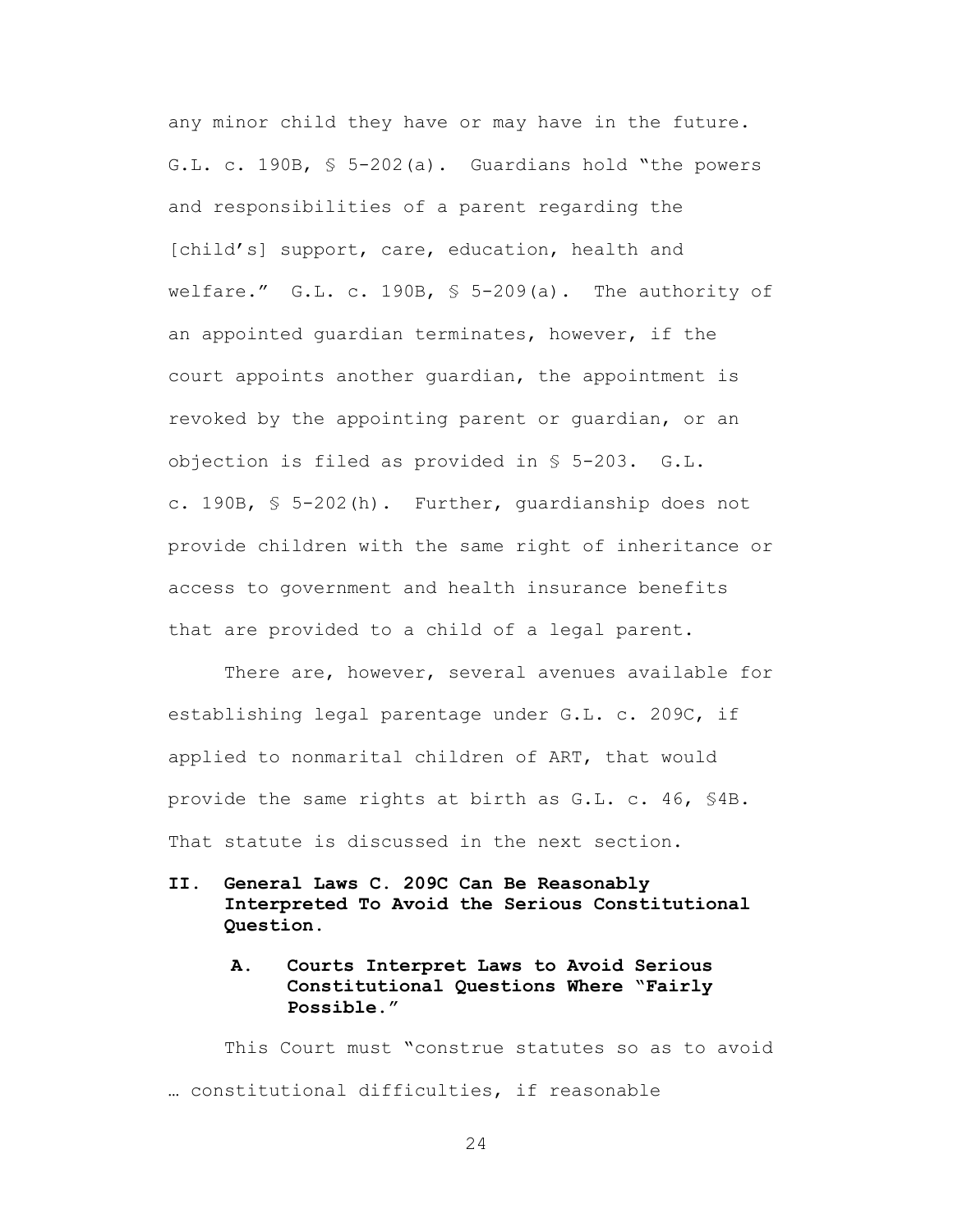principles of interpretation permit it.'" *Commonwealth v. Disler*, 451 Mass. 216, 228 (2008) (quoting *School Comm. of Greenfield v. Greenfield Educ. Ass'n*, 385 Mass. 70, 79 (1982)). "Where fairly possible, a statute must be construed so as to avoid not only the conclusion that it is unconstitutional but also grave doubts upon that score." *Commonwealth v. Fremont Inv. & Loan*, 459 Mass. 209, 214 (2011) (citations and internal quotations omitted). This Court indulges every "rational presumption" to avoid concerns regarding a statute's constitutionality. *Coffin v. Superintendent, Massachusetts Treatment Ctr.*, 458 Mass. 186, 189 (2010). Chapter 209C itself has been interpreted to avoid a constitutional infirmity in another statute. *See Doe v. Roe*, 32 Mass. App Ct. 63, 69 (1992) (awarding legal fees under chapter 209C in actions seeking support for nonmarital children, where such fees can be awarded for marital children of divorced parents under chapter 208, because "serious constitutional questions would arise if we were to interpret the statutes to allow attorney's fees … for children born of divorced parents but not for those born of unmarried parents").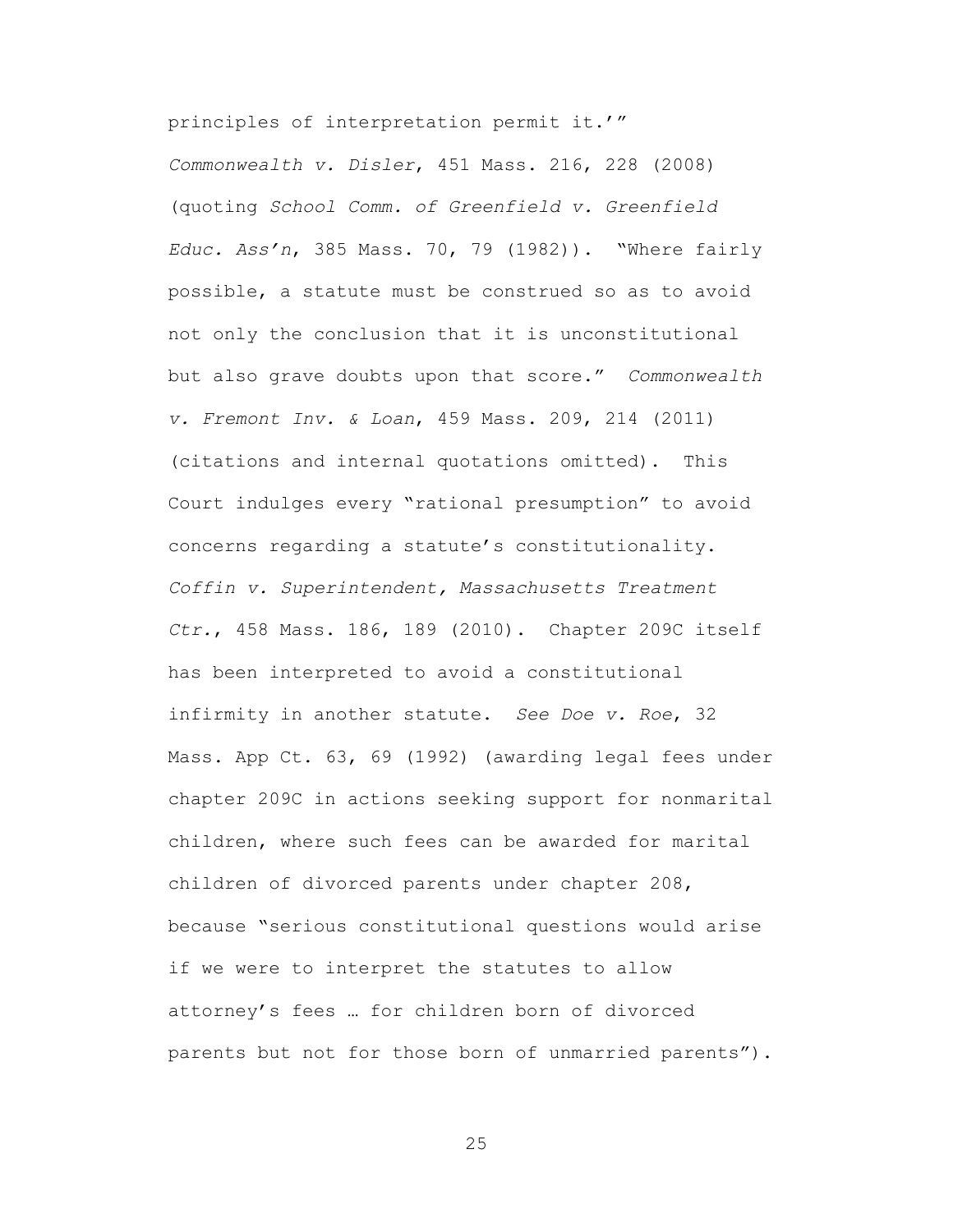<span id="page-32-0"></span>**B. It Is Fairly Possible to Read G.L. C. 209C to Provide Rights to Nonmarital Children Conceived through Artificial Reproductive Technology.**

Chapter 209C, which creates a comprehensive statutory scheme for establishing parentage of children born out of wedlock, may fairly be construed to allow for legal parentage in cases where an unmarried couple mutually consented to create a child through  $ART.^{15}$  Through an interpretation that respects the legislative intent, the language of the statute, and existing case law, as discussed *infra*, chapter 209C can provide a child born to an unmarried couple who mutually consented to ART with the same rights as a similarly situated child of a married couple is provided under G.L. c. 46, § 4B. $^{16}$  Specifically, the statute would simply need to be interpreted (1) in a gender-neutral way (so that, for example, "putative father" would be read as "putative parent") and (2) with "parent" not requiring a biological

<sup>15</sup> As discussed *infra*, consent must be mutual between a birth mother and a nonbiological putative parent.

<sup>&</sup>lt;sup>16</sup> While the process for establishing parentage for marital children and nonmarital children would not be identical, different processes are constitutionally permissible "to ensure the accurate resolution of claims of paternity" so long as the differences are substantially related to important state interests. *Lalli*, 439 U.S. at 275-76.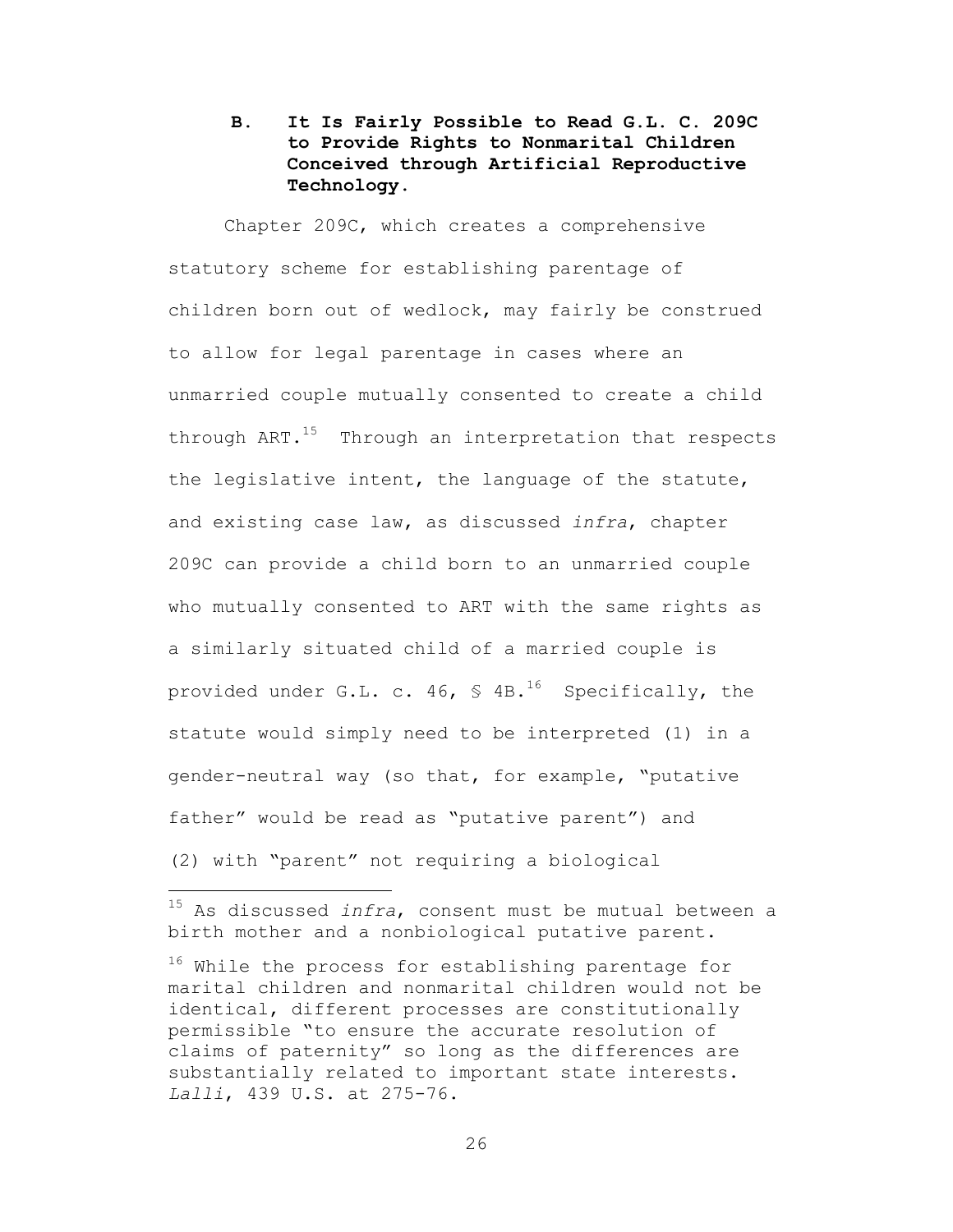connection for a child conceived through ART by mutual consent of the birth mother and a nonbiological putative parent.

These interpretations would, first, permit an unmarried couple who conceived a child through ART with mutual consent to sign a voluntary acknowledgement of parentage pursuant to section 11, which would establish parentage at birth. $^{17}$  Second, sections  $5(a)^{18}$  and  $21^{19}$  would allow claims to establish parentage of a nonmarital child where a birth mother and putative second parent mutually consented to conceive the child through ART (provided all other applicable requirements to bring such an action have been met). Third, the presumption of parentage that

<sup>&</sup>lt;sup>17</sup> "A written voluntary acknowledgement of parentage executed jointly by the putative father … and the mother of the child" and provides that "no judicial proceeding shall be required or permitted to ratify an acknowledgement that has not been challenged …." G.L. c. 209C, § 11. Notably, allowing unmarried couples who mutually consented to ART to execute a VAP would serve as evidence that the signatories did in fact mutually consent to create the child through ART.

 $18$  "Complaints ... to establish paternity ... may be commenced … by a person presumed to be or alleging himself to be the father" of a child. G.L. c. 209C,  $$5(a).$ 

<sup>&</sup>lt;sup>19</sup> "[A]ny interested party" may bring an action to "determine the existence of a mother and child relationship." G.L. c. 209C, § 21.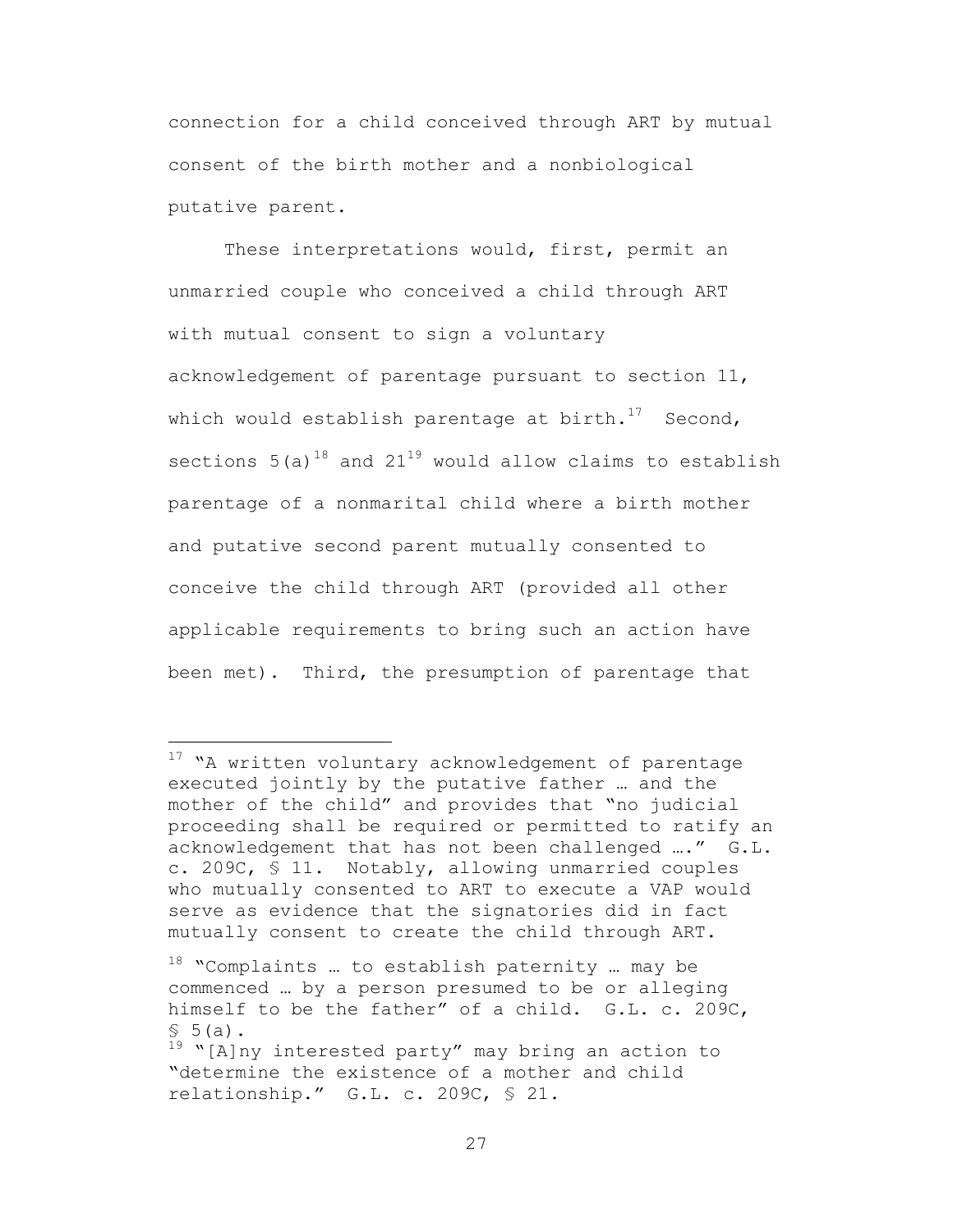is available under section  $6(a)$  (4)<sup>20</sup> (the "holding out" presumption) would include a child of ART whose birth mother and nonbiological putative parent received the child into their home and held the child out as their own.

# *1. Providing Equal Rights to Nonmarital Children Conceived Through Artificial Reproductive Technology Is Consistent with the Purpose of G.L. c. 209C*

<span id="page-34-0"></span>Using chapter 209C to equalize the rights and protections of nonmarital children is consistent with the purpose of the statute. As section 1 explains:

Children born to parents who are not married to each other shall be entitled to the same rights and protections of the law as all other children. It is the purpose of this chapter to establish a means for such children either to be acknowledged by their parents voluntarily or, on complaint by one or the other of their parents … to have an acknowledgment or adjudication of their paternity, to have an order for their support and to have a declaration relative to their custody or visitation rights ordered by a court of competent jurisdiction.

G.L. c. 209C, § 1. Given this stated purpose, this Court has interpreted the statute to provide rights to nonmarital children equal to those provided to marital

 $20$  "In all actions under this chapter a man is presumed to be the father of a child … if … while the child is under the age of majority, he, jointly with the mother, received the child into their home and openly held out the child as their child. G.L. c. 209C,  $§ 6(a)(4).$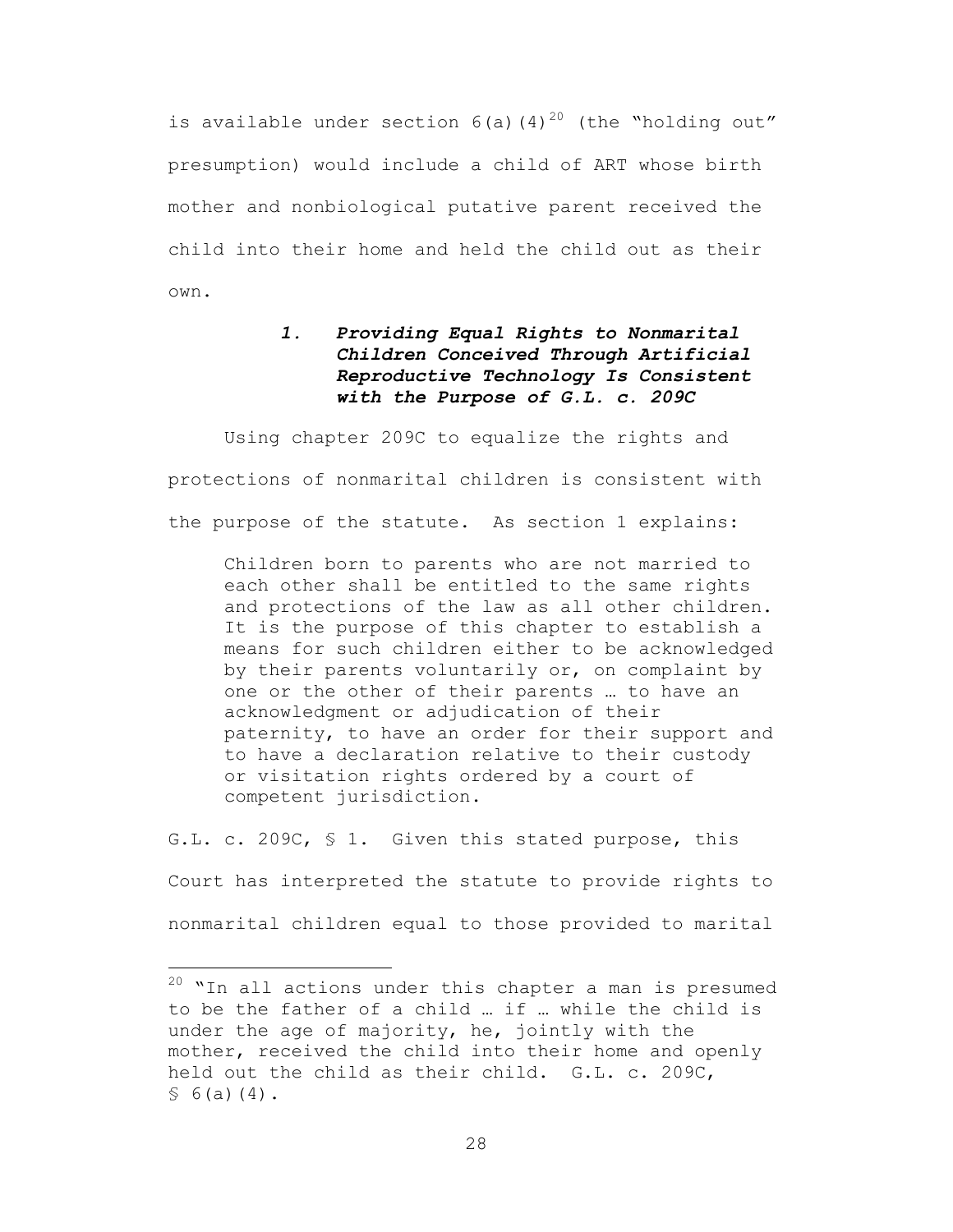children under other statutes, even where chapter 209C does not explicitly address the rights at issue. *See, e.g., Smith v. McDonald*, 458 Mass. 540, 546 (2010) ("While [chapter 208] is not applicable directly to nonmarital children, the legal equality of nonmarital children pursuant to G.L. c. 209C, § 1, dictates the same rule apply for children in comparable circumstances.").

Accordingly, section 1 supports the proposition that the same rule should apply in establishing parentage of marital and nonmarital children who are conceived through ART.

#### *2. Chapter 209C Can Be Read in a Gender-Neutral Way.*

<span id="page-35-0"></span>This Court has already read at least part of chapter 209C in a gender-neutral way. Specifically, the Court has held that section  $6(a)(1)$ , which applies a presumption of parentage for a man whose wife gives birth to a child, applies equally to a woman whose wife gives birth to a child. *Hunter v. Rose*, 463 Mass. 488, 493 (2012). In *Hunter*, G.L. c. 46, § 4B, was also interpreted in a gender-neutral way to establish actual parentage for a same-sex spouse. *Id.*; *see also Della Corte v. Ramirez,* 81 Mass. App.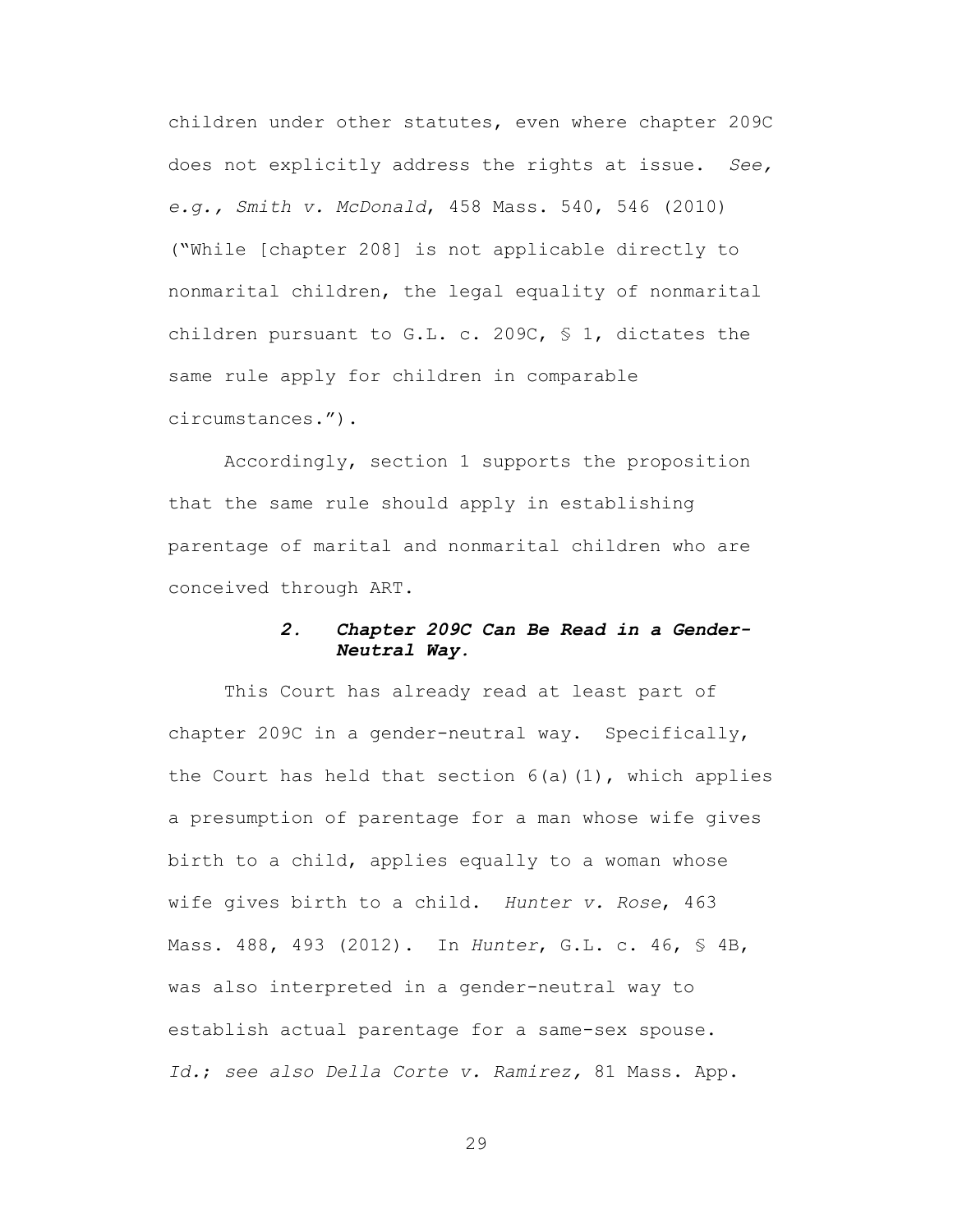Ct. 906, 907 (2012) (applying G.L. c. 46, § 4B, in a gender-neutral way).

A gender-neutral reading is consistent with the intent of the chapter, which provides for actions "to determine the existence of a mother and child relationship," in which,"[i]nsofar as practicable, the provisions of this chapter applicable to establishing paternity shall apply." G.L. c. 209C, § 21. *See also* G.L. c. 4, § 6 (Fourth) ("words of one gender may be construed to include the other gender" unless such construction would be "inconsistent with the manifest intent of the law-making body or repugnant to the context of the same statute").

# *3. The Plain Language of G.L. C. 209C Allows a Construction that Includes Nonbiological Parents.*

<span id="page-36-0"></span>Nothing in chapter 209C limits its provisions to biological parents. The absence of a definition of the words "parent" or "born to," the application of presumptions of parentage without evidence of a biological connection, and judicial interpretations permitting legal parentage for nonbiological parents all show that it is fairly possible interpret the statute as including nonbiological parents.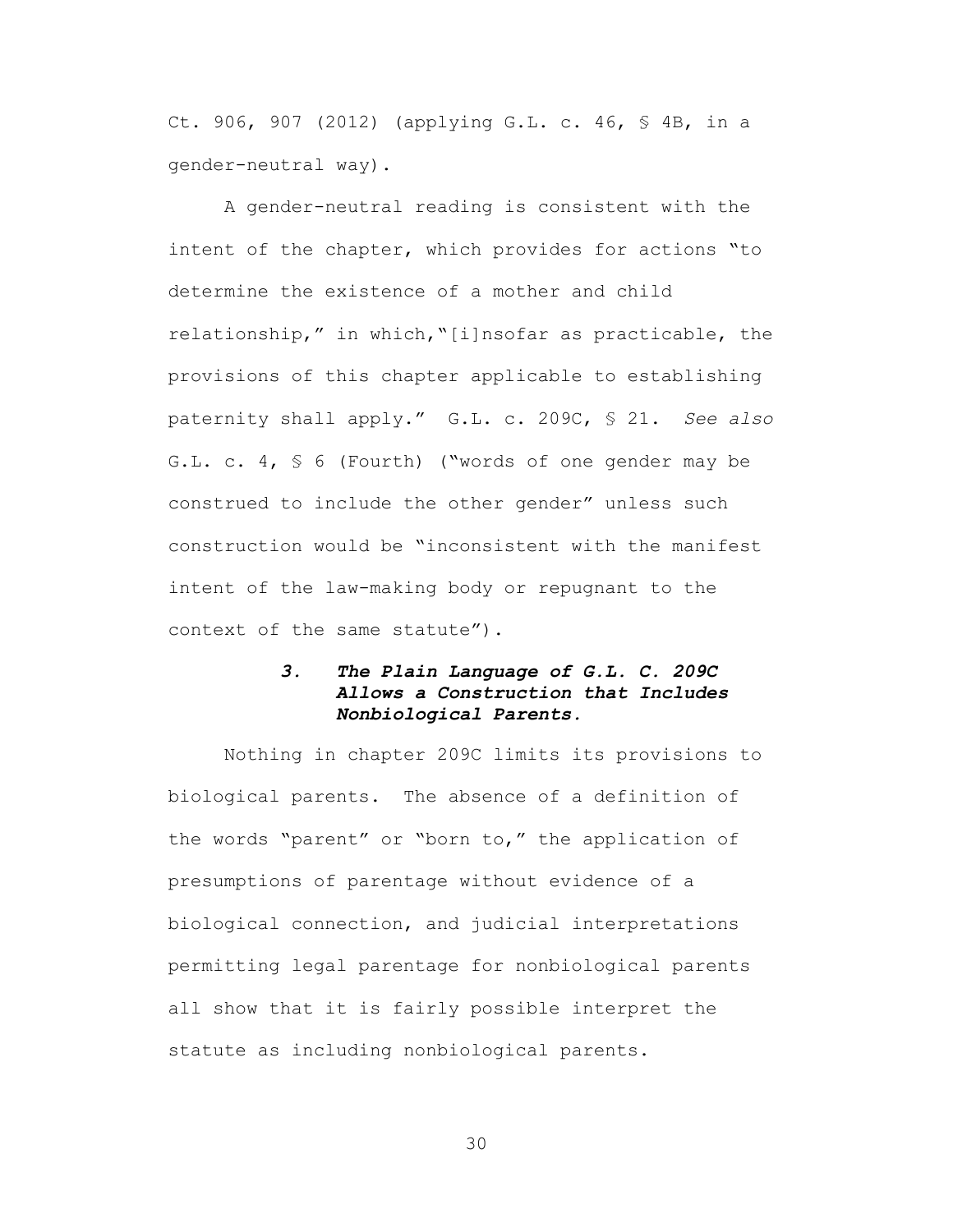Chapter 209C does not define "parent," leaving the word open to interpretation. In contrast, the Uniform Parentage Act of 1973 ("1973 UPA"), from which many key aspects of G.L. c. 209C were derived,  $21$  limits the definition of "parents" to those who are "natural or adoptive." Uniform Parentage Act § 1 (1973). $^{22}$  The omission of comparable language from chapter 209C suggests that the Legislature did not necessarily intend the term "parent" to be limited to biological or adoptive parents.

Relatedly, although the statute defines "child born out of wedlock" as any child "born to" a man and woman who are not married to each other, there is no reason "born to" necessarily refers only to parents who are biologically connected to a child. It is certainly fairly possible to conclude that a child is "born to" a same-sex or different-sex couple if both partners mutually consented to conceive a child

i<br>L

 $21$  For example, the presumptions of parentage in section 6(a) of chapter 209C track the presumptions of parentage spelled out in section 4(a) of the 1973 UPA. *See* 9B Uniform Laws Annotated 393 (Master Ed. 2001) (setting forth text of section 4 of 1973 UPA).

 $22$  Similarly, the 1973 UPA includes the term "natural parent" in the sections that correspond with G.L. c. 209C, §§ 5(a) and 6(a)(4), Uniform Parentage Act  $\S$ § 6(a), 4(a)(1973), but there is no mention of "natural" parenthood in the Massachusetts statute.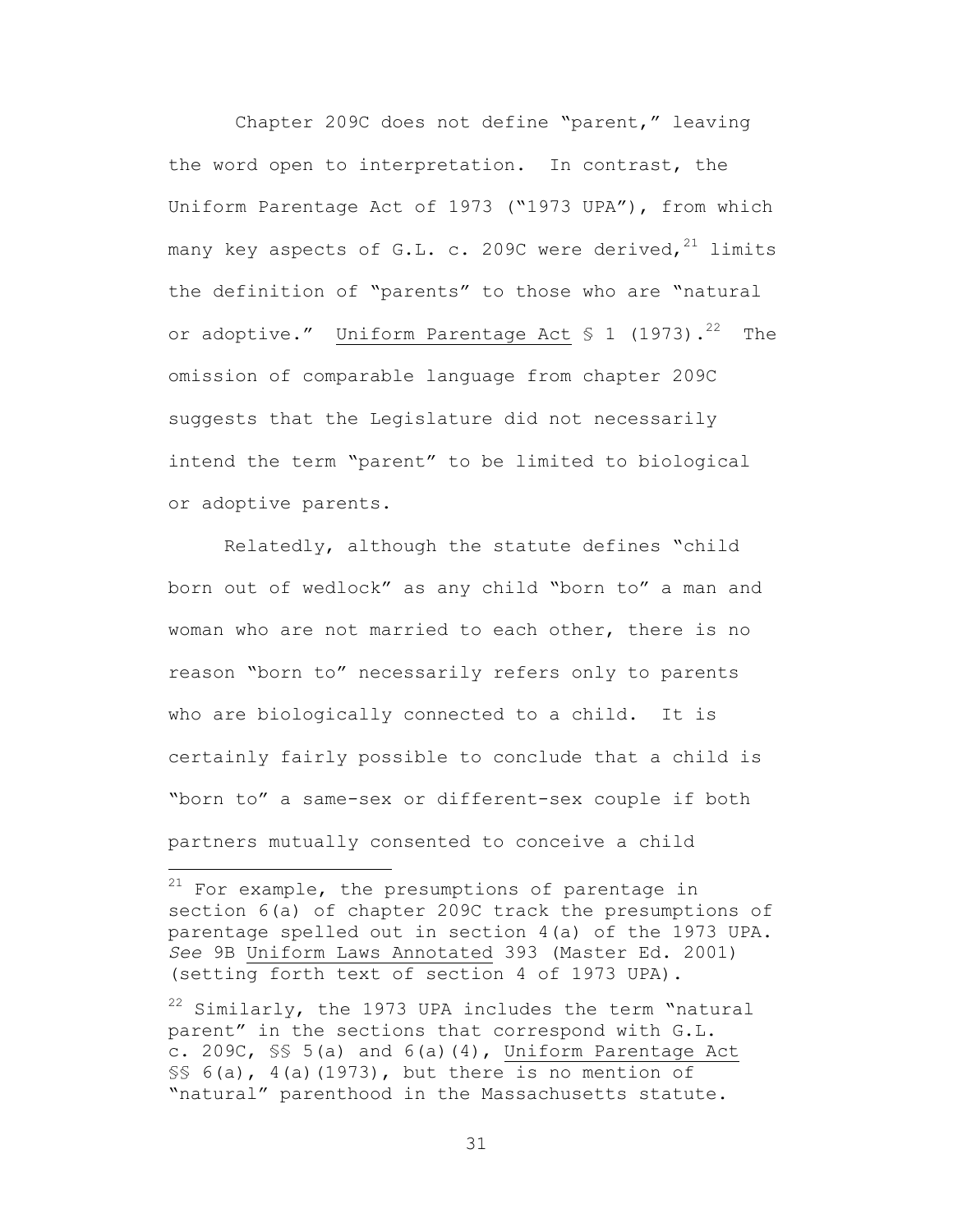together through ART, <sup>23</sup> particularly when the statute is read in a gender-neutral way, as discussed *supra*. *See Hunter*, 463 Mass. at 493 (treating child "born into" a spousal relationship through ART as being legal child of both parents despite lack of biological connection with one parent).

Further, section 6(a) applies presumptions of parentage based on relationships other than biology.<sup>24</sup> For example, the "marital presumption" in sections  $6(a)(1)$ ,  $(2)$ , and  $(3)$  creates legal parentage if it is not rebutted, and it presumes, without any showing of biological connection, that a man is the father of a child if he married or attempted to marry the mother before (or in some cases after) the birth of the child. G.L. c. 209C,  $\$  6(a)(1-3).<sup>25</sup> Similarly,

 $^{23}$  Notably, the UPA was revised in 2000 specifically to recognize this conclusion by providing that a man who consented to ART by a woman with "the intent to be the parent of her child … is the parent of the resulting child." Uniform Parentage Act § 703 (2000) (amended 2002).

 $24$  Persons who are "presumed to be" parents are explicitly allowed to bring complaints to establish parentage under section 5(a) (and, presumably, section 21).

 $25$  "In all actions under this chapter a man is presumed to be the father of a child … if:

<sup>(1)</sup> he is or has been married to the mother and the child was born during the marriage, or within (footnote continued…)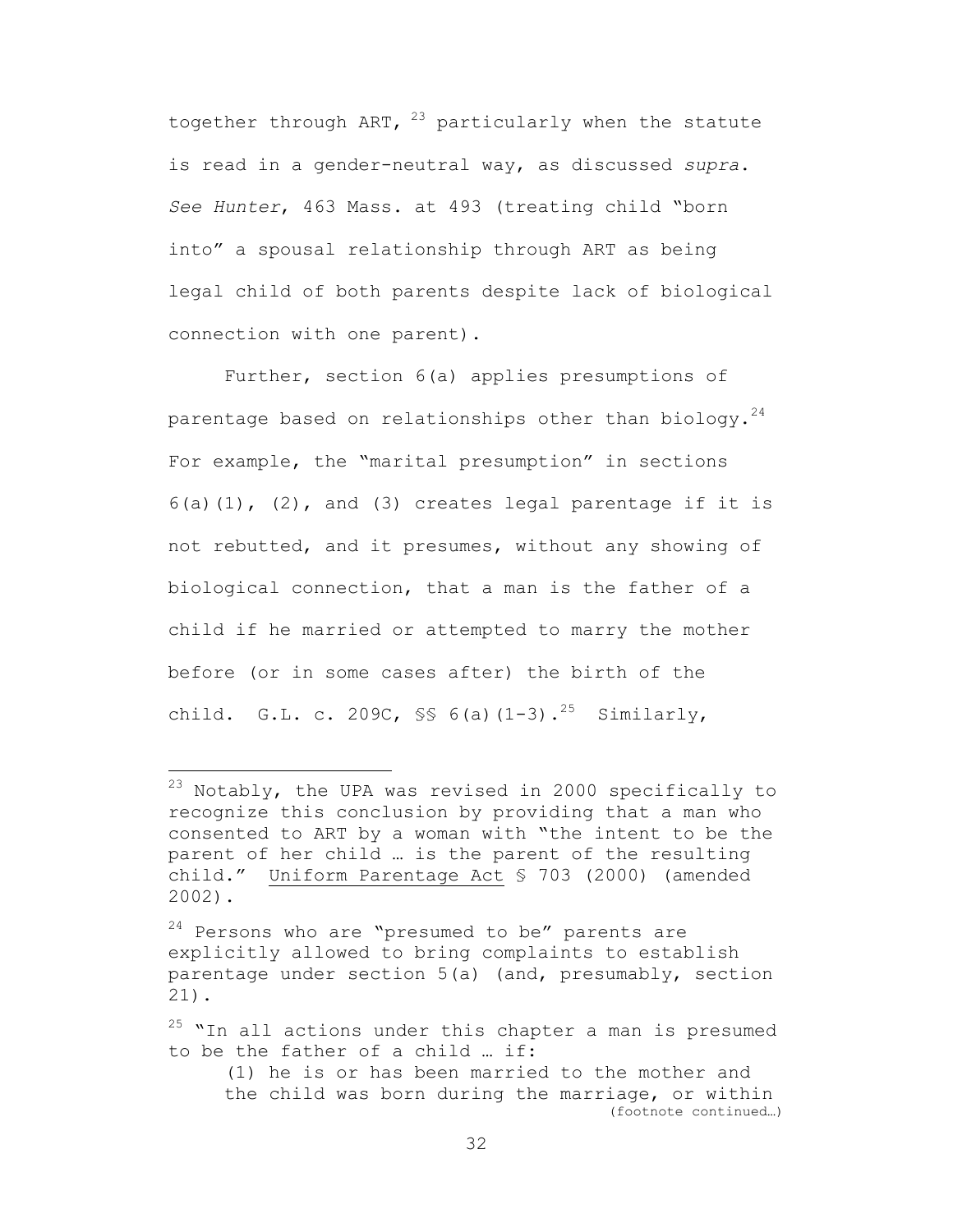section  $6(a)(4)$  presumes that a man is the parent of a child where he "jointly with the mother, received the child into their home and openly held out the child as their child." G.L. c. 209C, § 6(a)(4).

In applying section  $6(a)(1)$  to a same-sex spouse in *Hunter,* this Court has presumed parentage for an indisputably nonbiological parent. 463 Mass. at 493. *Hunter* is particularly significant in that the "marital presumption" of section 6(a)(1) parallels the "holding out" presumption of section 6(a)(4). Given that the Court has already construed the marital presumption to apply to a nonbiological putative parent, the holding out presumption may also be

i<br>L

(i) he agreed to support the child under a written voluntary promise, or (ii) he has engaged in any other conduct which can be construed as an acknowledgment of paternity."

<sup>(…</sup>footnote continued)

three hundred days after the marriage was terminated by death, annulment or divorce; or (2) before the child's birth, he married or attempted to marry the mother by a marriage solemnized in apparent compliance with law, although the attempted marriage is or could be declared invalid, and the child was born during the attempted marriage or within three hundred days after its termination; or (3) after the child's birth, he married or attempted to marry the mother by a marriage solemnized in apparent compliance with law, although the attempted marriage is or could be declared invalid, and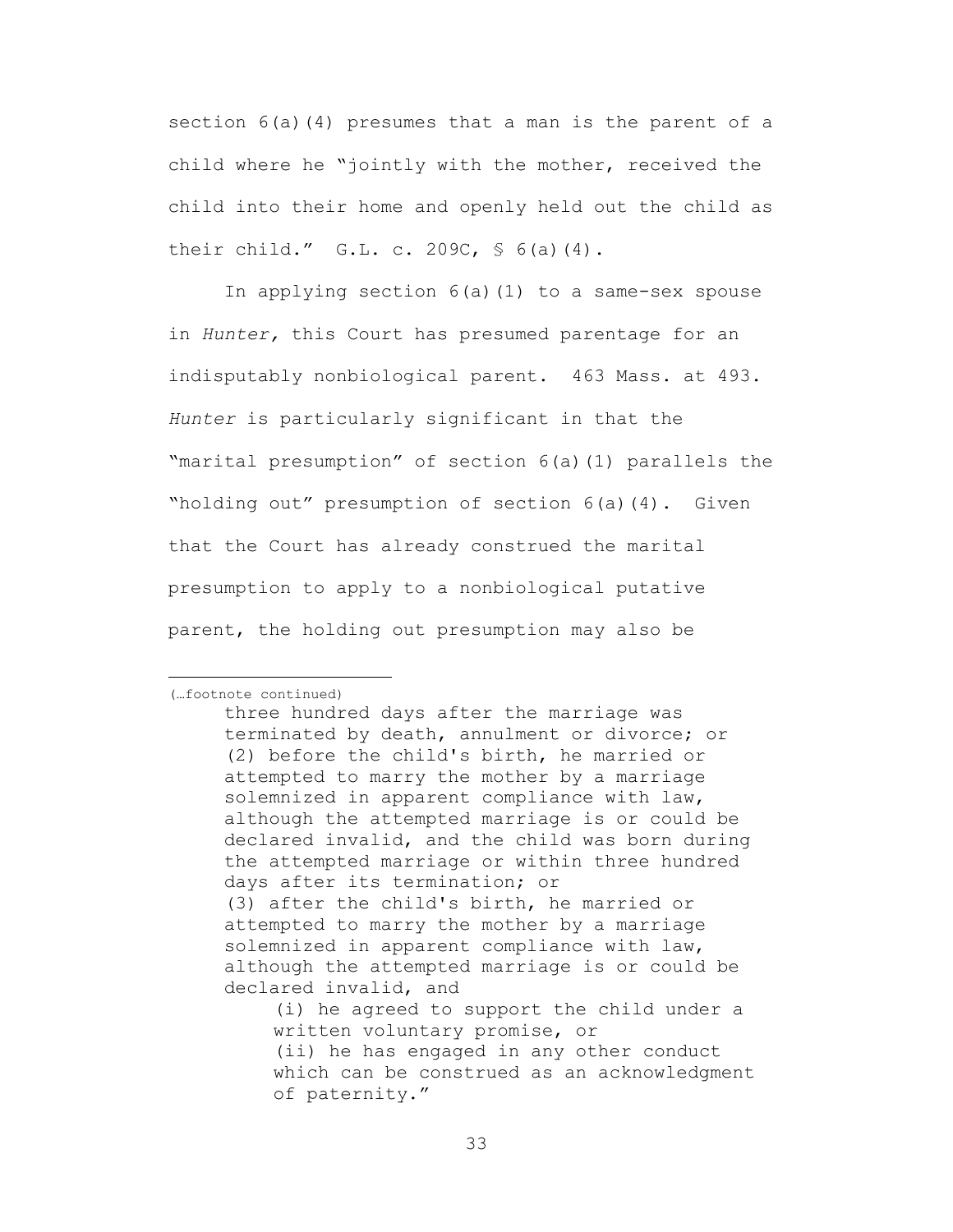construed to apply to a nonbiological putative parent if he or she "jointly with the mother, received the child into their home and openly held out the child as their child." G.L. c. 209C,  $\frac{1}{26}$  6(a)(4)).<sup>26</sup> For nonbiological putative parents of children conceived through ART, the "holding out" presumption can be rebutted through evidence that the putative second parent did not mutually consent with the birth mother to create the child just as this presumption can be rebutted as to biological putative parents through evidence that the second parent is not biologically connected.

Lastly, Massachusetts courts have interpreted chapter 209C to allow for actual legal parentage for nonbiological parents in some cases. For example, a substantial parent-child relationship is required when a putative biological father seeks to overcome the

i<br>L

<sup>26</sup> Appellate courts in several other states have used similar "holding out" provisions to establish parentage of a nonmarital child conceived through ART with the mutual consent of the birth mother and the putative second parent. *See Elisa B. v. Superior Court*, 117 P.3d 660, 666-667 (Cal. 2005); *Frazier v. Goudschaal*, 295 P.3d 542, 553 (Kan. 2013); *In re Guardianship of Madelyn B.*, 98 A.3d 494, 501 (N.H. 2014); *Chatterjee v. King*, 280 P.3d 283, 285-286 (N.M. 2012); *In re Parental Responsibilities of A.R.L.*, 318 P.3d 581, 582, 584 (Col. App. 2013).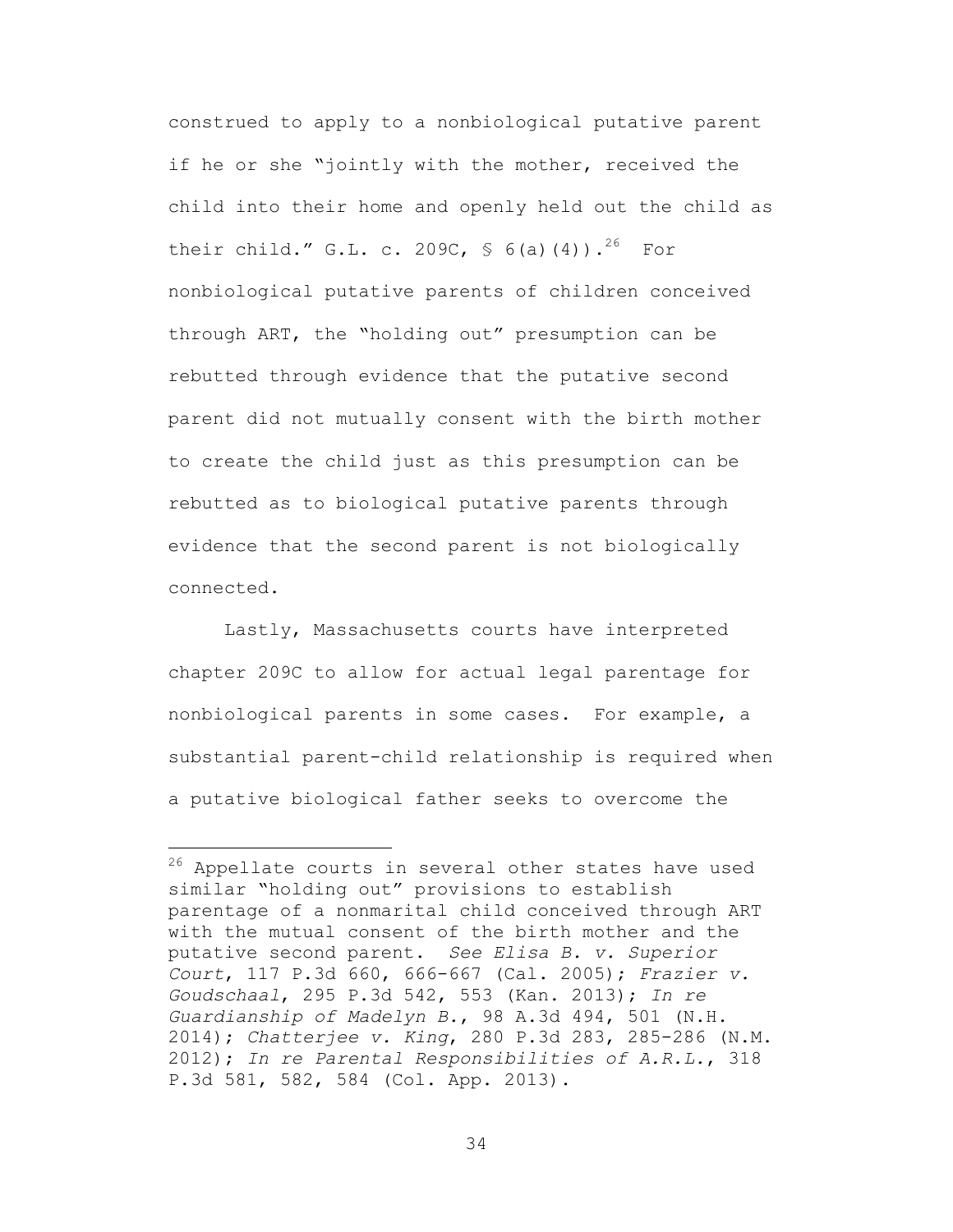presumption that a birth mother's husband is the father of her child, so as to avoid unnecessary "strain on a unitary family." *M.J.C. v. D.J.*, 410 Mass. 389, 393 (1991); *C.C. v. A.B.*, 406 Mass. 679, 689-91 (1990). If no such relationship exists, the paternity presumably rests in the mother's spouse, regardless of biology. Moreover, once paternity has been established, it cannot be challenged after a "reasonable time" has passed, even if the putative father is not a biological parent, because "consideration of the child's best interests will often weigh more heavily than the genetic link between parent and child." *Paternity of Cheryl*, 434 Mass. 23  $(2001)$ .<sup>27</sup>

L,

 Note that the Legislature amended G.L. c. 209C, § 11, in 1998 to limit permissible challenges to acknowledgments of parentage to one year from the date of the acknowledgment. St. 1998, c. 64, § 227. The Court in *Paternity of Cheryl* found no need to determine whether this amendment should be applied retroactively in that case because the Court held that relief from the obligations of paternity is in any event not automatically available to any father who establishes, after the passage of substantial time, that he is not the child's biological parent. 434 Mass. at 24.

<sup>27</sup> *See also, e.g.,* the Rule 1:28 decisions in *L.T. v. J.T*., 85 Mass. App. Ct. 1119 (2014); *Department of Revenue v. Mueller*, 79 Mass. App. Ct. 1120 (2011); *Department of Revenue v. Coull*, 67 Mass. App. Ct. 1102 (2006); *J.M. v. S.M.*, 52 Mass. App. Ct. 1102 (2001).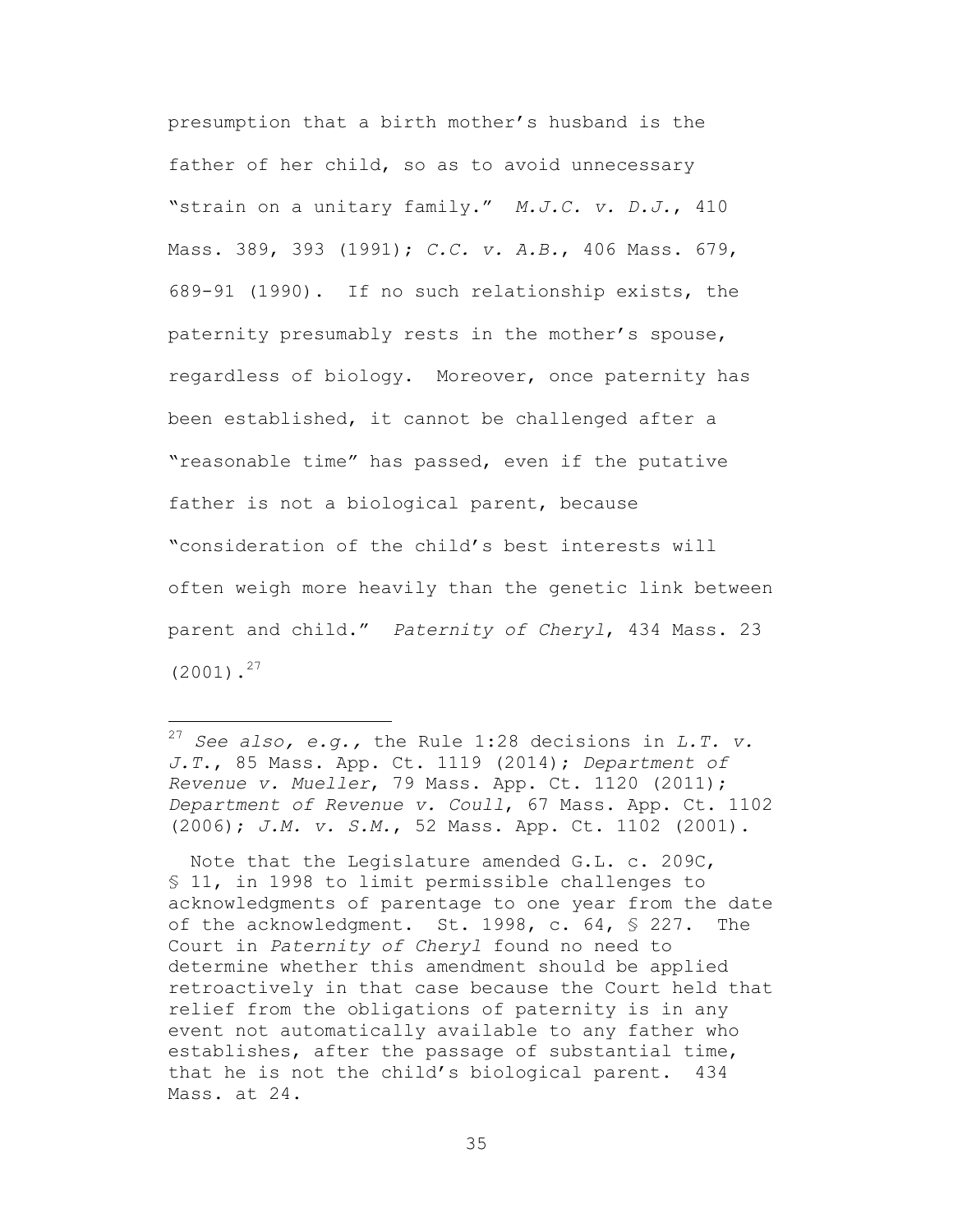# *4. Previous Cases Do Not Dictate a Contrary Result.*

<span id="page-42-0"></span>The trial court in this case held that actions under chapter 209C by a nonbiological putative parent are foreclosed by *R.D. v. A.H.*, 454 Mass. 706 (2009), and *C.M. v. P.R.*, 420 Mass 220 (1995). These previous cases do not, however, answer the question of whether a nonbiological putative parent who mutually consented with a birth mother to conceive a child through ART is entitled to assert a claim of parentage pursuant to chapter 209C.

In *R.D.*, the Court concluded that the plaintiff, R.D., could not obtain custody because she was not the legal parent of the child and the legal parents had neither consented to custody nor been determined to be unfit, as G.L. c. 209C, § 10(d), requires before a judge may order custody for a nonparent. 454 Mass. at 714-15. In that case, the plaintiff had lived for a period of time with the child and his biological father, A.H., and had become the child's *de facto parent*, as determined by the Probate and Family Court. *Id.* at 707-10. After R.D. and A.H. separated, R.D. filed a petition for guardianship under G.L. c. 201, § 5, and specifically requested custody under G.L. c.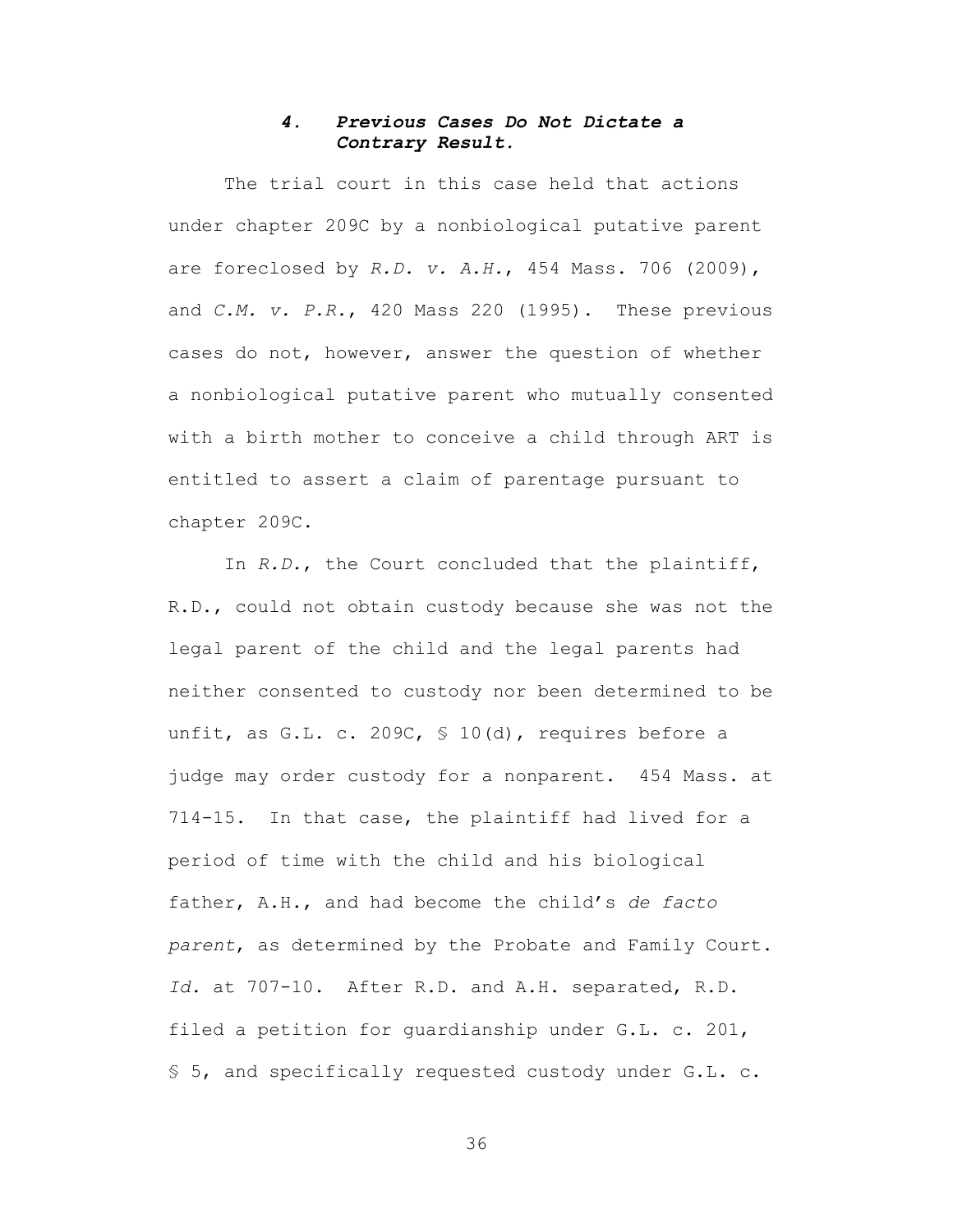209C, § 10. *Id.* at 708. The court concluded that R.D. could not obtain custody. *Id.* at 710-15. *R.D.* is distinguishable from this case in that the child in *R.D.* was not "born to" R.D. under any definition of that term. R.D. had nothing to do with the conception of the child and did not live with the child until more than a year after the child's birth. As such, *R.D*. does not stand for the broad proposition that a biological connection is required for legal parentage under G.L. c. 209C.

Neither does *C.M.* answer the question of whether a nonbiological putative parent can ever establish paternity under G.L. c. 209C. In *C.M.*, the Court found that a man, C.M., who moved in with a woman after she had become pregnant and then lived with the woman and her child as a family could not be the father of the child because he admitted that he was not the biological father of the child. 420 Mass. at 222-23. As in *R.D.*, C.M. did not in any way participate with the birth mother in the conception of the child. *Id*. at 220-21. Instead, C.M. made a decision to care for the child after the child was conceived by the birth mother and another man.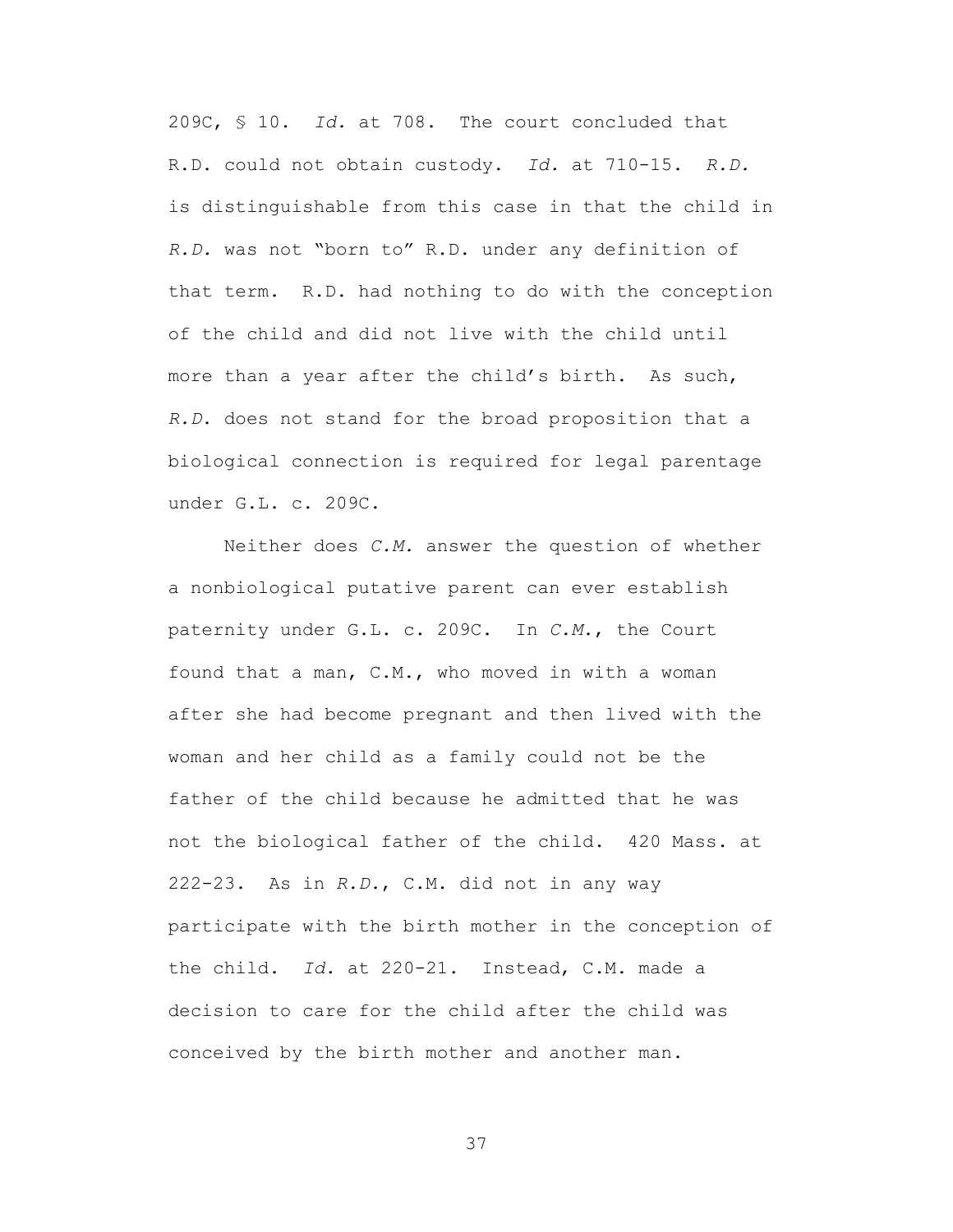Importantly, neither *R.D.* nor *C.M.* addressed the constitutional question at issue in this case because in neither case was the child treated differently from a similarly situated marital child. That is, in neither case did the nonbiological putative parent mutually consent with the birth mother to conceive the child through ART. Therefore, G.L. c. 46, § 4B, would not have applied to either R.D. or C.M. if the plaintiff in either case had been married to the respective birth mother.

Another factor that distinguishes the present case from cases like *R.D.* and *C.M.* is the absence of any potential for a third-party claim to legal parentage. In both *R.D.* and *C.M.*, there were two biological parents who were  $-$  or could have been determined to be — the legal parents of the children. In contrast, when a couple conceives a child through sperm donation, the sperm donor is not the legal parent of the child. *Adoption of a Minor*, 471 Mass. at 377 (known sperm donor was not a legal parent where a married couple who mutually consented to ART were legal parents); *Adoption of Tammy*, 416 Mass. at 213 n.5 (sperm donor was not required to consent to adoption by unmarried couple because he was not a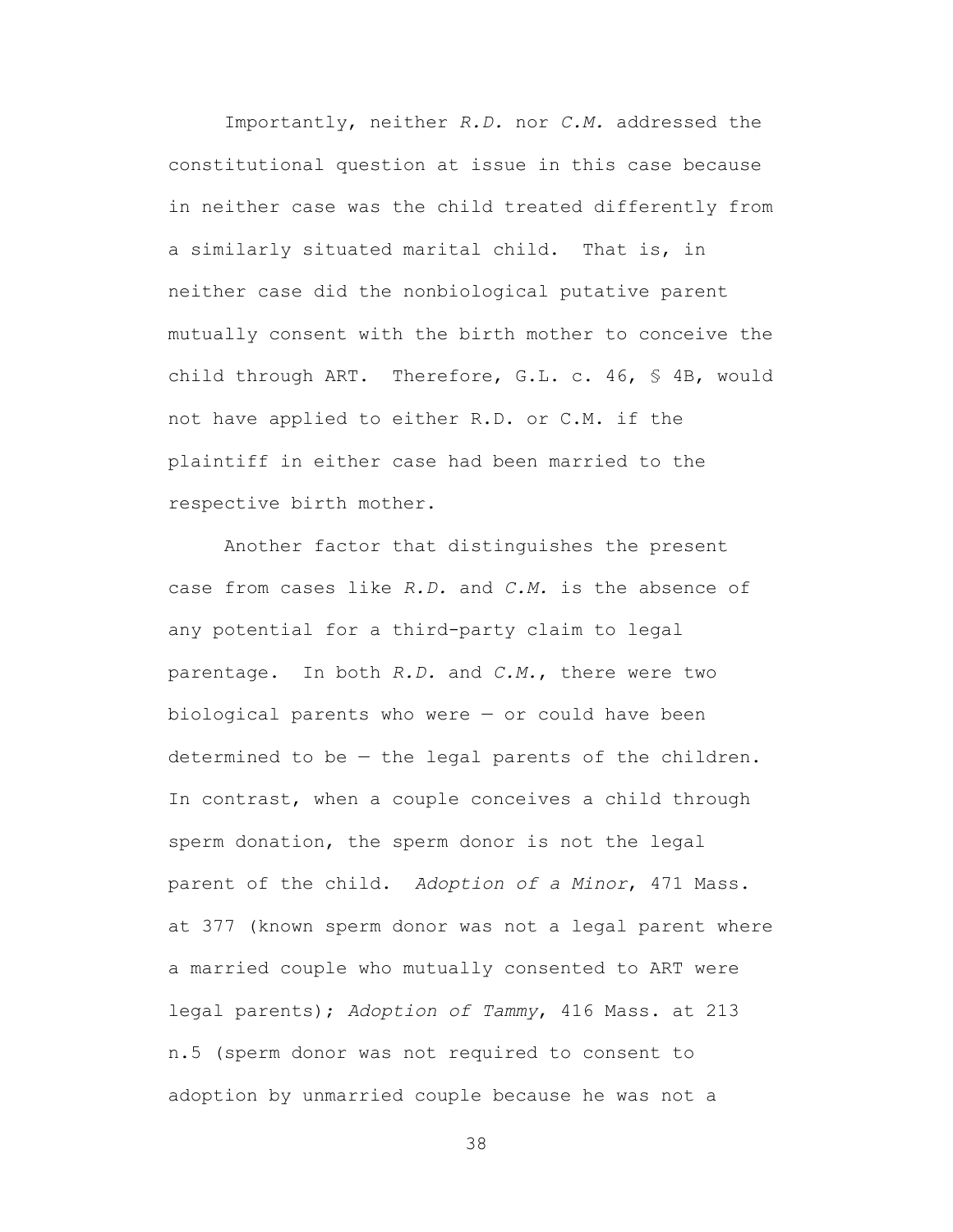legal parent of the child). As such, when a child is conceived through ART that involves sperm donation, there is no real or potential claim to legal parentage that would compete with that of the nonbiological putative parent. 28

*T.F. v. B.L.*, 442 Mass. 522 (2004), and *A.H. v. M.P.,* 447 Mass 828 (2006), likewise do not govern this case. Although those decisions address the parental rights and responsibilities of a person who is not biologically related to a child conceived through ART, they do so in the context of whether to apply estoppel principles to enforce agreements to become parents rather than in actions for legal parentage under G.L. c. 209C. These cases do not consider the potential constitutional question raised by denying such an action for a nonmarital child, when compared to the rights and benefits bestowed on marital children under G.L. c. 46, § 4B. This Court has yet to address whether G.L. c. 209C could allow a claim to parentage for a nonbiological putative parent who mutually

i<br>L

<sup>28</sup> Sperm donors have no claim to legal parentage under Florida law. Fla. Stat. § 742.14; *D.M.T. v. T.M.H.*, 129 S.3d 320, 333 (Fla. 2013).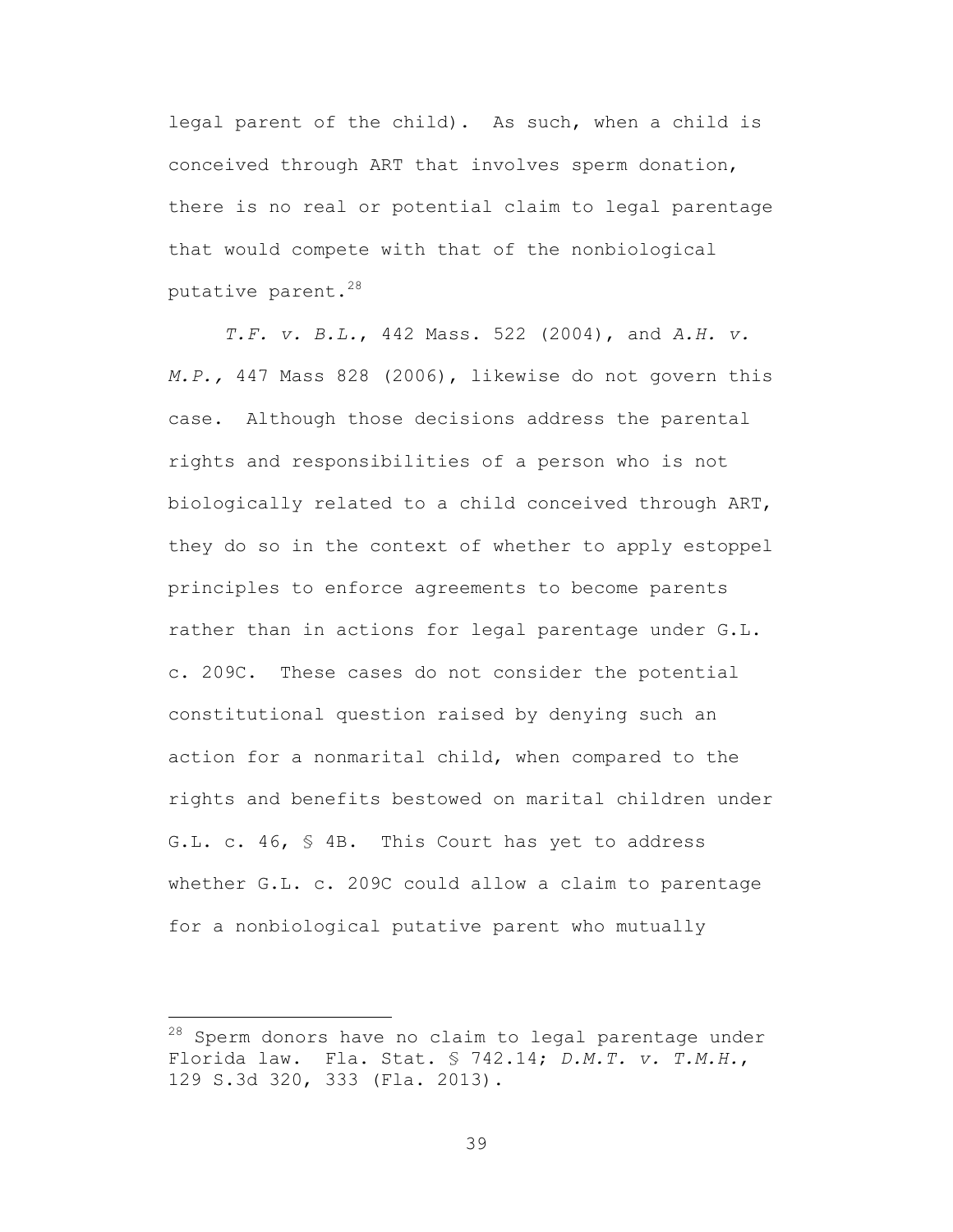consented with the birth mother to conceive a child through ART.

In fact, this Court recently suggested that it might be willing to "revisit case law to broaden a putative parent's standing in an equity suit to establish parenthood without alleging a biological relationship to the child." *D.H. v. R.R.*, 461 Mass. 756, 763 (2011). If there is no public policy reason to prohibit a determination of parentage in equity absent a biological connection, then presumably there is no public policy reason to prohibit such a determination under G.L. c. 209C.

> *5. Courts In Other States Have Established Legal Parentage Consistent with the Proposed Interpretation of G.L. C. 209C.*

<span id="page-46-0"></span>Courts in several other states have interpreted statutes that similarly do not explicitly address the parentage of nonmarital ART children to establish parentage for nonbiological putative parents where two people mutually consented to create a child through ART. *See, e.g.*, *Elisa B. v. Superior Court*, 117 P.3d 660, 670 (Cal. 2005) (action to establish parentage successful where the nonbiological parent "actively participated in causing the children to be conceived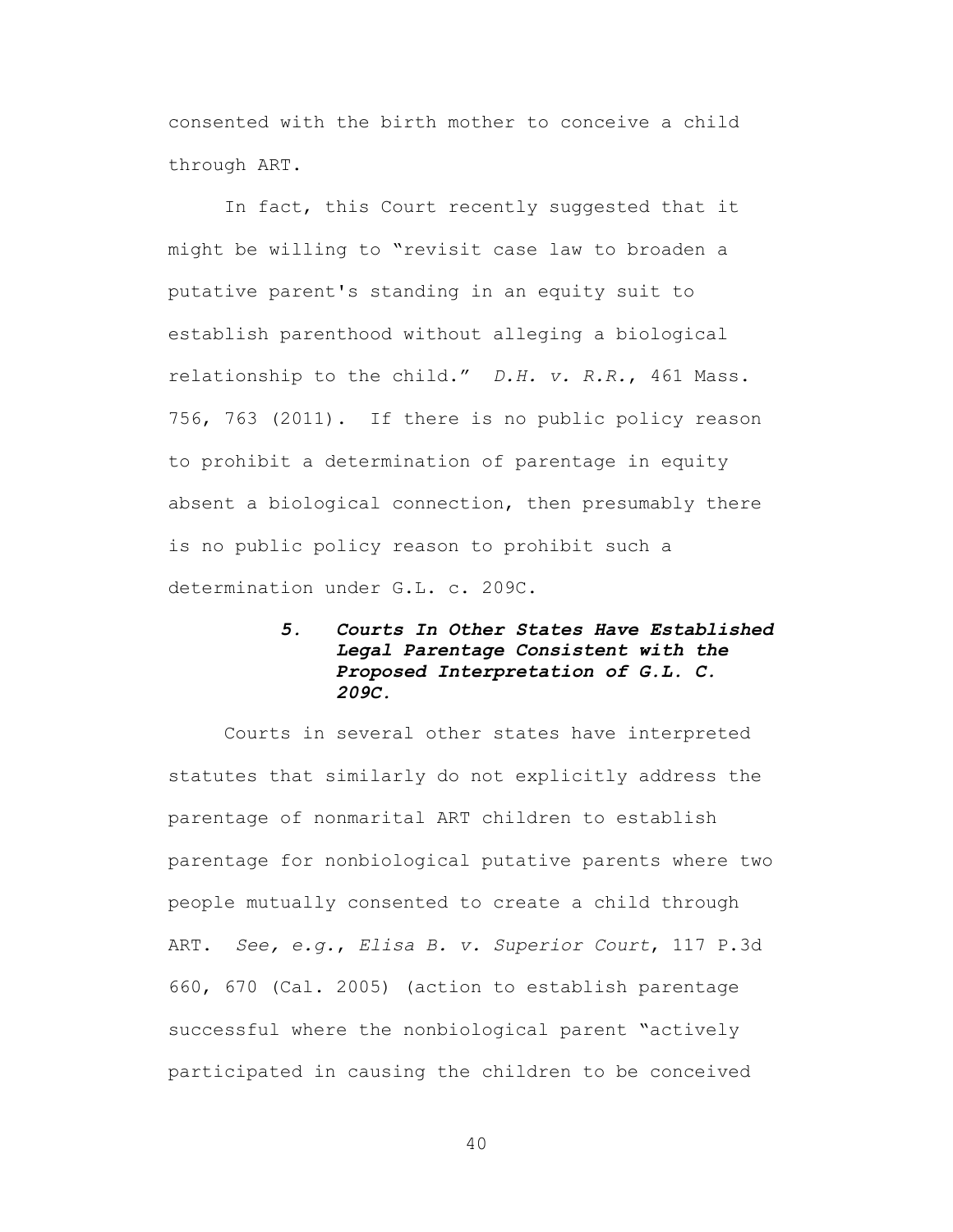with the understanding that she would raise the children as her own together with the birth mother"). And courts have allowed some claims for nonbiological children conceived through ART under common law where specific legislative language did not allow such an action under the relevant parentage statute. *See Parentage of M.J.*, 787 N.E.2d 144 (unmarried birth mother could not establish parentage of nonbiological putative father under statute governing children conceived through ART because the statute required written consent, but mother could obtain child support under common law).

#### *6. There Is No Constitutional Problem with Interpreting G.L. C. 209C as Proposed.*

<span id="page-47-0"></span>There should be no real concern that the proposed statutory construction risks invading the birth mother's autonomy and thus violating the "fundamental right of parents to make decisions concerning the care, custody, and control of their children," *Troxel v. Granville*, 530 U.S. 57, 65-66 (2000). This concern is minimal because the consent must be mutual between the birth mother and the nonbiological intended parent, just as it impliedly is in G.L. c. 46, § 4B. As noted in section I(B)(4), *supra*, a parent's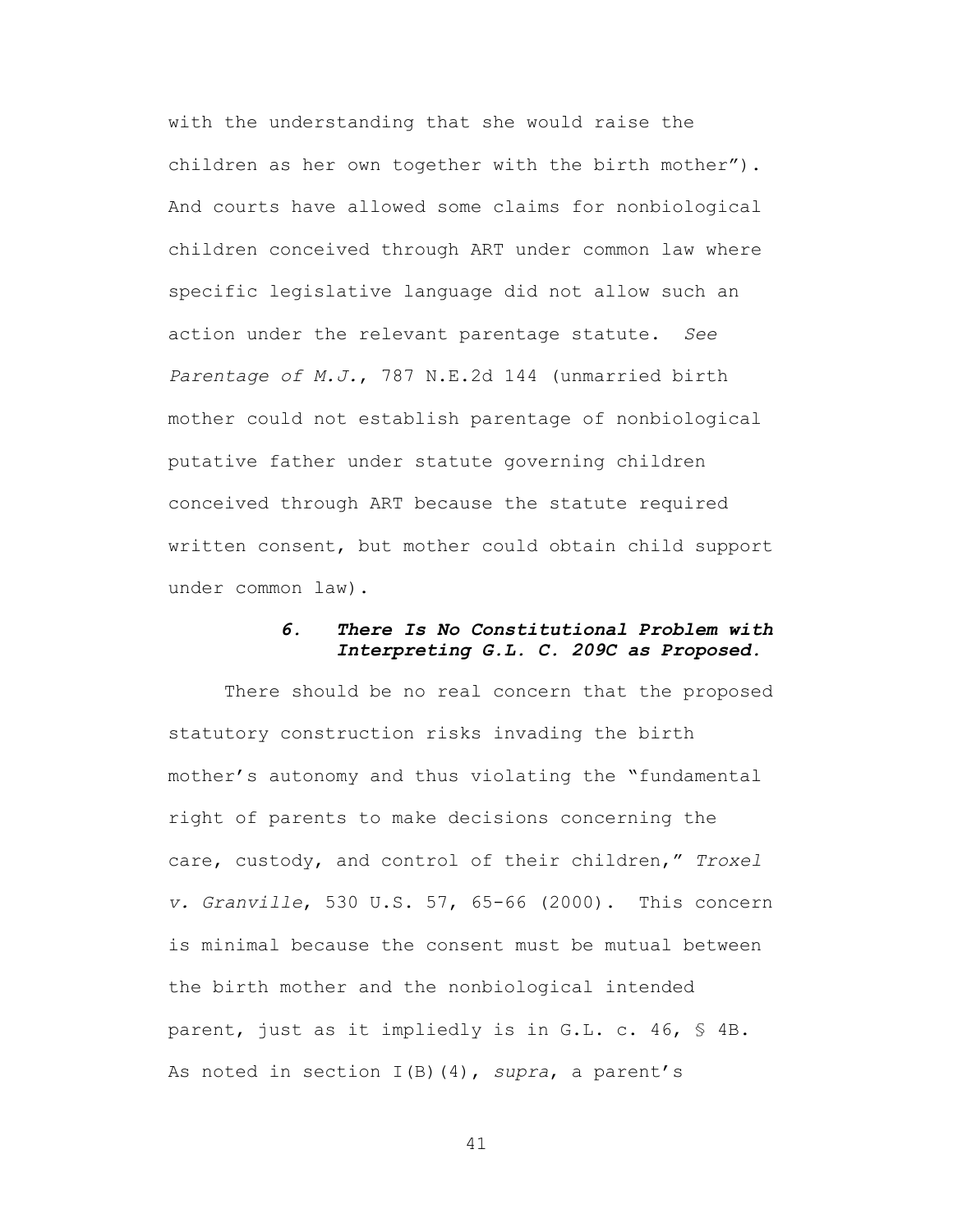autonomy may be limited by her own actions, and "parental rights … are not absolute." *E.N.O*., 429 Mass. at 832. If one act of sexual intercourse can require two individuals — who may or may not have any type of ongoing relationship and who may or may not have intended to consent to the creation of a child to share legal parentage of the resulting child without unconstitutionally infringing on either of their individual's rights, then affirmative consent to conceive a child through ART with another person – and the intentionality that is inherent in creating a children through  $ART - can surely do the same. Such$ consent can override any countervailing interest in maintaining sole parental rights for a biological parent.

Other jurisdictions have found this reasoning compelling. For example, the Kansas Supreme Court concluded that the constitutionally protected liberty interests of the birth mother were not violated where the parent "asserted her preference as a parent when she entered into a coparenting agreement" but later sought to renege on that agreement "without regard to the rights of or harm to the children." *Frazier,* 295 P.3d at 556-57. The court concluded that, as to the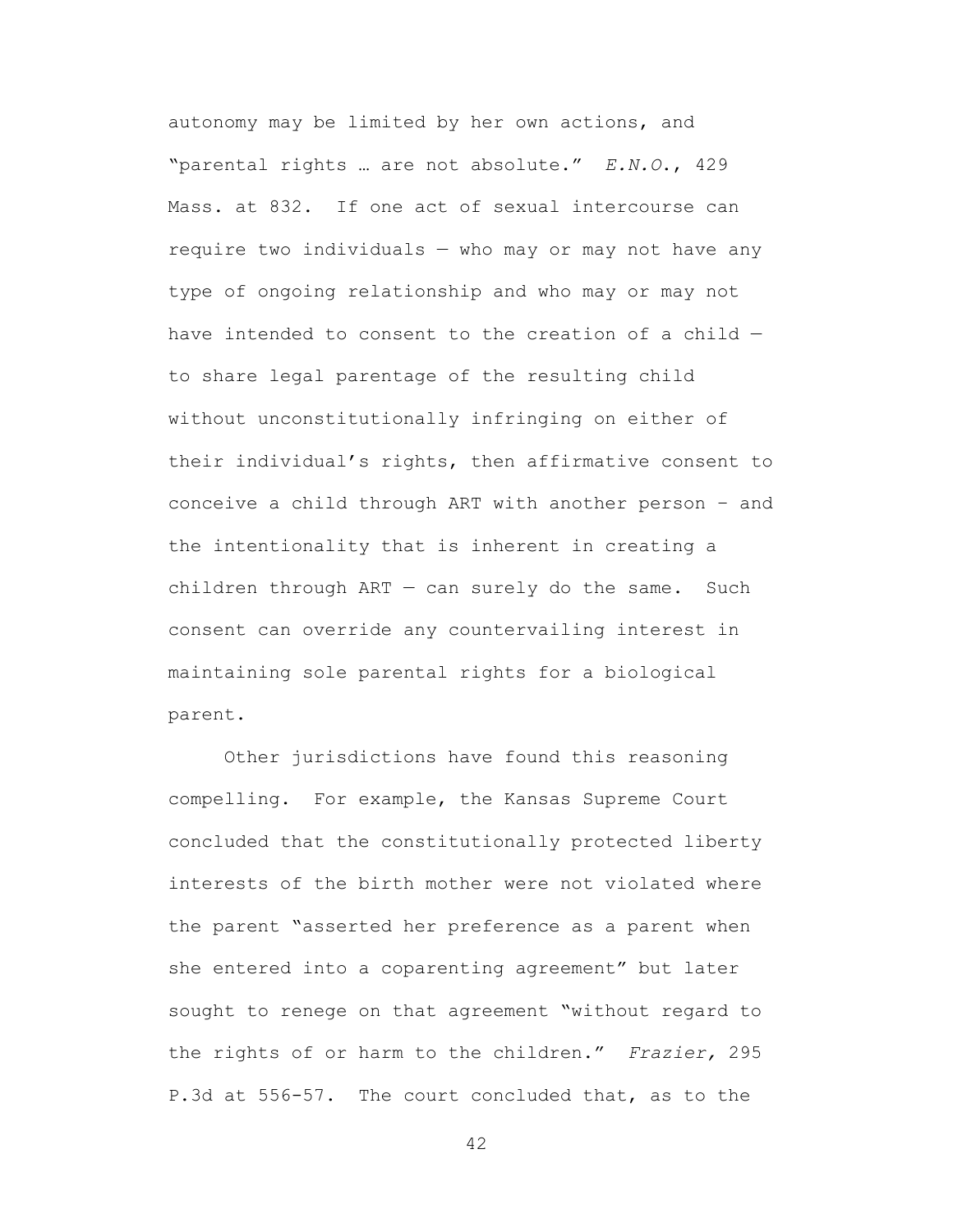biological parent, "[s]urely her constitutional rights do not stretch that far." *Id.* Similarly, this Court has decisively determined that where it is in the best interests of the child to maintain a relationship with a *de facto* parent, "[t]he defendant's parental rights do not extend to the extinguishment of the child's relationship with the plaintiff." *E.N.O*., 429 Mass. at 833.

Requiring mutual consent of the birth mother and second putative parent addresses concerns about infringing on the rights to private decision-making in parenting. Emphasizing the requirement of mutual consent situates the analysis on familiar ground, because the courts already have tools at their disposal to address the factual question of consent. *See, e.g., Okoli*, 81 Mass. App. Ct. at 376-77 (interpreting "consent" for purposes of G.L. c. 46, § 4B, as "consent to create a child," which can be evidenced through verbal, written or other "volitional actions that result in the creation of a child." (quoting *Parentage of M.J.*, 787 N.E.2d at 152)).

#### **CONCLUSION**

<span id="page-49-0"></span>For the foregoing reasons, the Court should interpret G.L. c. 209C to permit claims of legal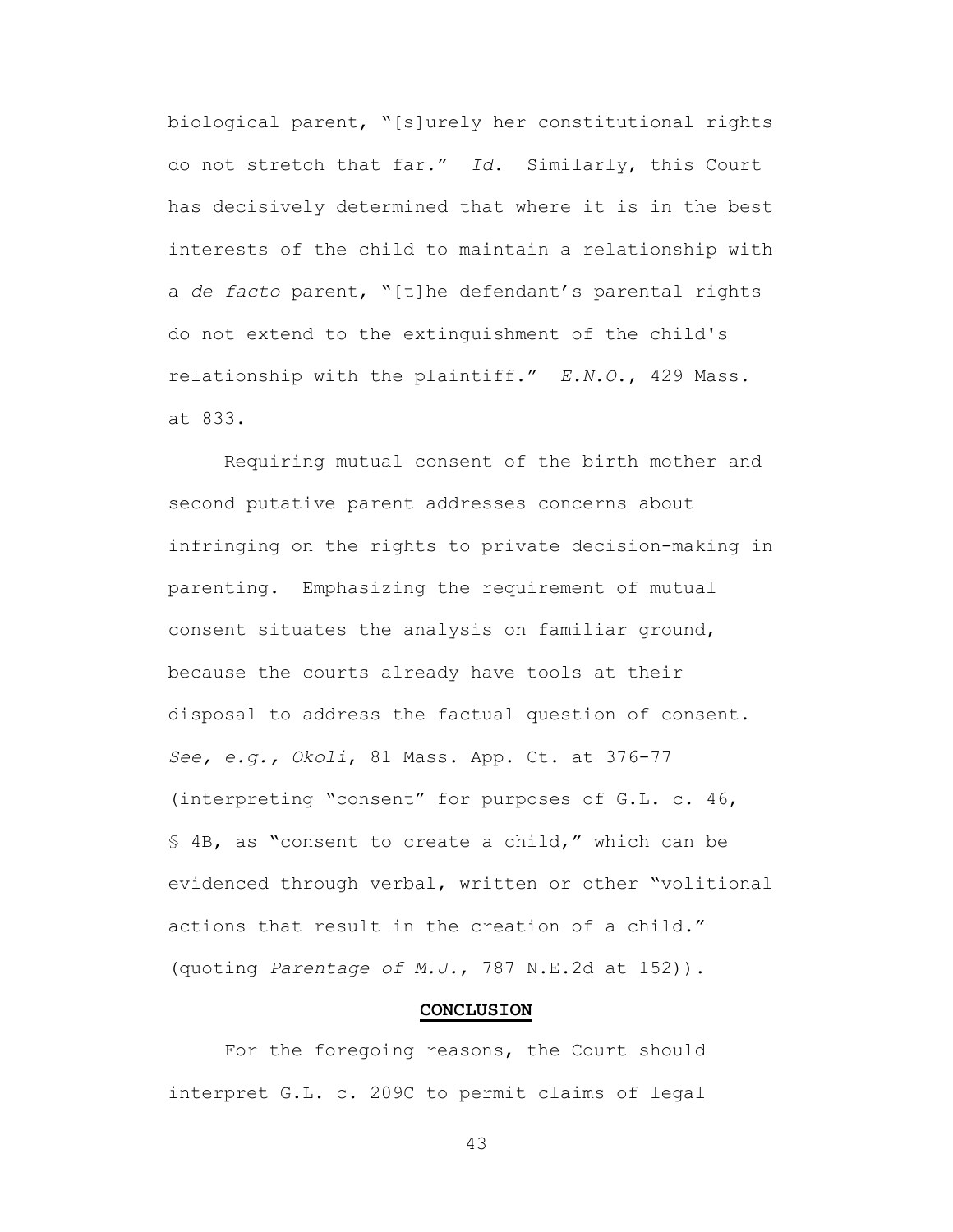parentage where a nonbiological putative parent alleges to have mutually consented with the birth mother to conceive a child through ART.

> MAURA HEALEY ATTORNEY GENERAL

Andrea C. Kramer (BBO No. 632584) *Chief, Civil Rights Division* Gail Garinger (BBO No. 185760) *Director, Child & Youth Protection Unit* Abigail Taylor (BBO No. 670648) *Assistant Attorney General, Child & Youth Protection Unit* Brittany Williams (BBO No. 690783) *Assistant Attorney General, Civil Rights Division* Office of the Attorney General One Ashburton Place, 18th Floor Boston, Massachusetts 02108 (617) 727-2200 Andrea.Kramer@state.ma.us Gail.Garinger@state.ma.us Abigail.Taylor@state.ma.us Brittany.Williams@state.ma.us